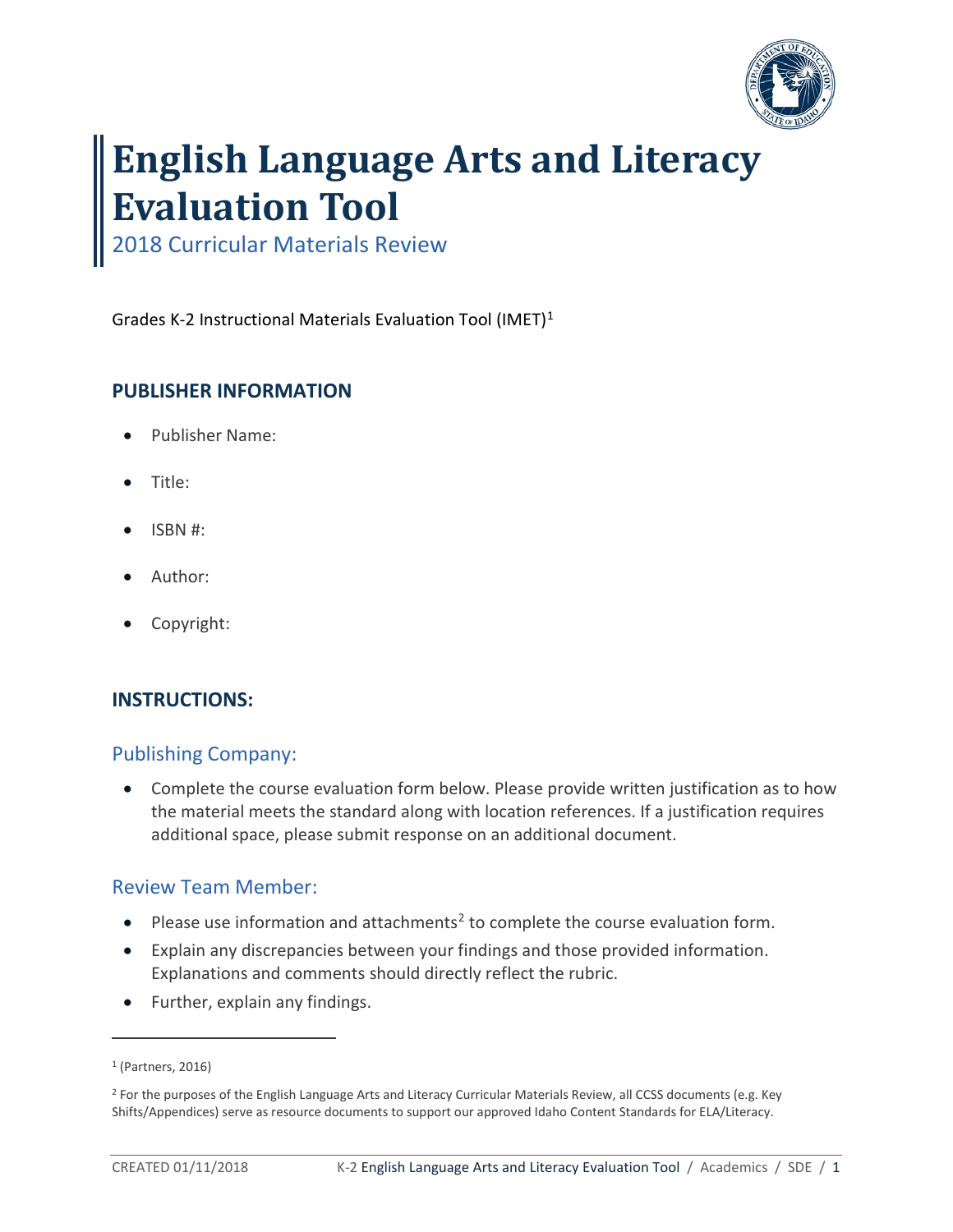# **INTRODUCTION**

# What are the Purposes of the IMET?

This ELA/Literacy IMET is designed to help educators determine whether or not instructional materials are aligned to the Shifts and major features of the Idaho Content State Standards. The substantial instructional [Key Shifts in English Language Arts:](http://www.corestandards.org/other-resources/key-shifts-in-english-language-arts/)

- Complexity: Regular practice with complex text and its academic language
- Evidence: Reading, writing, and speaking grounded in evidence from text, both literary and informational
- Knowledge: Building knowledge through content-rich non-fiction and the [Idaho](http://www.sde.idaho.gov/academic/ela-literacy/files/standards/getting-started/Idaho-Content-Key-Shifts-Flyer.pdf) [ELA/Literacy Key Shifts:](http://www.sde.idaho.gov/academic/ela-literacy/files/standards/getting-started/Idaho-Content-Key-Shifts-Flyer.pdf)
- Students will build knowledge and academic language through a balance of content rich, complex nonfiction and literary texts
- Students will participate in Reading/Writing/Speaking that is grounded in evidence from a variety of text, across the curriculum
- Students will use digital resources strategically to conduct research and crate and present material in oral and written form
- Students will collaborate effectively for a variety of purposes while also building independent literacy skills.

The IMET draws directly from the following documents:

- [Standards-English Language Arts/Literacy and Handwriting](http://www.sde.idaho.gov/academic/shared/ela-literacy/booklets/ELA-Literacy-Standards.pdf)
- [Appendix A: Research Supporting Key Elements- Glossary of Key Terms](http://www.corestandards.org/assets/Appendix_A.pdf)
- [Appendix A: Supplemental Information New research on Text Complexity](http://www.corestandards.org/assets/E0813_Appendix_A_New_Research_on_Text_Complexity.pdf)

There are important considerations for implementation of materials in addition to alignment. Evaluators may want to add their own indicators to the ones provided here in order to evaluate local considerations beyond alignment.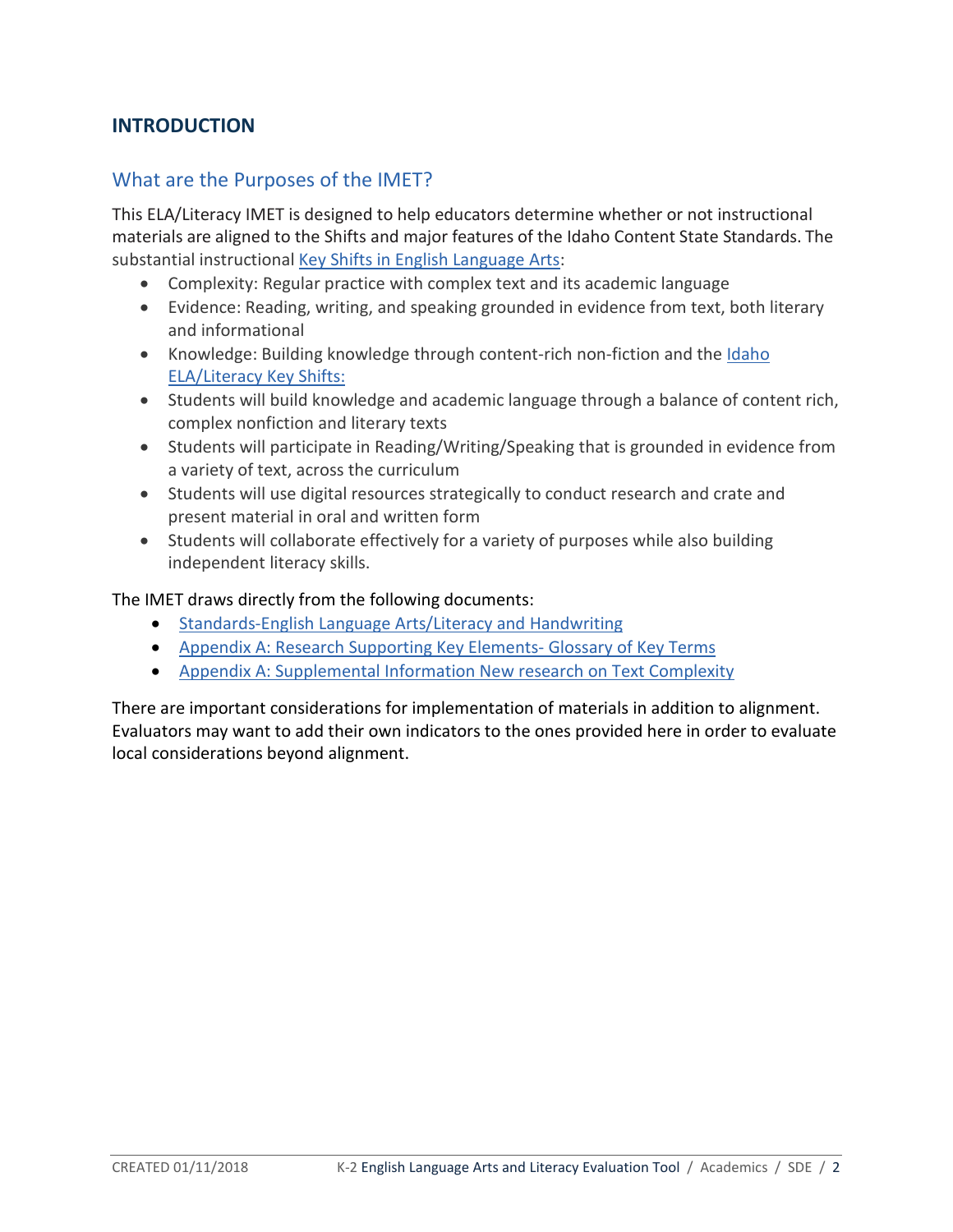# **GETTING STARTED**

# When to Use the IMET

- Evaluating materials currently in use: The IMET can be used to analyze the degree of alignment of existing materials and help to highlight specific, concrete flaws in alignment. Even where materials and tools currently in use fail to meet one or more of these criteria, the pattern of failure is likely to be informative. States and districts can use the evaluation to create a thoughtful plan to modify or combine existing resources in such a way that students' actual learning experiences approach the complexity, evidence, and knowledge building of the Standards.
- Purchasing materials: Many factors go into local purchasing decisions. Alignment to the Standards is a critical factor to consider. Thistool is designed to evaluate alignment of instructional materials to the Shifts and the major features of theIdaho Content Standards.
- Developing materials: Those developing new materials locally can use thistool as guidance for creating aligned ELA/Literacy curricula.

Please note that this tool was designed for evaluating comprehensive curricula (including any supplemental or ancillary materials). It was not designed for the evaluation of standalone supplemental materials.

## Who Uses the IMET?

Evaluating instructional materials requires both subject matter and pedagogical expertise. Evaluators should be well versed in the Idaho Content Standards-English Language Arts/Literacy [and Handwriting](http://www.sde.idaho.gov/academic/shared/ela-literacy/booklets/ELA-Literacy-Standards.pdf) for all grades in which materials are being evaluated. Evaluators also should be familiar with the substantial instructional [Key Shifts in English Language Arts](http://www.corestandards.org/other-resources/key-shifts-in-english-language-arts/) along with the [Idaho ELA/Literacy Key Shifts](http://www.sde.idaho.gov/academic/ela-literacy/files/standards/getting-started/Idaho-Content-Key-Shifts-Flyer.pdf) of Complexity, Evidence, and Knowledge that are listed above.

## Prior to Evaluation

Assemble all of the materials necessary for the evaluation. In addition, each evaluator should have a reference copy of the:

- [Standards-English Language Arts/Literacy and Handwriting](http://www.sde.idaho.gov/academic/shared/ela-literacy/booklets/ELA-Literacy-Standards.pdf)
- [Appendix A: Research Supporting Key Elements- Glossary of Key Terms](http://www.corestandards.org/assets/Appendix_A.pdf)
- [Appendix A: Supplemental Information New research on Text Complexity](http://www.corestandards.org/assets/E0813_Appendix_A_New_Research_on_Text_Complexity.pdf)

Before conducting the evaluation itself, it is important to develop a protocolforthe evaluation process. The protocol should include having evaluators study the IMET. It will also be helpfulforevaluatorstoget a sense of each program overall before beginning the process. At a minimum, this would include reading the front matter of the text, looking at the table of contents, and paging through multiple chapters.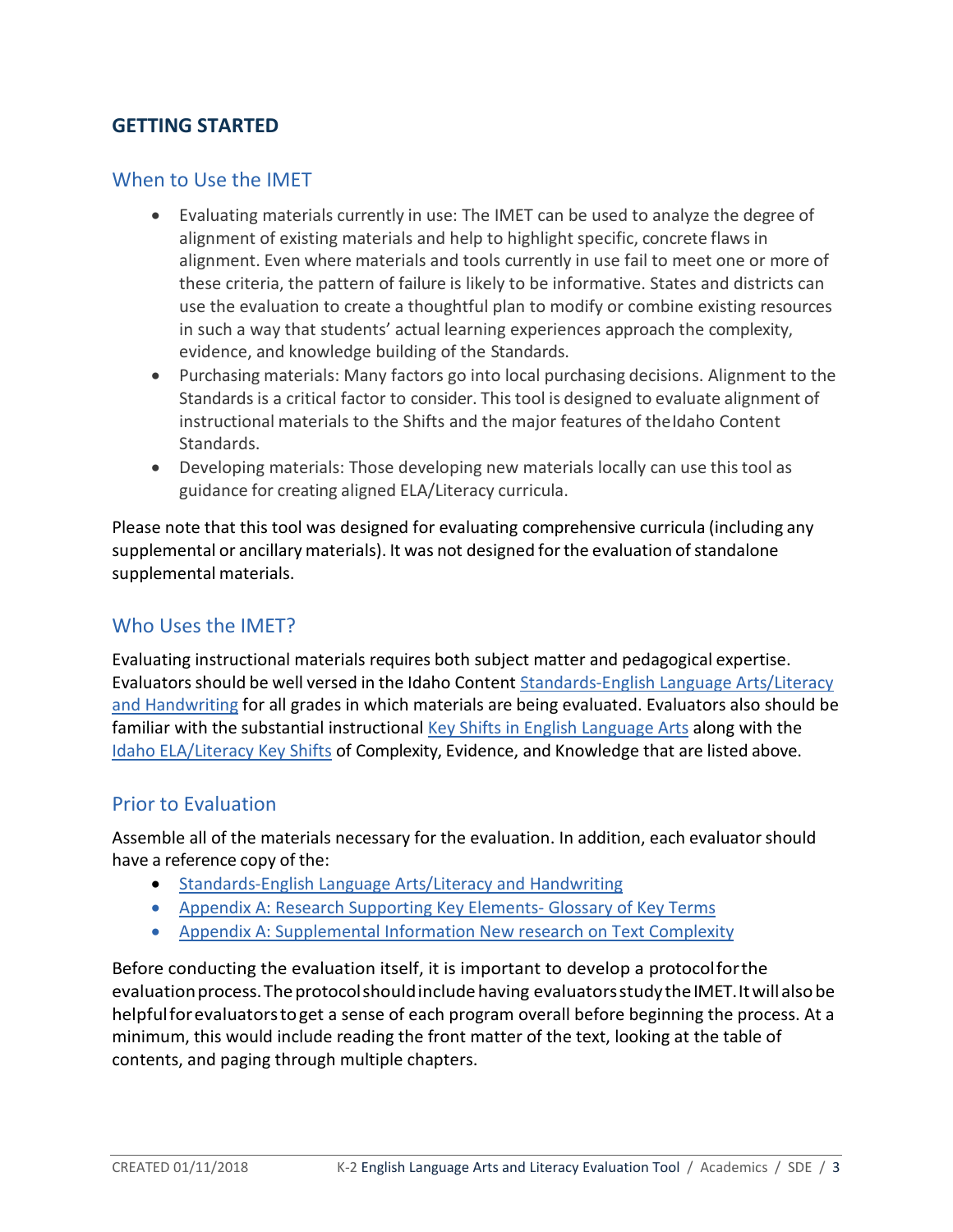# We will be looking at:

- Complexity: Non-Negotiable 1 and Alignment Criterion 1
- Evidence: Non-Negotiable 2 and Alignment Criterion 2
- Knowledge: Non-Negotiable 3 and Alignment Criterion 3
- Foundational Skills: Non-Negotiable 4

Evaluators may choose to go through the IMET from start to finish (from Non-Negotiable 1 through Alignment Criterion 4). Alternatively, evaluators might choose to complete the criteria for one Shift before moving to the next, in accordance with how the training materials are sequenced. There are instructions built into the tool to reinforce this option.

# Navigating the Tool:

Steps 1–3 below should be completed to produce a comprehensive picture of the strengths and weaknesses of the materials under evaluation. Information about areas in need of improvement or supplementation should be shared with internal and external stakeholders.

### **Step 1: Non-Negotiable Alignment Criteria (p. 6)**

- The Non-Negotiable Alignment Criteria must each be met in full for materials to be considered aligned to the Shifts and the major features of the Idaho Content Standards for ELA/Literacy. Each Non-Negotiable Alignment Criterion has one or more metrics associated with it; every one of these metrics must be met in order for the criterion as a whole to be met.
- Examine the relevant materials and use evidence to rate the materials against each criterion and its associated metrics.
- Record and explain the evidence upon which the rating is based.

#### **Step 2: Alignment Criteria (p. 36)**

- The Alignment Criteria must each be met for materials to be considered aligned to the Shifts and the major features of the Idaho Content Standards for ELA/Literacy. Each Alignment Criterion has one or more metrics associated with it; a specific number of these metrics must be met or partially met in order for the criterion as a whole to be met.
- Examine the materials in relation to these criteria, assigning each metric a point value. Rate each criterion as "Meets" or "Does Not Meet" based on the number of points assigned. The more points the materials receive on the Alignment Criteria, the better they are aligned.
- Record and explain the evidence upon which the rating is based.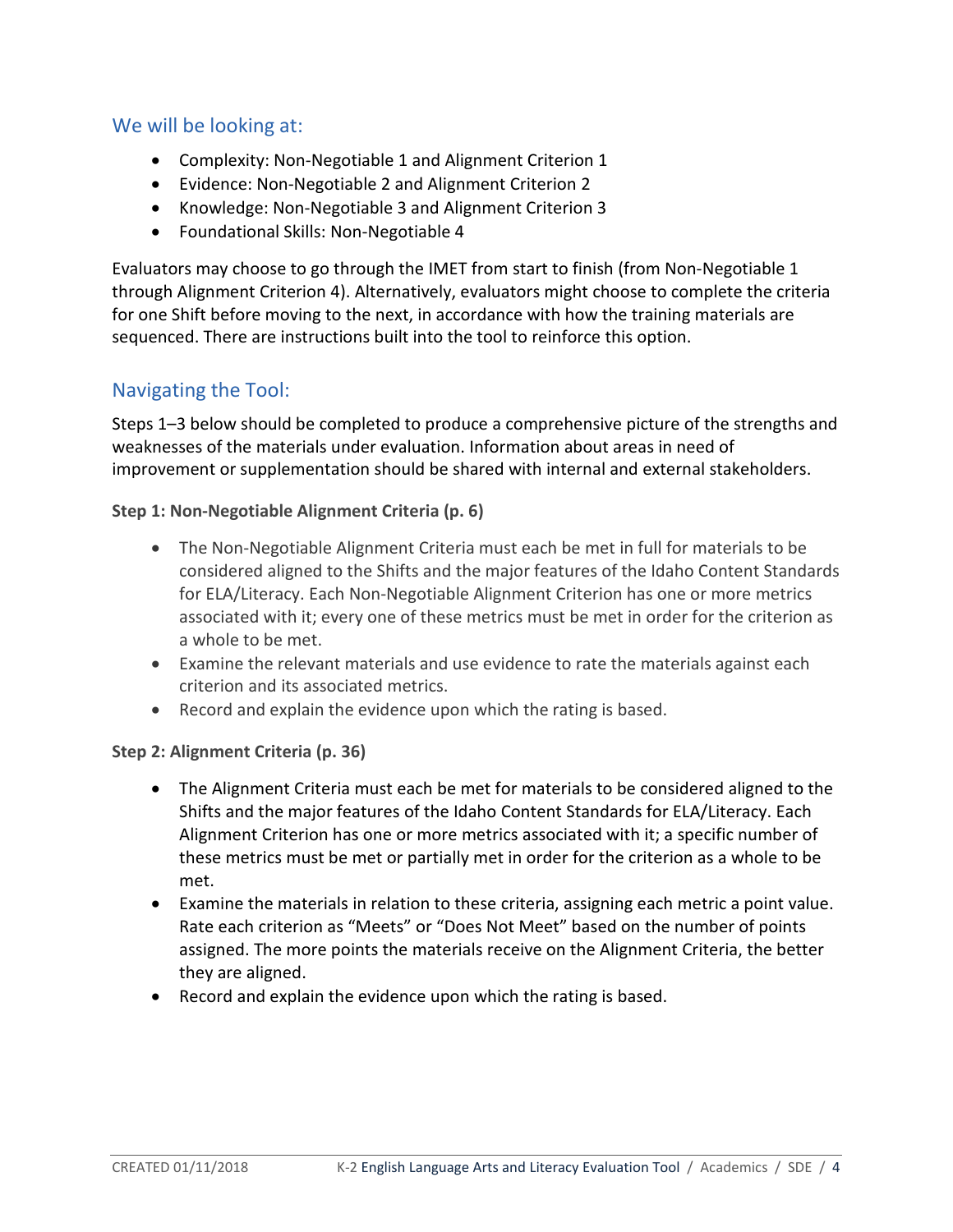**Step 3: Evaluation Summary (p. 74)**

• Compile all of the results from Steps 1 and 2 to determine if the instructional materials are aligned to the Shifts and major features of the Idaho Content Standards for ELA/Literacy.

All steps should be completed to produce a comprehensive picture of the strengths and weaknesses of the alignment of the materials under evaluation. Information about areas in need of improvement or supplementation should be shared with internal and external stakeholders.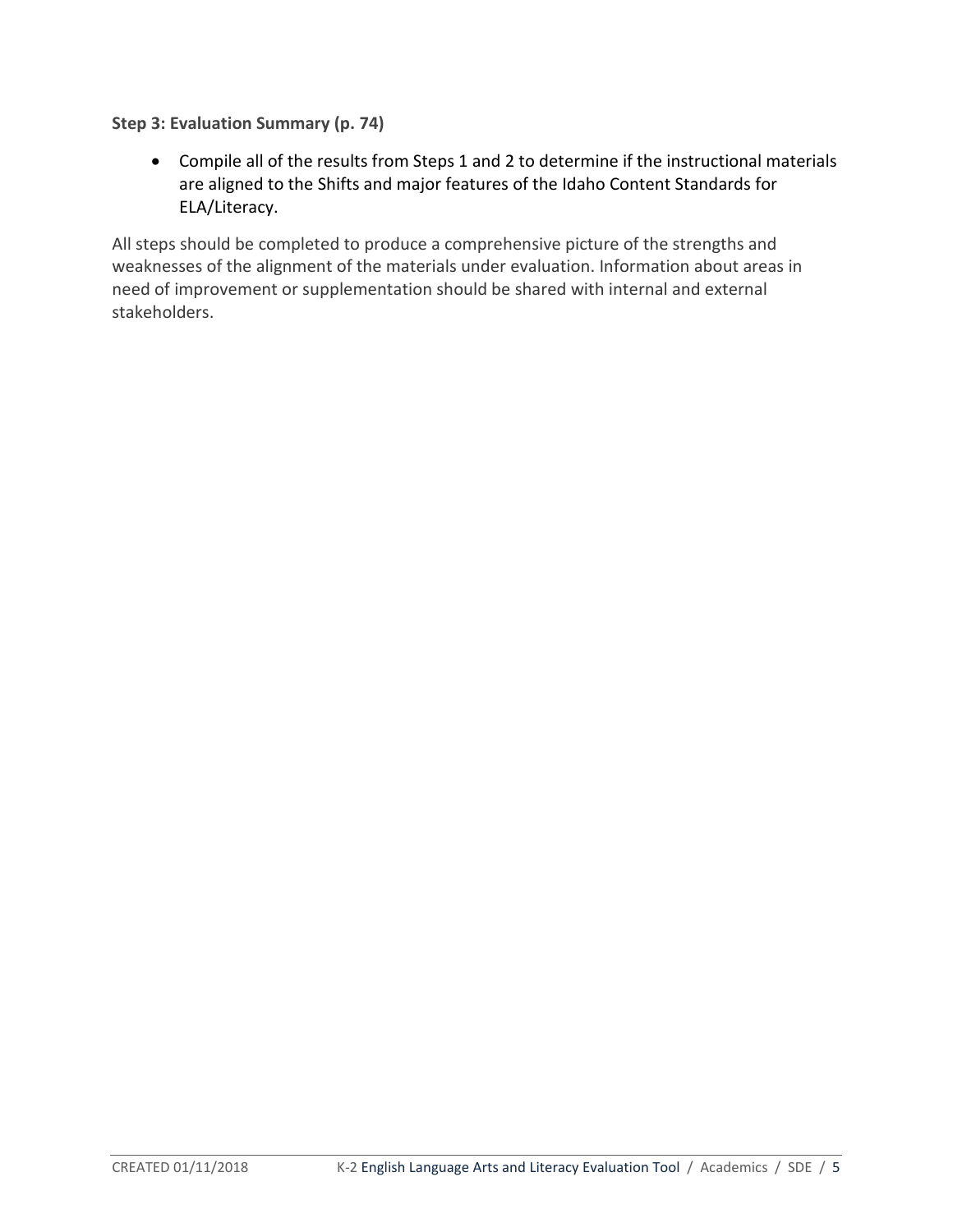# **DIRECTIONS FOR NON-NEGOTIABLE 1: HIGH-QUALITY TEXT**

*Non-Negotiable 1: Anchor texts are worthy of students' time and attention: texts are of quality and are rigorous, containing rich academic language, meeting appropriate complexity criteria for each grade.*

## Materials to Assemble:

- Teacher's edition and student materials
- Appendix A pages 1-10 for more on the vital role text complexity plays in the standards [Appendix A: Research Supporting Key Elements-Glossary of Key Terms](http://www.corestandards.org/assets/Appendix_A.pdf)
- Supplement to Appendix A: New Research on Text Complexity [Appendix A: Supplemental](http://www.corestandards.org/assets/E0813_Appendix_A_New_Research_on_Text_Complexity.pdf)  I[nformation New research on Text Complexity](http://www.corestandards.org/assets/E0813_Appendix_A_New_Research_on_Text_Complexity.pdf)

# Metrics to Review:

- **NN Metric 1A**: Texts intended for reading aloud are rich and above students' current reading abilities. Anchor texts in grade 2 materials have the appropriate level of complexity for the grade as defined by the standards, according to quantitative and qualitative analysis. (Texts that are part of a series or chosen to build knowledge or for independent student reading should vary in complexity levels.)
- **NN Metric 1B:** Anchor texts<sup>3</sup> (including those selected for reading aloud) in the materials are of publishable quality and worthy of especially careful reading; they include a mix of informational texts and literature.

# Rating this Criterion:

Non-Negotiable Alignment Criteria are defined as the set of criteria that must be met in full for materials to be considered aligned to the Shifts and the major features of the Idaho Content Standards for ELA/Literacy. Each metric of a Non-Negotiable Alignment Criterion must be met in order for the criterion to be met.

- 1. Evaluate carefully how completely the submission meets each of the metrics for this Criterion below.
- 2. Provide specific examples of evidence in support of the rating, including pointing out specific gaps in the materials.
- 3. When the section is finished, if any one of the metrics is rated as Does Not Meet, then rate the overall Non-Negotiable 1 as Does Not Meet. If all metrics are rated as Meets, then rate the overall Non-Negotiable 1 as Meets.

 $\overline{a}$ 

<sup>&</sup>lt;sup>3</sup> Anchor texts are texts used as the centerpiece of instructional time, distinct from varied texts students might read on their own for a variety of purposes.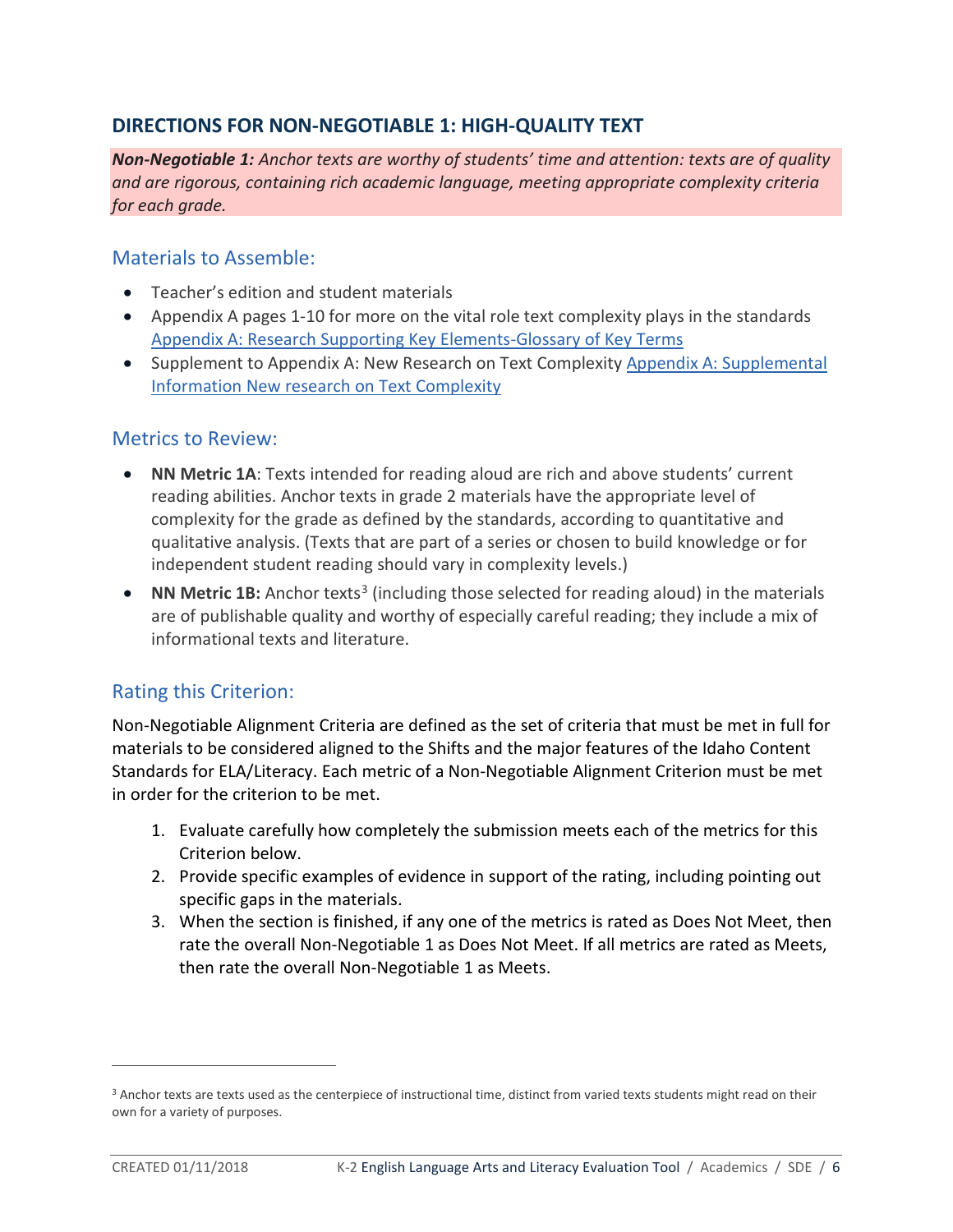# **NON-NEGOTIABLE 1: HIGH-QUALITY TEXT**

## Metric:

#### *NN Metric 1A: K-2*

*Texts intended for reading aloud are rich and above students' current reading abilities. Anchor texts in grade 2 materials have the appropriate level of complexity for the grade as defined by the standards, according to quantitative and qualitative analysis (Texts that are part of a series or chosen to build knowledge or for independent student reading should vary in complexity levels.).*

## How to Find the Evidence:

### **What to look for:**

Evidence of quantitative and qualitative measures of anchor texts' complexity (primarily read alouds) in the submission:

- Look for an explanation of specific features regarding levels of meaning/ purpose, text structure, language clarity, and knowledge demands. This information should support the grade- level placement.
- If the publisher only provides a summary rating, ask the publisher to send the backup detail on particular features that supports the rating.
- Look for evidence that the publisher has used a qualitative analysis to guide instruction. (This information is not needed to meet the metric but worth noting as a strength, if apparent.)
- In a set of materials, the complexity of texts read aloud or students read should increase year to year.
- Materials consistently allow teachers and students to spend adequate time working with complex texts (2-3 grade levels above what they can read on their own).
- Document what quantitative measure (e.g., ATOS, Lexile, Reading Maturity) was used and how many samples were within the grade band.
- If there is no evidence of quantitative measures, evaluate a sample of texts to ensure anchor texts are within the grade band and ask publisher to send such a list.

#### **Where to look:**

Check to see if the publisher has submitted a separate list or the information is contained within unit materials. If time permits, consider checking a random sample of texts against the publisher's ratings.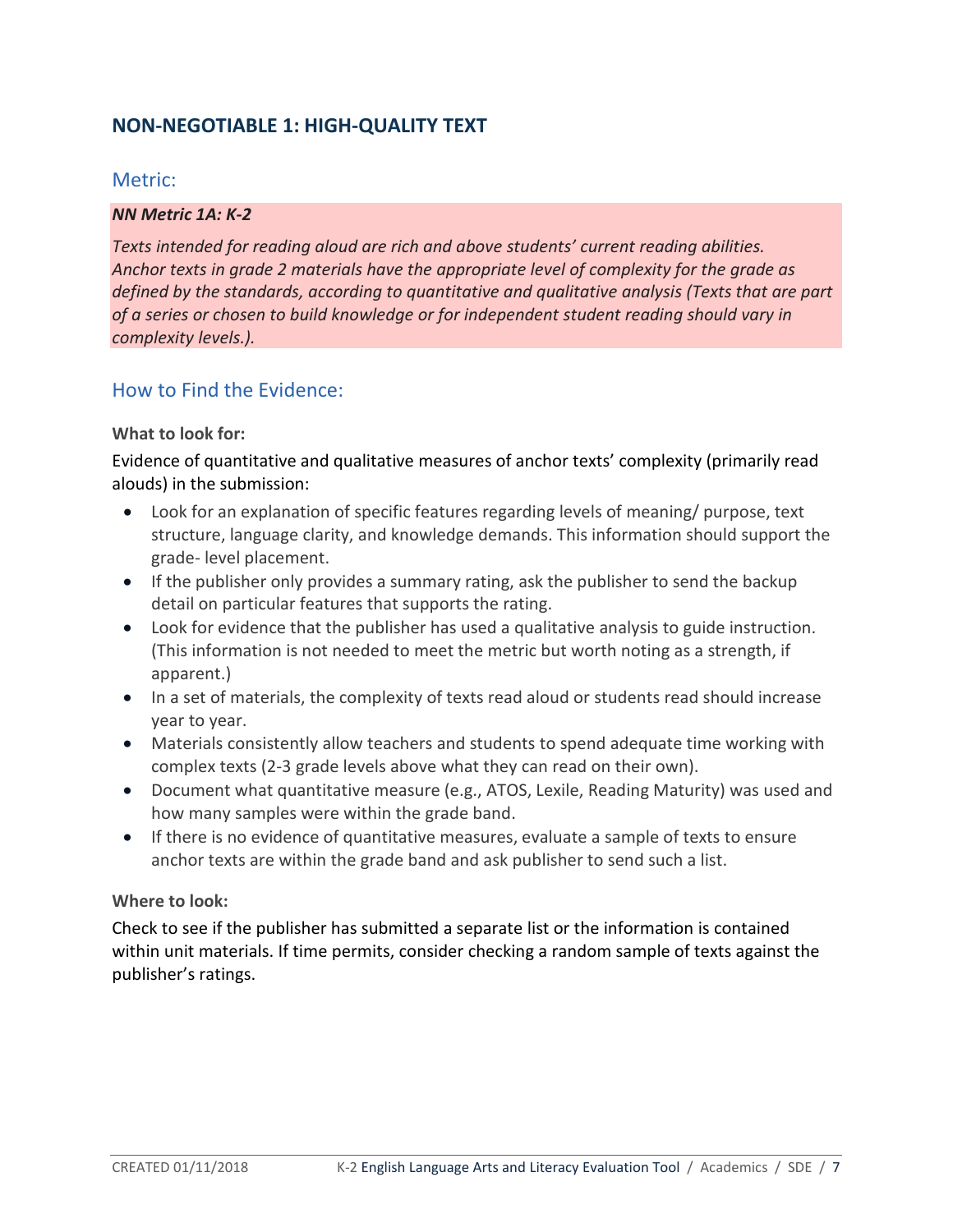*Non-Negotiable 1A* High-Quality Text

Rating:

Meets

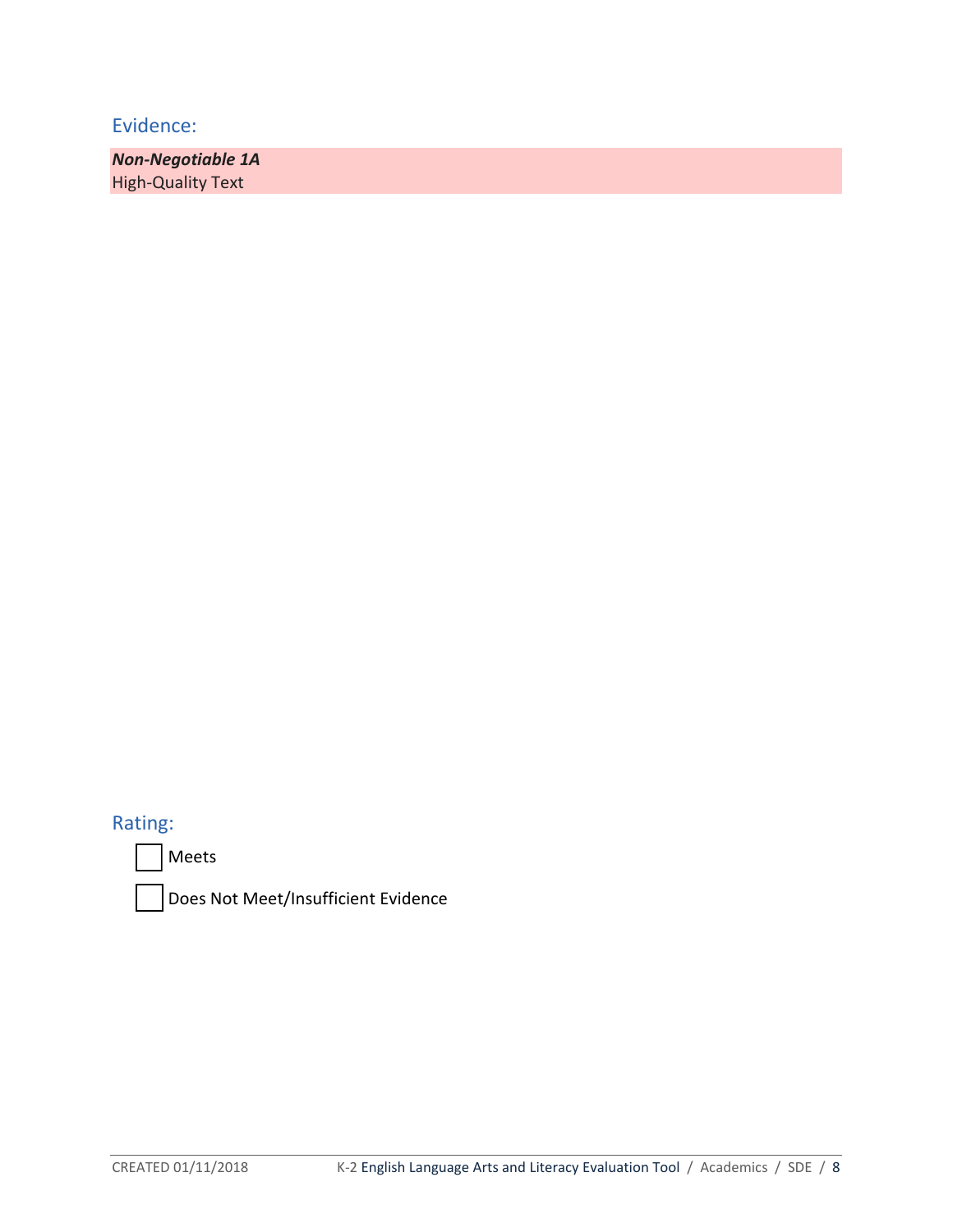## Metric:

### *NN Metric 1B: K-2*

*Anchor texts4 (including those selected for reading aloud) in the materials are of publishable quality and worthy of especially careful reading; they include a mix of informational texts and literature.*

## How to Find the Evidence:

#### **What to look for:**

Anchor (or read-aloud) text selections that are previously published or of publishable quality and are content- rich, possessing rich vocabulary and syntax. In K-2, look for anchor texts that are read aloud to review for quality and richness and not texts designed for mastering foundational reading.

- Look to see whether selections include a copyright (as that will signal that they are previously published).
- Make judgments about whether the selections exhibit exceptional craft or provide useful information.
- Check whether the selections are worth multiple reads (e.g., well-crafted, provide useful or important information).
- Check for a mix of texts, literary and informational, that reflect the proportion of literary and informational reading distribution required for that grade level.

#### **Where to look:**

Examine publisher provided information or do a survey of text types across all the units for each year. Read over the selections in a representative sample of lessons for quality evaluations.

 $\overline{a}$ 

<sup>4</sup> Anchor texts are text used as the centerpiece of instructional time, distinct from varied texts students might read on their own for a variety of purposes.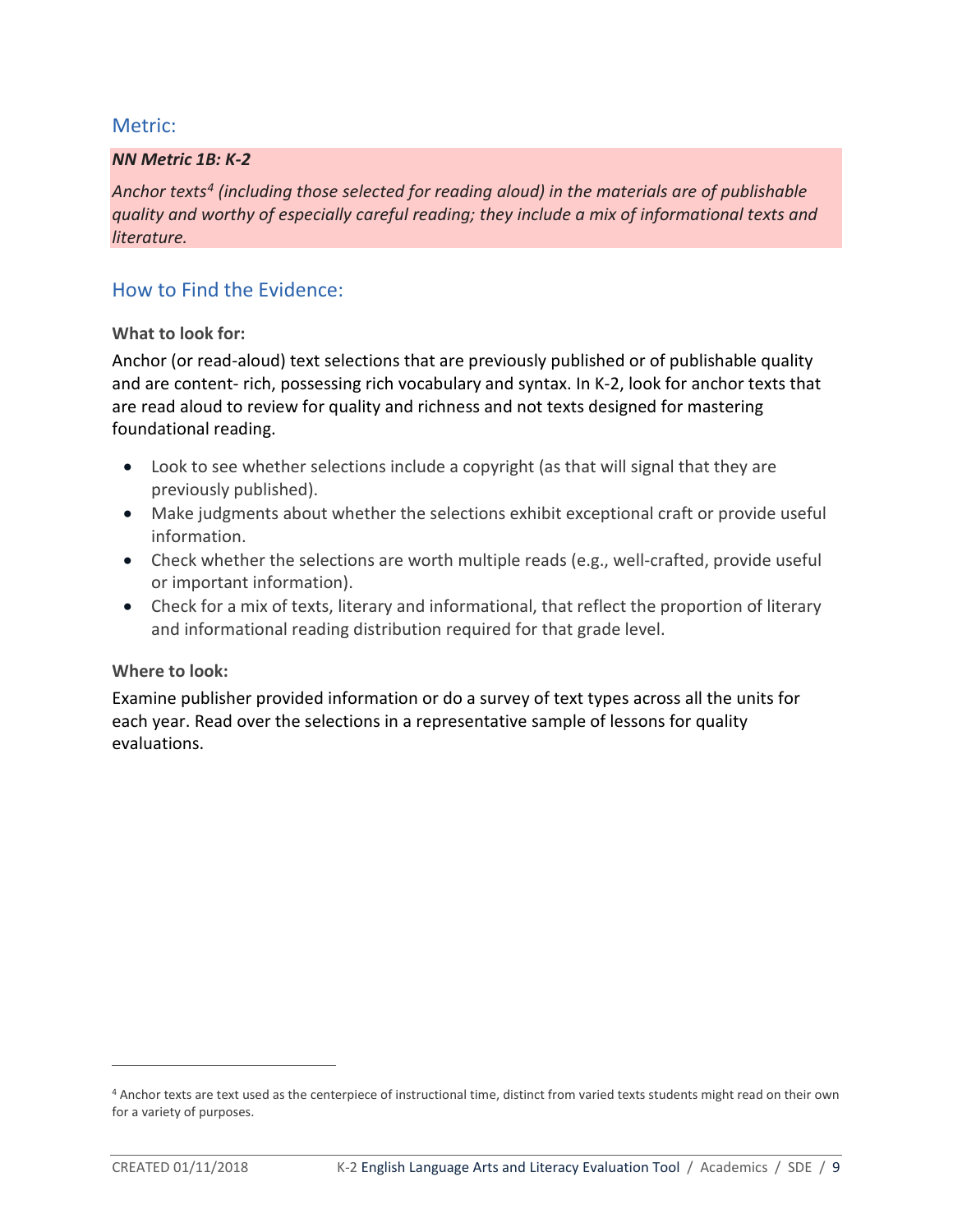*Non-Negotiable 1B*  High-Quality Text

# Rating:



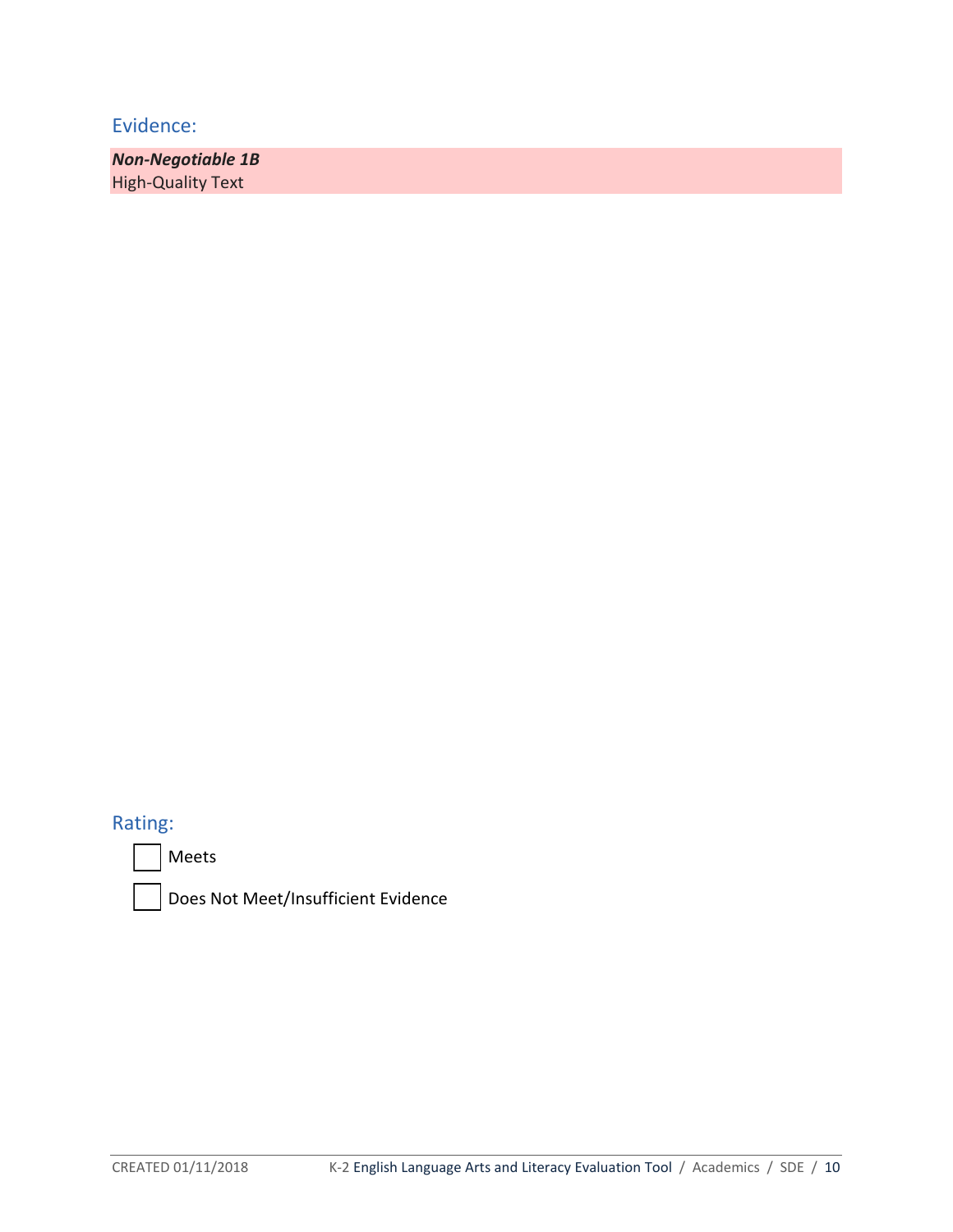## **NON-NEGOTIABLE 1: HIGH-QUALITY TEXT**

*Non-Negotiable 1: Anchor texts are worthy of students' time and attention: texts are of quality and are rigorous, containing rich academic language, meeting appropriate complexity criteria for each grade.*

# Rating for Non-Negotiable 1:

If both metrics were rated as Meets, then rate Non-Negotiable 1 as Meets. If one or more metrics were rated as Does Not Meet, then rate Non-Negotiable 1 as Does Not Meet. Check the final rating.

Then, briefly describe the strengths and weaknesses of these materials in light of this Criterion.

Rating:

**Meets**

**Does Not Meet/Insufficient Evidence** 

Strengths/Weaknesses:

*\*There are additional metrics under Alignment Criterion 1 that pertain to the quality and range of texts that should be apparent in materials. For continuity, skip to Alignment Criterion 1 to continue focusing on text qualities on Page 36. Otherwise, continue on to Non-Negotiable 2 on Page 12.* 

*Before moving on, record the final Meets or Does Not Meet rating in the Evaluation Summary on Page 74.*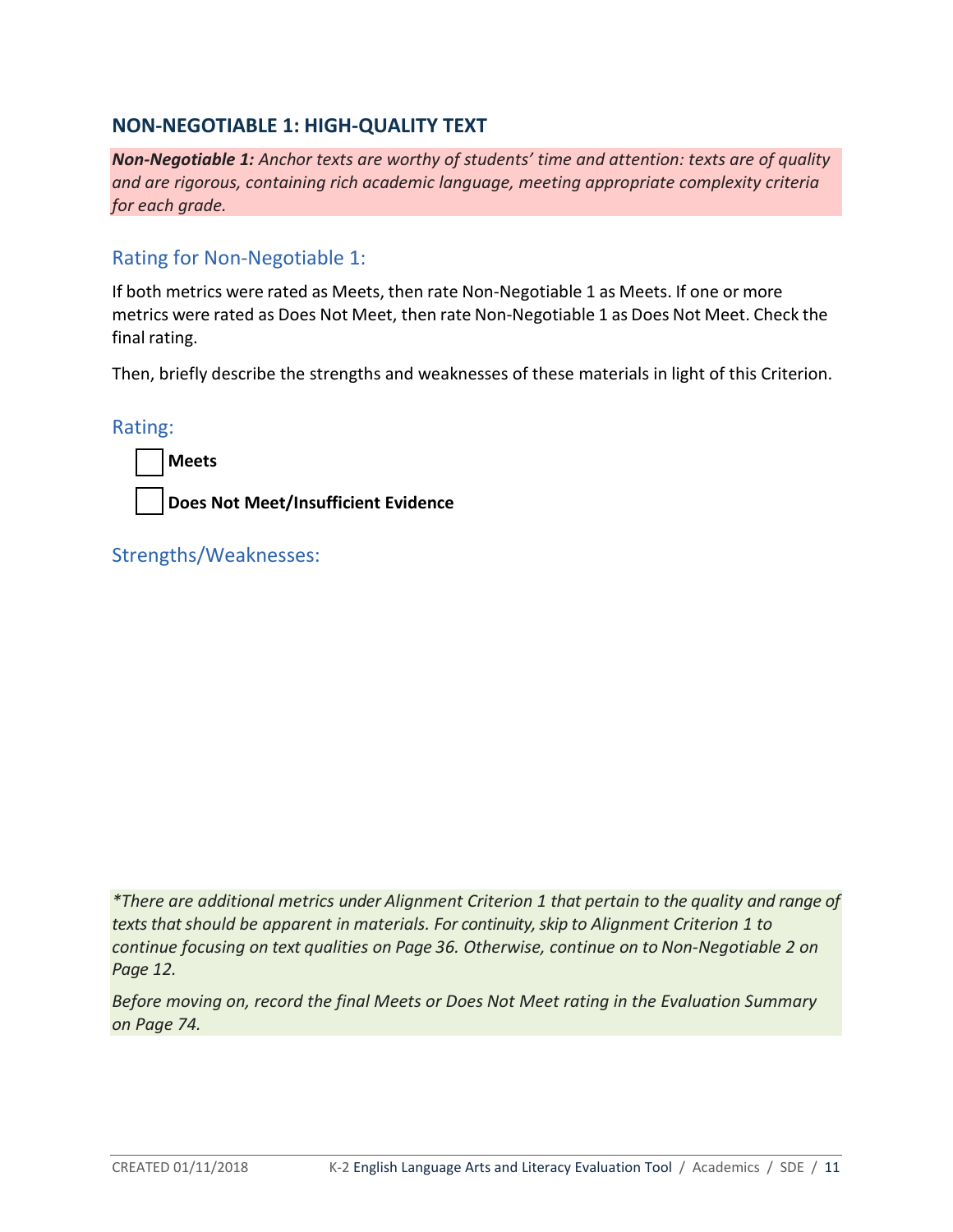# **DIRECTIONS FOR NON-NEGOTIABLE 2: EVIDENCE-BASED DISCUSSION AND WRITING**

*Non-Negotiable 2: Materials provide opportunities for rich and rigorous evidence-based discussions and writing about tests to build strong literacy skills.*

### Materials to Assemble:

- Teacher's edition and student materials
- Appropriate grade-level [Standards-English Language Arts/Literacy and Handwriting](http://www.sde.idaho.gov/academic/shared/ela-literacy/booklets/ELA-Literacy-Standards.pdf)
- [Tools for evaluating the quality of text-dependent questions](http://achievethecore.org/page/710/text-dependent-question-resources)

### Metrics to Review:

- **NN Metric 2A**: At least 80% of all questions, tasks, and assignments in the materials are text-dependent, requiring students to draw on textual evidence to support both what is explicit as well as valid inferences from the text.The overwhelming majority of these questions and tasks are text-specific.
- **NN Metric 2B:** Materials include frequent opportunities and guidance for grade appropriate evidence-based discussions and writing<sup>5</sup> to support analyses, claims, and clear information about texts to address the analytical thinking required by the Standards at each gradelevel.

# Rating this Criterion:

Non-Negotiable Alignment Criteria are defined as the set of criteria that must be met in full for materials to be considered aligned to the Shifts and the major features of the Idaho Content Standards for ELA/Literacy. Each metric of a Non-Negotiable Alignment Criterion must be met in order for the criterion to be met.

- 1. Evaluate carefully how completely the submission meets each of the metrics for this Criterion below.
- 2. Provide specific examples of evidence in support of the rating, including pointing out specific gaps in the materials.
- 3. When the section is finished, if any one of the metrics is rated as Does Not Meet, then rate the overall Non-Negotiable 2 as Does Not Meet. If all metrics are rated as Meets, then rate the overall Non-Negotiable 2 as Meets.

 $\overline{a}$ 

<sup>5</sup> For K-1 materials, tasks should offer the chance to document through drawing, or other ways of compiling evidence in a developmentally appropriate way.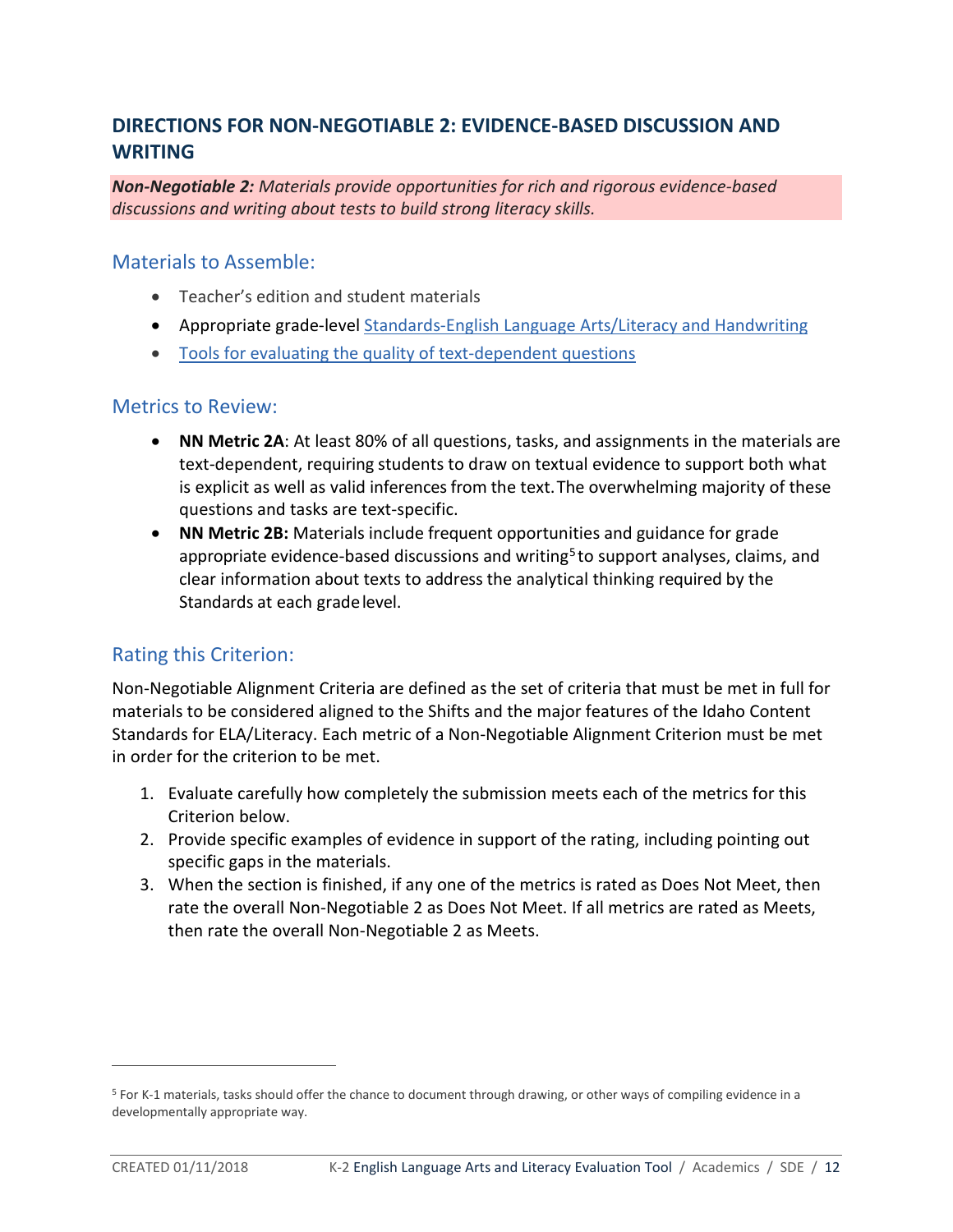# **NON-NEGOTIABLE 2: EVIDENCE-BASED DISCUSSION AND WRITING**

## Metric:

#### *NN Metric 2A: K-2*

*At least 80% of all questions, tasks, and assignments in the materials are text- dependent, requiring students to draw on textual evidence to support both what is explicit as well as valid inferences from the text. The overwhelming majority of these questions and tasks are textspecific.*

## How to Find the Evidence:

#### **What to look for:**

Questions that are based on evidence from the texts and are specific to the text (i.e., not "generic" questions that could be asked about any text).

- Document such things as whether or not the questions:
	- o Require readers (listeners) to produce evidence from the texts to support their claims.
	- o Are specific enough and can only be answered through careful reading (listening).
	- o Go beyond the text to make other connections in extension activities only after the text has been deeply and completely explored.
- Pay special attention to culminating and extended response tasks since they constitute a higher proportion of instructional time. These tasks should call on the knowledge and understanding acquired through the questions.

## **Where to look:**

Analyze a sample set of questions, tasks, and assessment items from across the submission. Analyze one in every four sets of questions and tasks completely to get a valid sample size.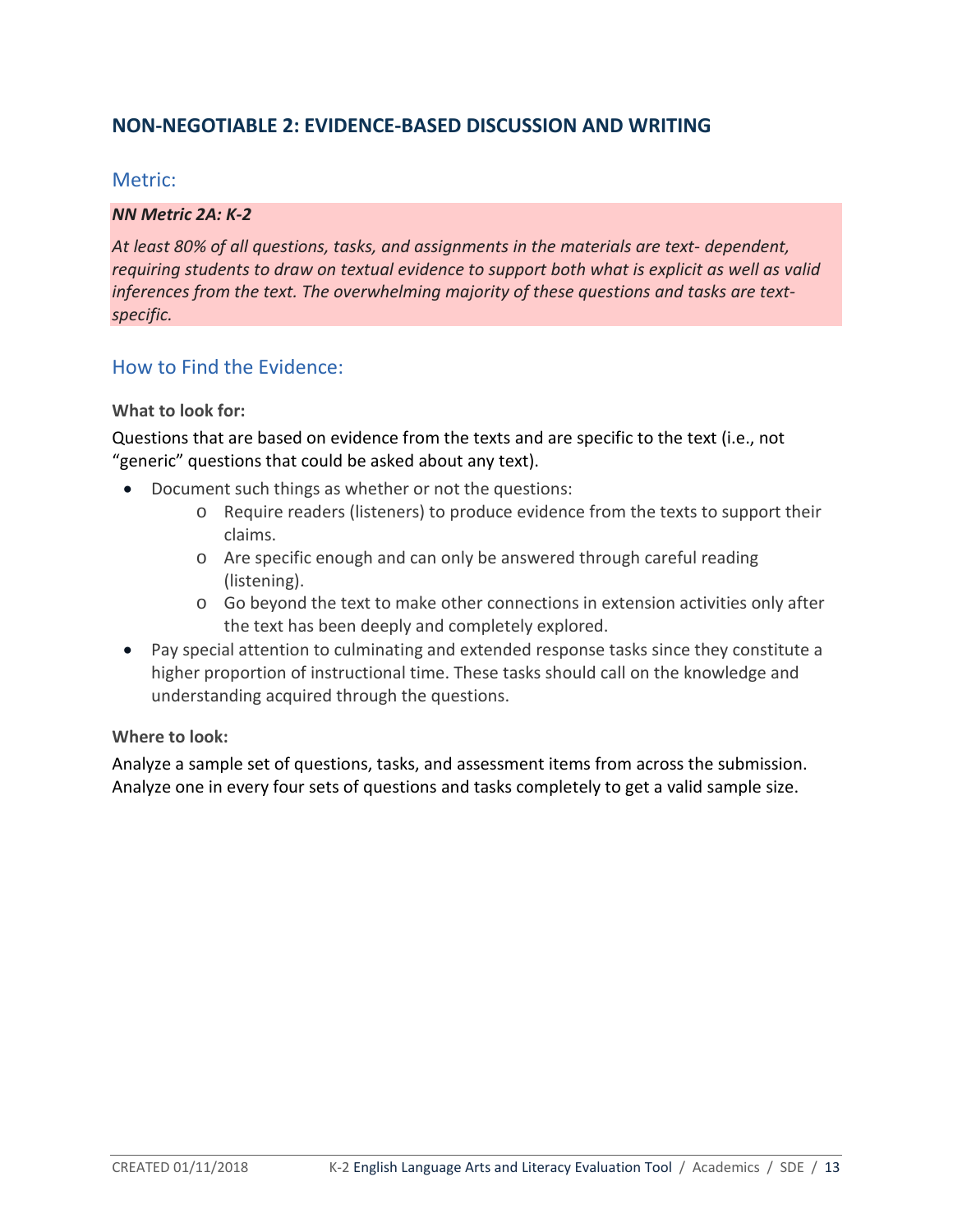*Non-Negotiable 2A* Evidence-based Discussion and Writing

# Rating:



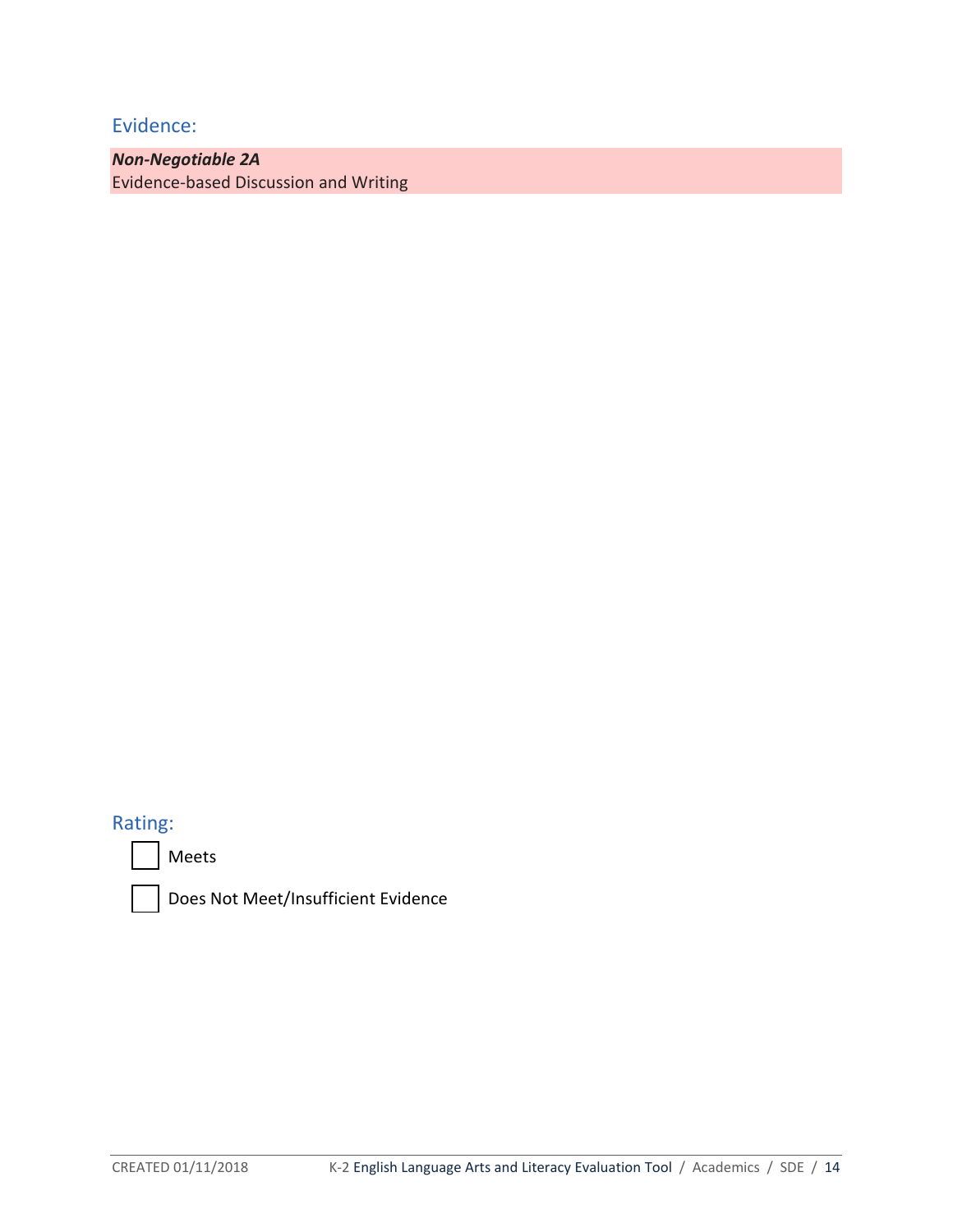## Metric:

### *NN Metric 2B: K-2*

*Materials include frequent opportunities for evidence-based discussions and writing to support careful analyses, well-defended claims, and clear information about textsto address the analytical thinking required by the Standards at each grade level.*

## How to Find the Evidence:

#### **What to look for:**

Tasks that do and do not require writing to sources. Calculate a percentage of aligned tasks (i.e., the number of tasks that require writing to sources compared with the total number of tasks). Look also for materials that support teachers in planning and engaging students in discussions around grade-level topics and texts.

- For alignment, about three-quarters of tasks should require writing to sources at all grade levels.
- There should be minimal use of decontextualized prompts that ask students to detail personal experiences or opinions on subjects they have not read about or researched, or prompts that ask students to go beyond the text.
- Look for materials that requirestudents to marshal evidence when speaking.
- Look for speaking and listening prompts and questions that offer opportunities for students to share with others their evidence and research.

#### **Where to look:**

Examine a sampling (minimum 8 per grade) of the writing tasks from a sample of lessons. Examine the tasks and instructions in the relevant sections. Prefatory materials might also help determine if speaking and listening is emphasized through instruction and use of routines.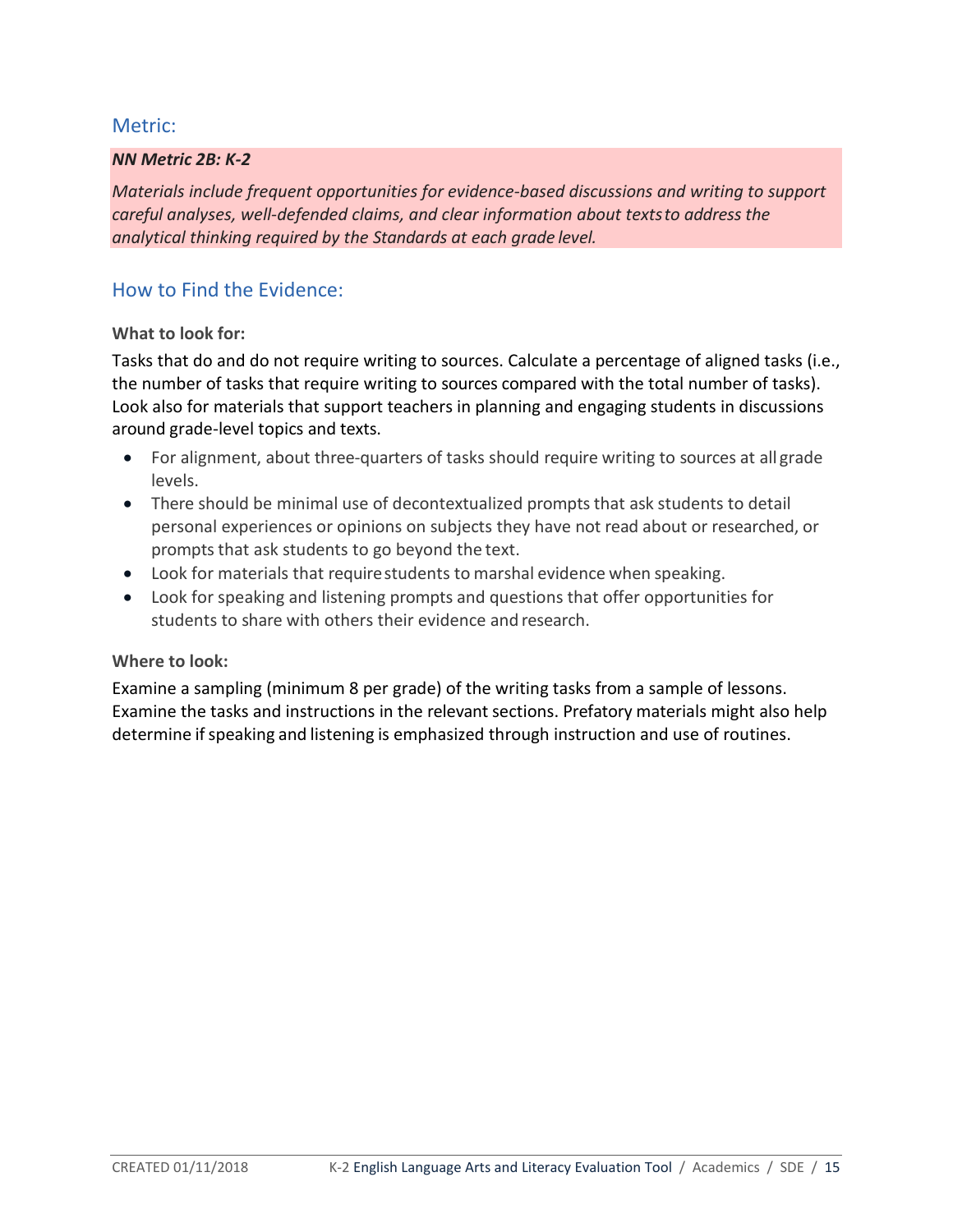*Non-Negotiable 2B* Evidence-based Discussion and Writing

# Rating:



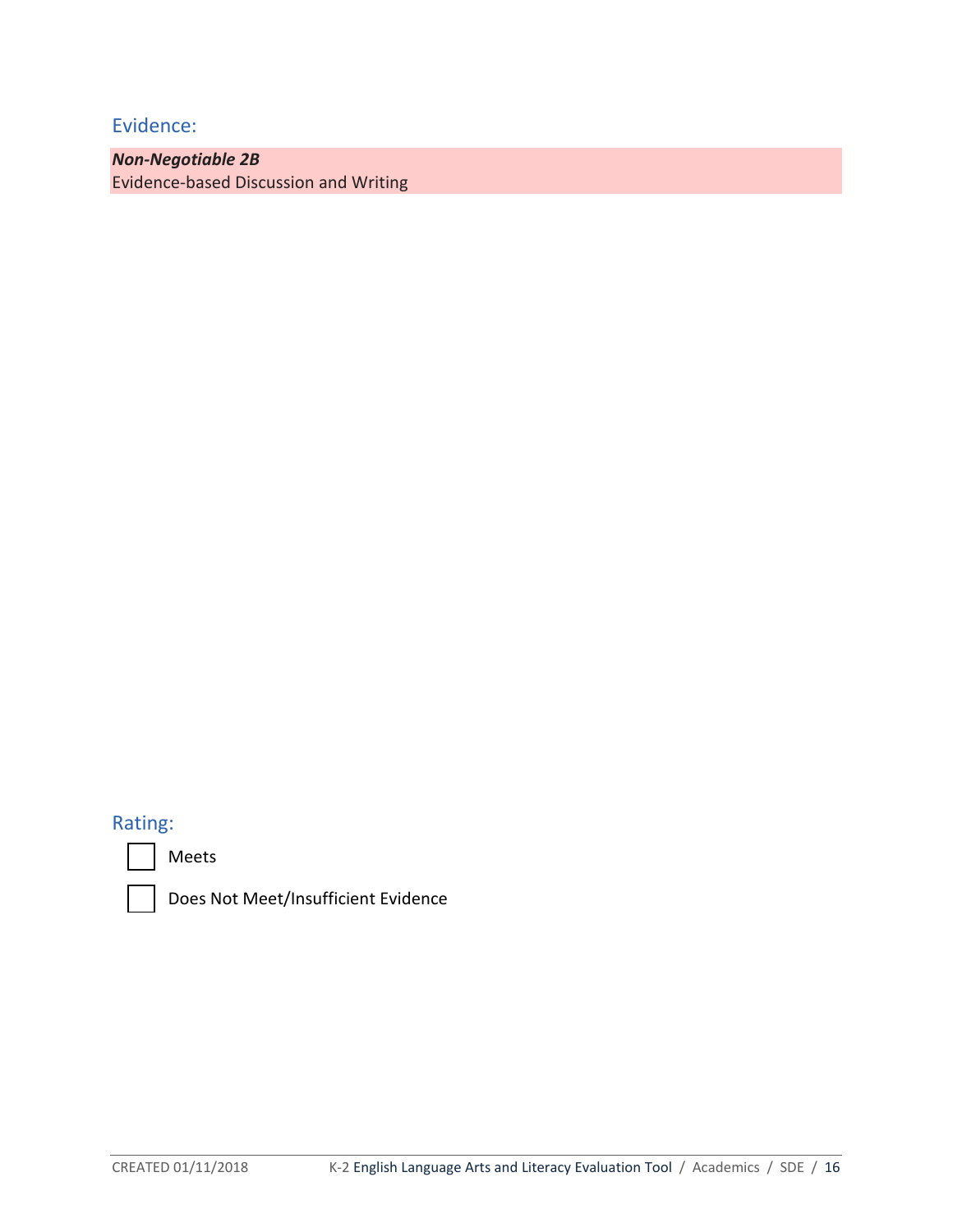# **NON-NEGOTIABLE 2: EVIDENCE-BASED DISCUSSION AND WRITING**

*Non-Negotiable 2:* Materials provide opportunities for rich and rigorous evidence-based discussions and writing about texts to build strong literacy skills.

# Rating for Non-Negotiable 2:

If both metrics were rated as Meets, then rate Non-Negotiable 1 as Meets. If one or more metrics were rated as Does Not Meet, then rate Non-Negotiable 1 as Does Not Meet. Check the final rating.

Then, briefly describe the strengths and weaknesses of these materials in light of this Criterion.

Rating:



**Does Not Meet/Insufficient Evidence** 

Strengths/Weaknesses:

*\* There are additional metrics under Alignment Criterion 2 that pertain to evidence-based discussion and writing. For continuity, skip to Alignment Criterion 2 on Page 42. Otherwise, continue on to Non-Negotiable 3 on Page 18.* 

*Before moving on, record the final Meets or Does Not Meet rating in the Evaluation Summary on Page 74.*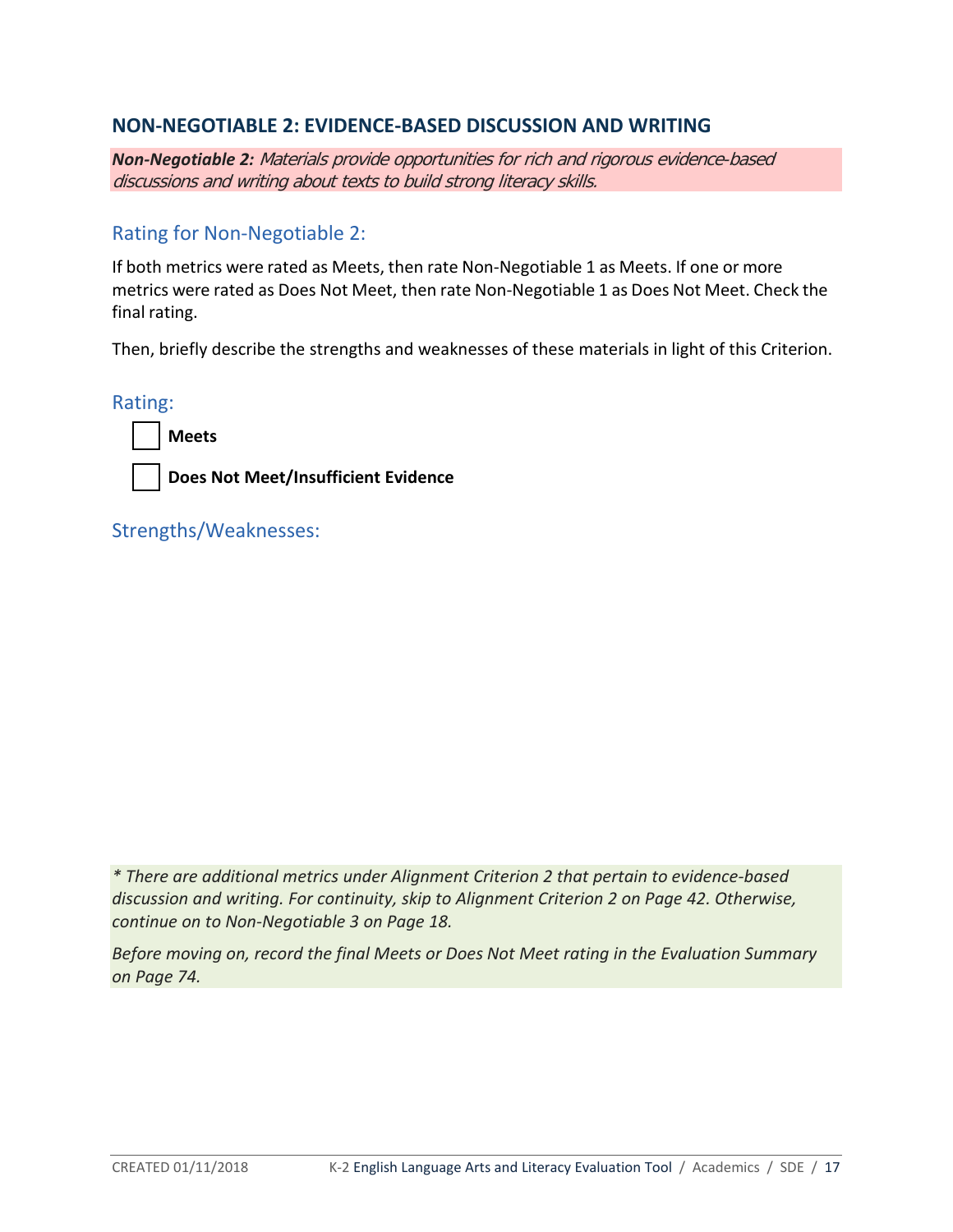# **DIRECTIONS FOR NON-NEGOTIABLE 3: BUILDING KNOWLEDGE**

*Non-Negotiable 3: Materials build knowledge systematically through reading, writing, speaking and listening, and language study.*

## Materials to Assemble:

- Teacher's edition and student materials
- Appropriate grade-level [Standards-English Language Arts/Literacy and Handwriting](http://www.sde.idaho.gov/academic/shared/ela-literacy/booklets/ELA-Literacy-Standards.pdf)
- [Tools for evaluating the quality of text-dependent questions](http://achievethecore.org/page/710/text-dependent-question-resources) Staying on Topic Within and Across Grades: How to Build Knowledge Systematically in English Language Arts K-5 [Standards-English Language Arts/Literacy and Handwriting](http://www.sde.idaho.gov/academic/shared/ela-literacy/booklets/ELA-Literacy-Standards.pdf) (page 34)

# Metrics to Review:

- **NN Metric 3A**: Materials provide a sequence or series of texts that build knowledge and vocabulary systematically through reading, writing, listening, and speaking. These texts are organized around a variety of topics at each grade level.
- **NN Metric 3B:** Materials provide instructions, cleardesign, and lightweight student accountability that guide instructors regarding how students will regularly engage in a volume of independent reading both assigned (related to the anchortexts) or texts of their own choosing, in or outside of class.

# Rating this Criterion:

Non-Negotiable Alignment Criteria are defined as the set of criteria that must be met in full for materials to be considered aligned to the Shifts and the major features of the Idaho Content Standards for ELA/Literacy. Each metric of a Non-Negotiable Alignment Criterion must be met in order for the criterion to be met.

- 1. Evaluate carefully how completely the submission meets each of the metrics for this Criterion below.
- 2. Provide specific examples of evidence in support of the rating, including pointing out specific gaps in the materials.
- 3. When the section is finished, if any one of the metrics is rated as Does Not Meet, then rate the overall Non-Negotiable 3 as Does Not Meet. If all metrics are rated as Meets, then rate the overall Non-Negotiable 3 as Meets.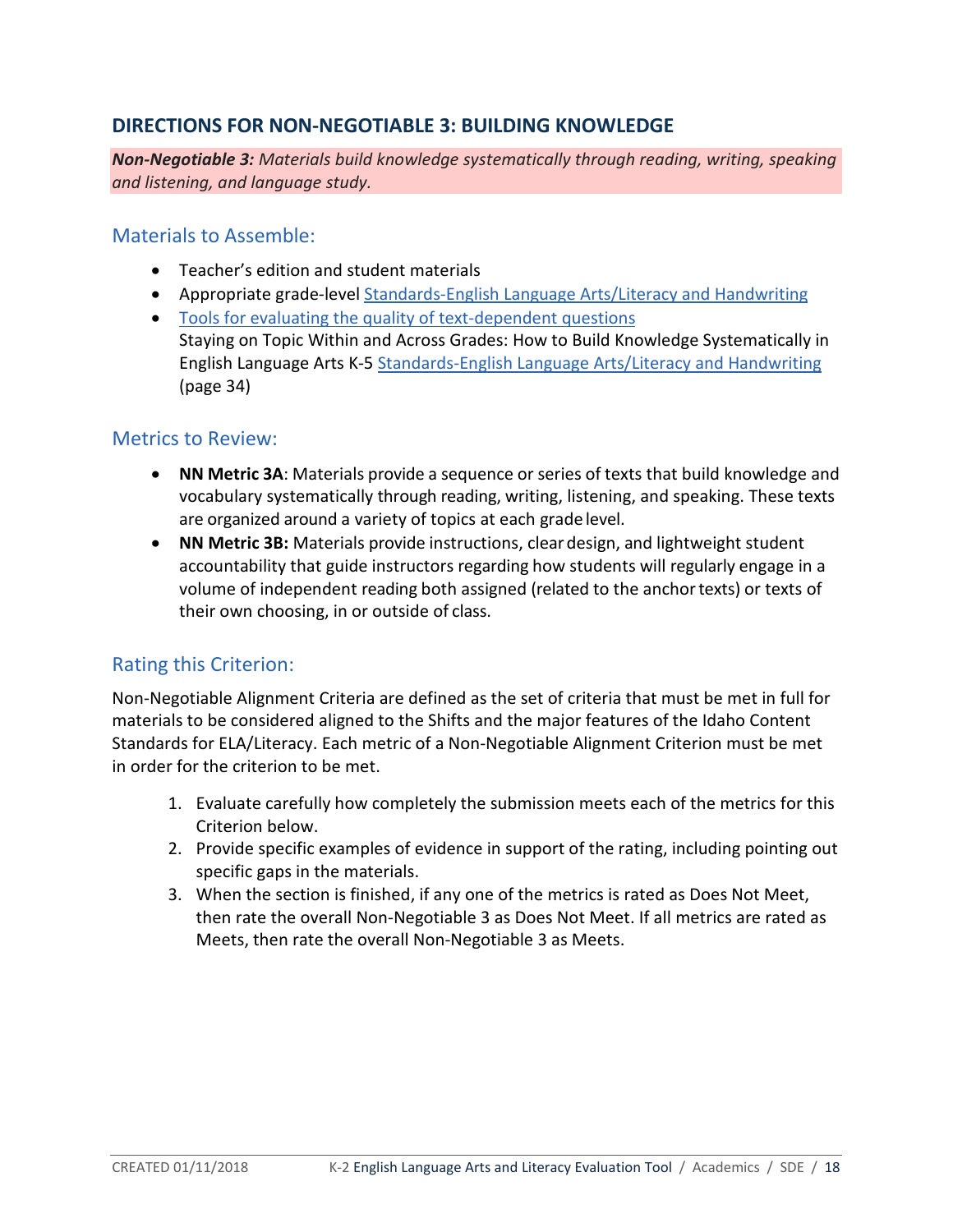# **NON-NEGOTIABLE 3: BUILDING KNOWLEDGE**

## Metric:

#### *NN Metric 3A: K-2*

*Materials provide a sequence or series of texts that build knowledge and vocabulary systematically through reading, writing, listening, and speaking. These texts are organized around a variety of topics at each grade level.*

# How to Find the Evidence:

### **What to look for:**

Collections of texts and other resources carefully sequenced and organized around a series of topics:

- Look for collections of texts to be connected to the anchor texts where logical connections are possible such that students could easily see the relationship.
- Look for a focused line of inquiry included for each set of connected texts.
- Check supplementary readingmaterials, too, to see if they provide further opportunities for students to engage ina volume of reading (listening) connected to the topics explored in the central materials.

#### **Where to look:**

Review the table of contents or grade-level curriculum maps to look for sequences of texts on topics.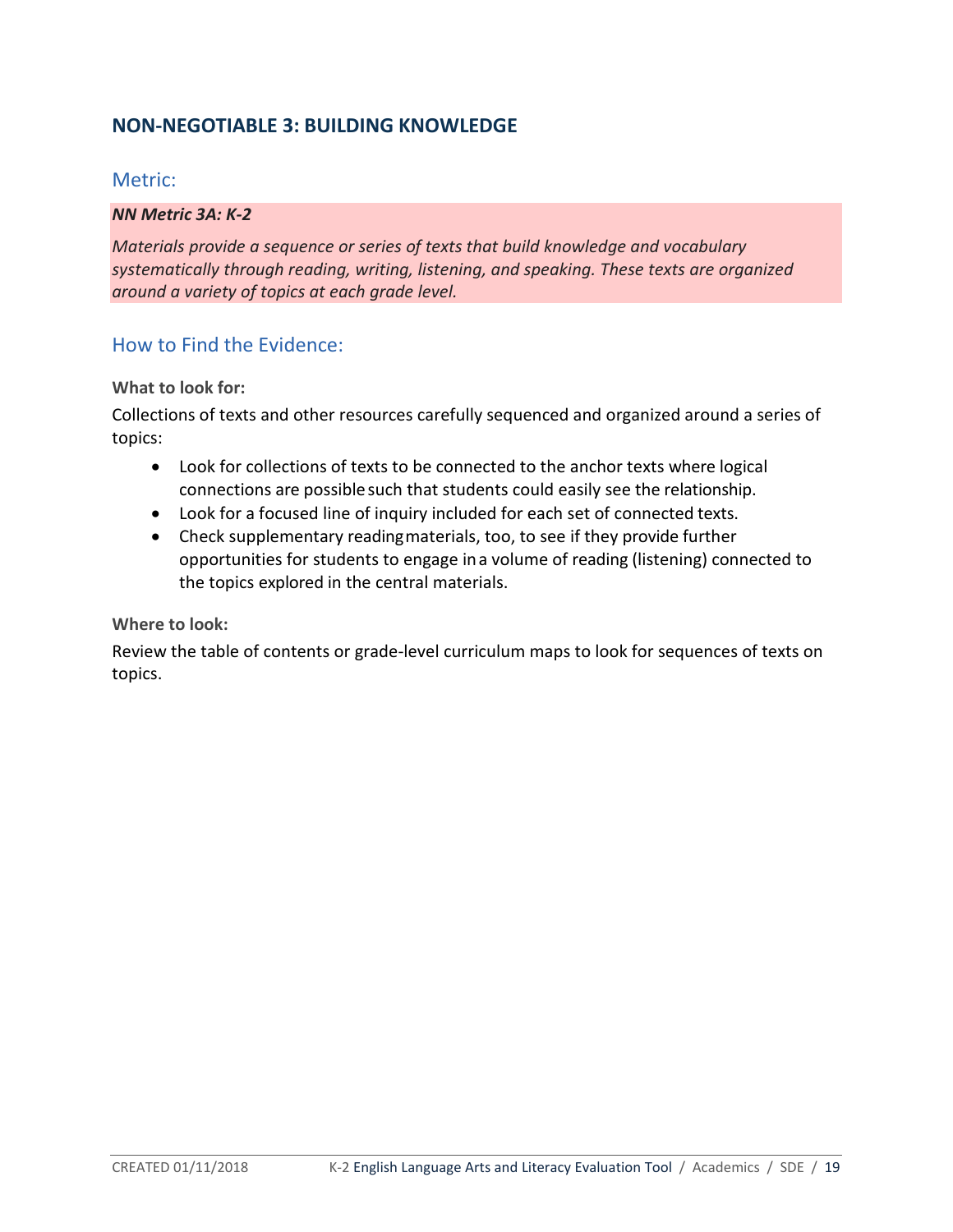*Non-Negotiable 3A*  Building Knowledge

Rating:

Meets

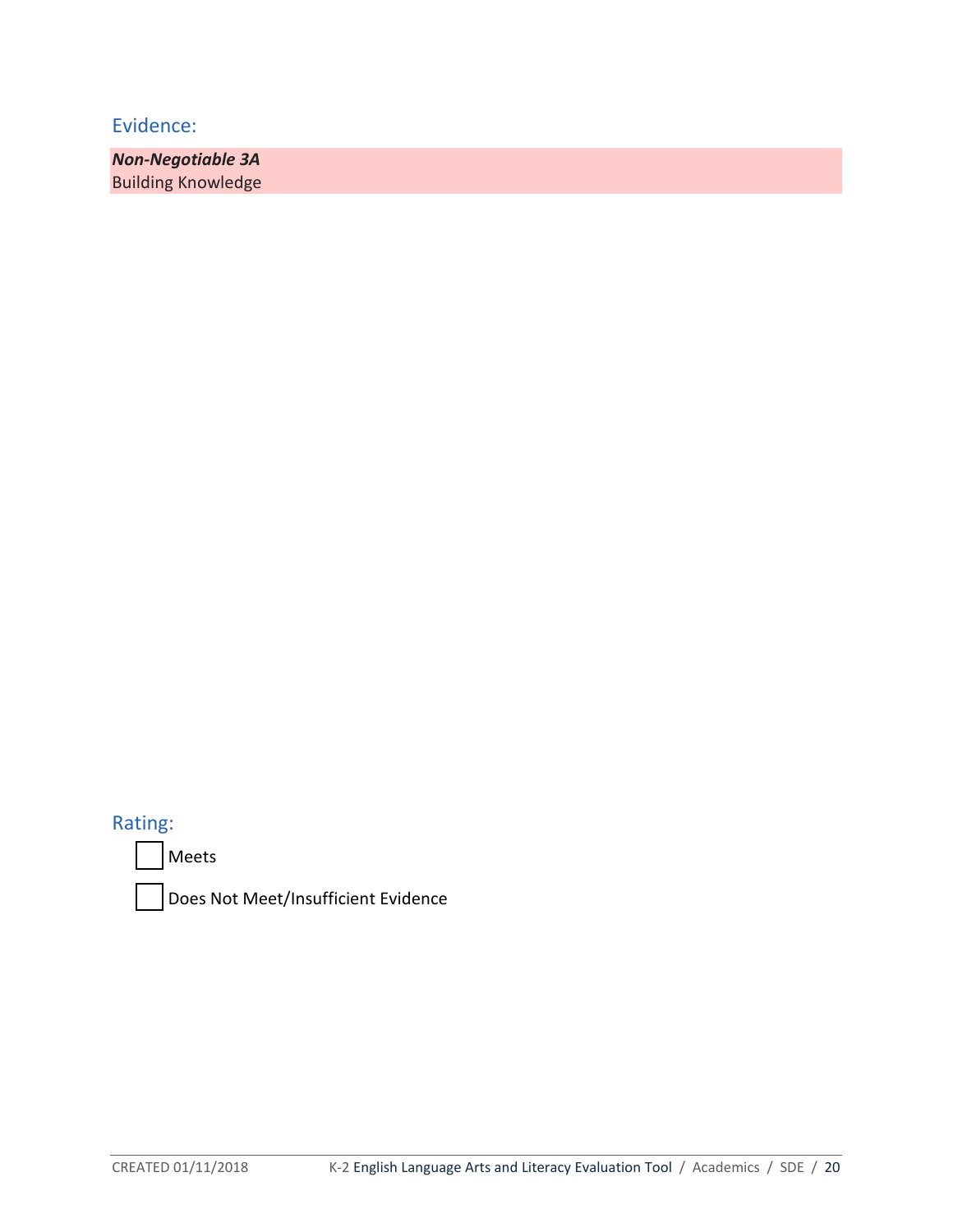## Metric:

#### *NN Metric 3B: K-2*

*Materials provide instructions, clear design, and lightweight student accountability that guide instructors regarding how students will regularly engage in a volume of reading both assigned (related to the anchor texts) or texts of their own choosing, in or outside of class.*

## How to Find the Evidence:

#### **What to look for:**

Materials that include prominent directions and support for students to read, independently and regularly—even daily. Look for additional topic-related readings connected to the anchor text. Document evidence of these kinds of guidance for independent reading. For example:

- Offer selections at a variety of complexity levels.
- Include a wide range of selections that relate to students' interests.
- Include selections that are a mix of informational texts and literature, as well as selections that vary in length and density of ideas.
- Offer suggestions for how volume of reading could be organized around key topics.
- Offer additional readings that are connected in meaningful ways to the knowledge and understanding of the anchor selections.
- Suggest ways teachers could track student reading in lightweight ways that ensure students are actually engaging in reading independently.

#### **Where to look:**

Directions and lists of suggested selections in units and/or in supplemental materials.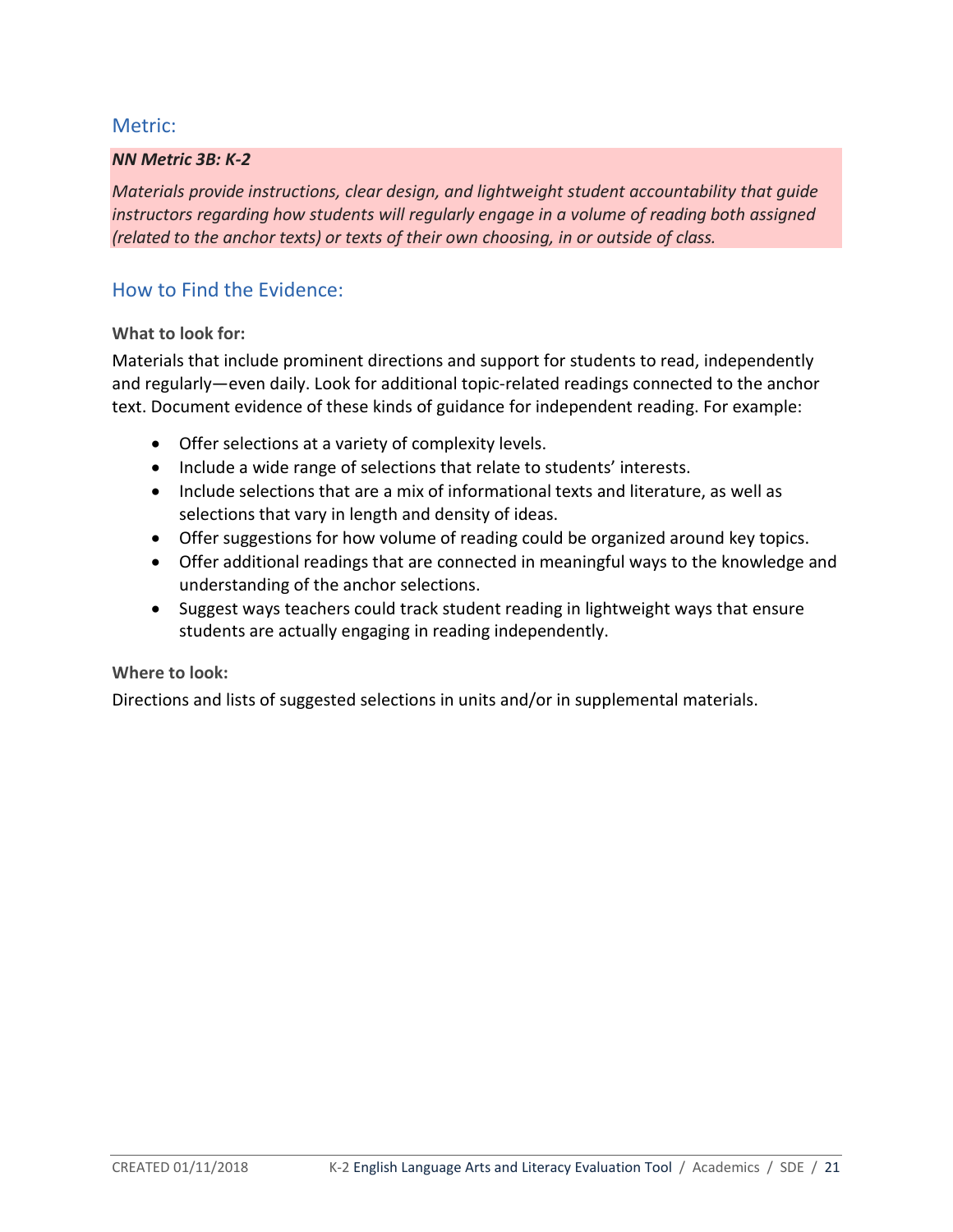*Non-Negotiable 3B* Building Knowledge

Rating:

Meets

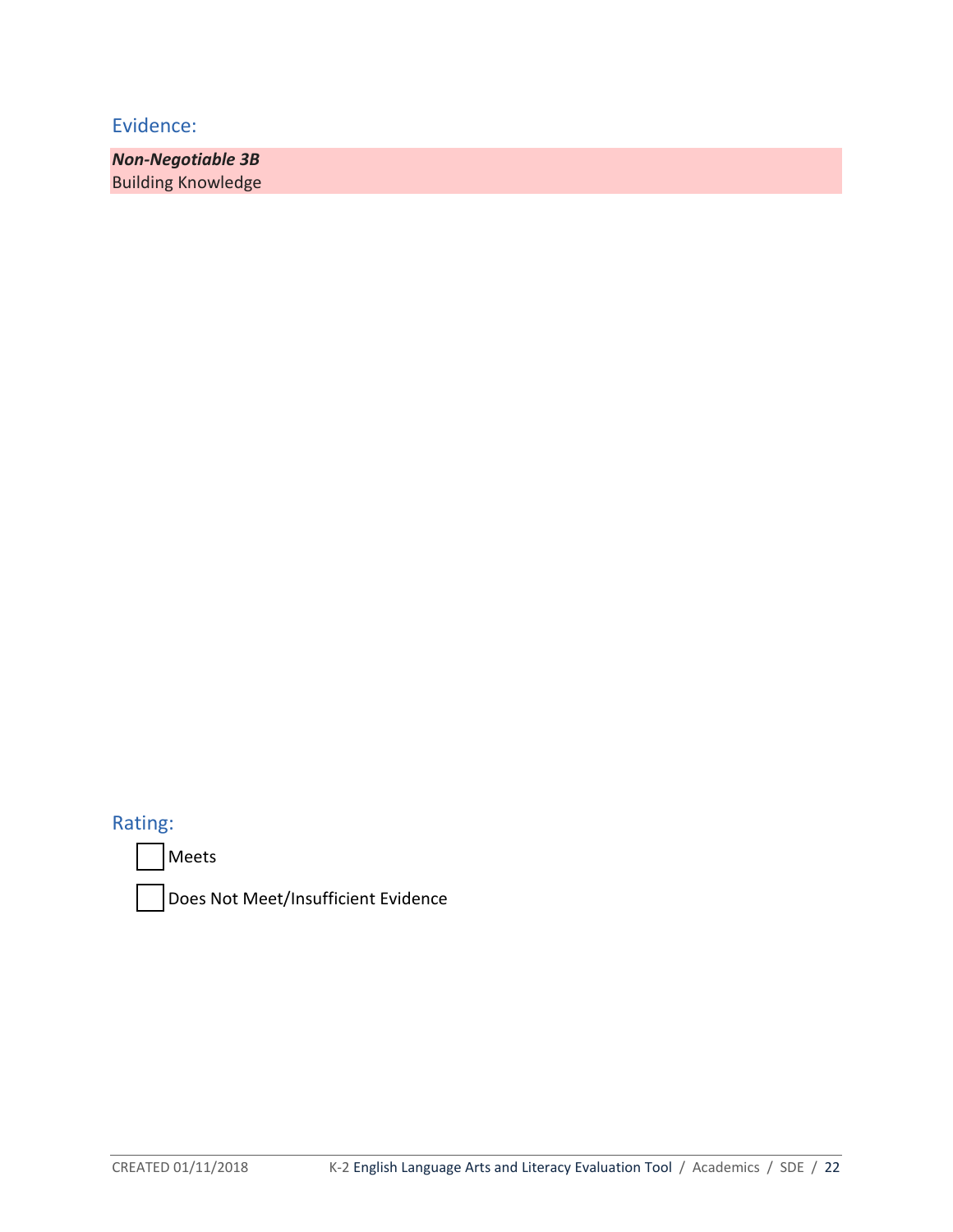# **NON-NEGOTIABLE 3: BUILDING KNOWLEDGE**

*Non-Negotiable 3: Materials build knowledge systematically through reading, writing, speaking and listening, and language study.*

Rating for Non-Negotiable 3:

If both metrics were rated as Meets, then rate Non-Negotiable 3 as Meets. If one or more metrics were rated as Does Not Meet, then rate Non-Negotiable 3 as Does Not Meet. Check the final rating.

Then, briefly describe the strengths and weaknesses of these materials in light of this Criterion.

Rating:



**Does Not Meet/Insufficient Evidence** 

Strengths/Weaknesses:

*\* There are additional metrics under Alignment Criterion 3 that pertain to how text selections, tasks and assignments should build knowledge. For continuity, skip to Alignment Criterion 3 to continue focusing on building knowledge on Page 54. Otherwise, continue on to Non-Negotiable 4 on Page 24.* 

*Before moving on, record the final Meets or Does Not Meet rating in the Evaluation Summary on Page 74*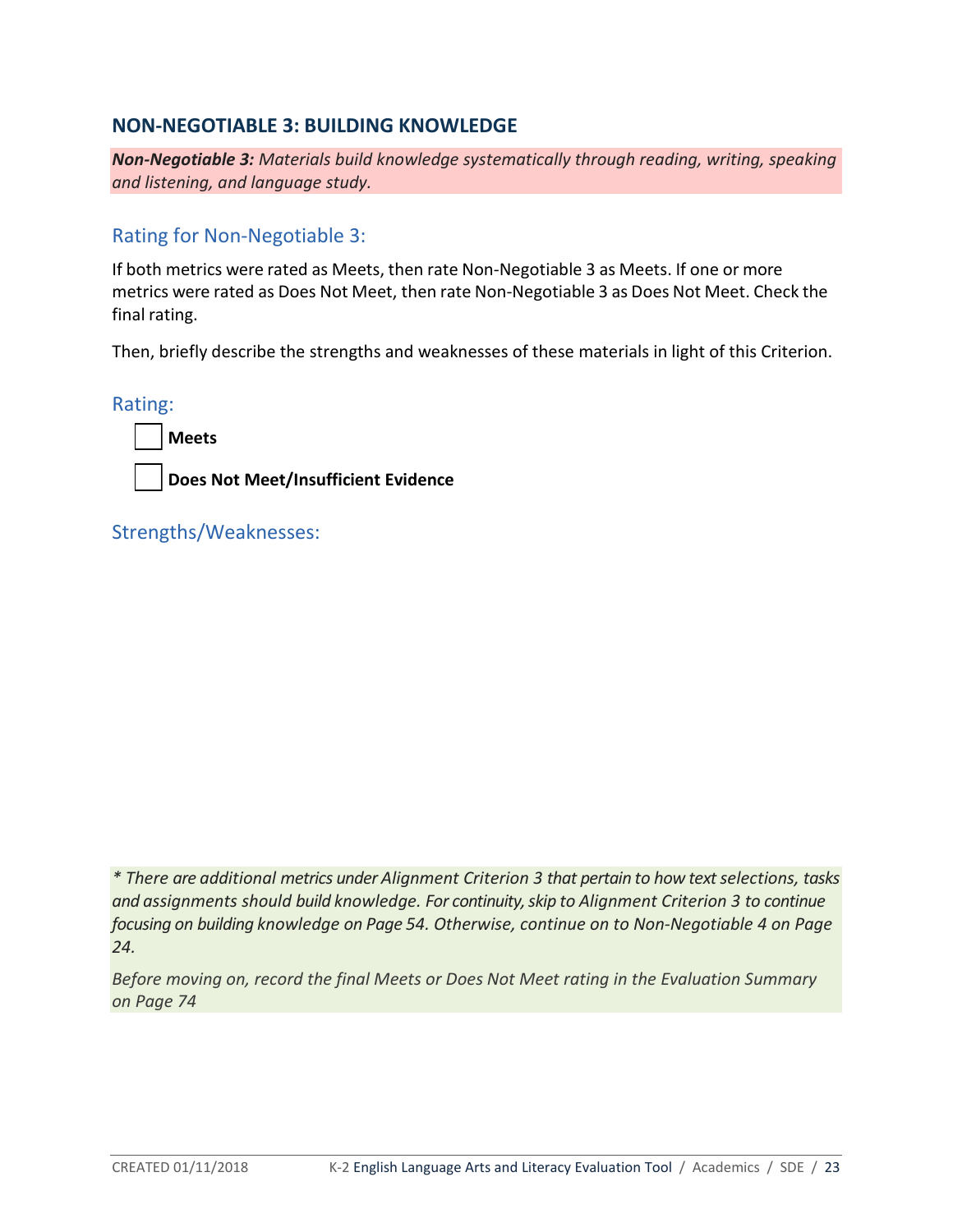# **DIRECTIONS FOR NON-NEGOTIABLE 4: FOUNDATIONAL SKILLS**

*Non-Negotiable 4: Materials develop foundational reading skills systematically, using researchbased and transparent methods. This means materials provide explicit and systematic instruction and diagnostic support in: concepts of print, letter recognition, phonemic awareness, phonics, word awareness and vocabulary development, syntax, and fluency.*

# Materials to Assemble:

- Teacher's edition and student materials
- Appropriate grade-level [Standards-English Language Arts/Literacy and Handwriting](http://www.sde.idaho.gov/academic/shared/ela-literacy/booklets/ELA-Literacy-Standards.pdf)
- [Tools for evaluating the quality of text-dependent questions](http://achievethecore.org/page/710/text-dependent-question-resources)

# Metrics to Review:

- **NN Metric 4A**: Submissions address grade-level Idaho Content Standards for ELA/Literacy for foundational skills by providing instruction in concepts of print, letter recognition, phonemic awareness, phonics, word awareness, vocabulary development, syntax, and reading fluency in a research-based and transparent progression in each grade level.
- **NN Metric 4B:** Submissions include a variety ofstudent reading material and activities that allows for systematic, regular, and frequent practice of all foundationalskills.
- **NN Metric 4C:** Submissions provide clear, well-structured diagnostic assessment protocols and materials for all foundational skills to guide instruction and remediation.
- **NN Metric 4D:** Materials guide students to read with purpose and understanding and to make frequent connections between acquisition of foundational skills and making meaning from reading.
- **NN Metric 4E:** Grade 2 materials provide opportunities for students to engage in a range and volume of reading to achieve reading fluency of grade level text as required by the Foundational Skills Standards.

# Rating this Criterion:

Non-Negotiable Alignment Criteria are defined as the set of criteria that must be met in full for materials to be considered aligned to the Shifts and the major features of the Idaho Content Standards for ELA/Literacy. Each metric of a Non-Negotiable Alignment Criterion must be met in order for the criterion to be met.

- 1. Evaluate carefully how completely the submission meets each of the metrics for this Criterion below.
- 2. Provide specific examples of evidence in support of therating, including pointing out specific gaps in thematerials.
- 3. When the section isfinished, if any one of the metrics is rated as Does Not Meet, then rate the overall Non-Negotiable 4 as Does Not Meet. If all metrics are rated as Meets, then rate the overall Non-Negotiable 4 asMeets.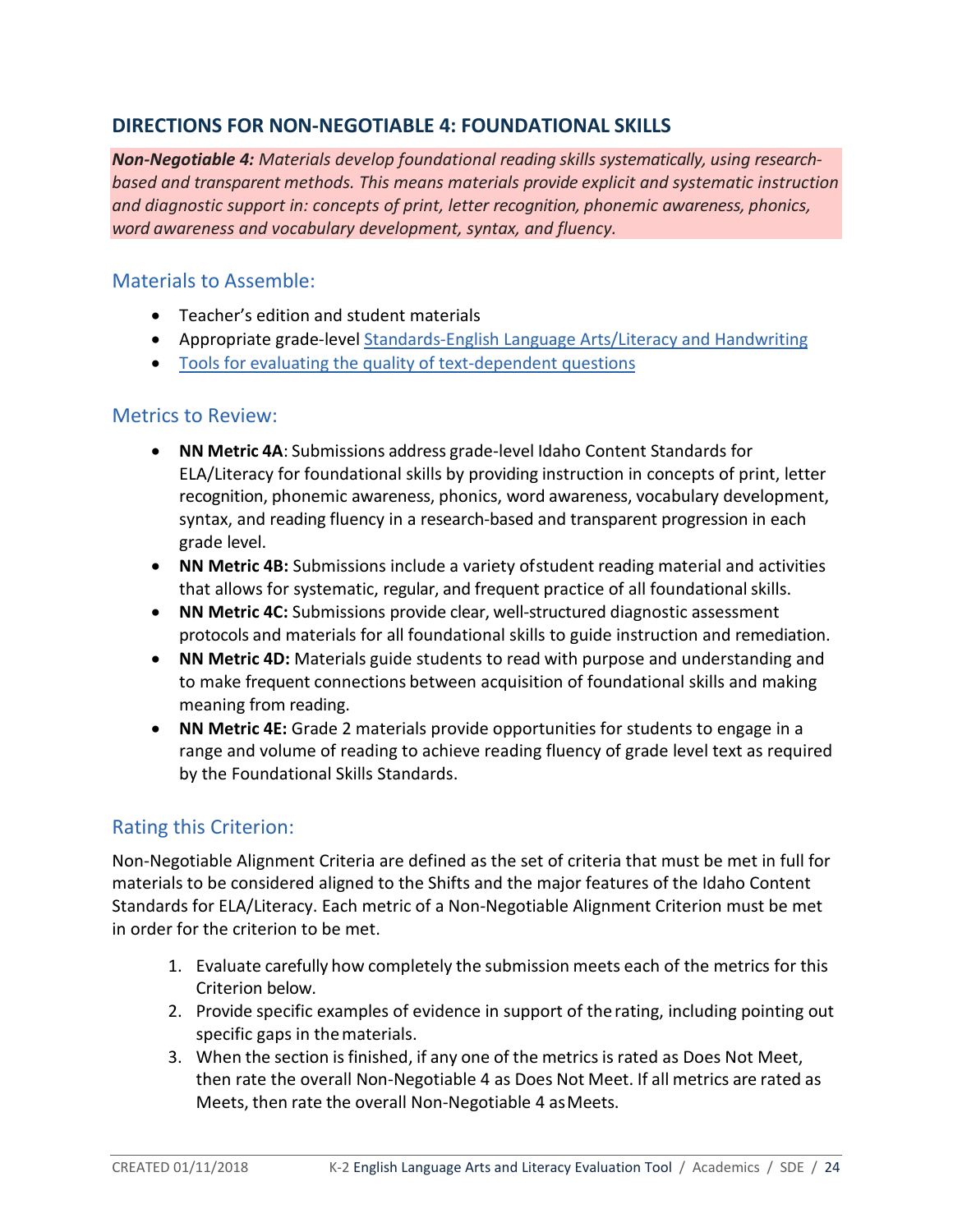# **NON-NEGOTIABLE 4: FOUNDATIONAL SKILLS**

## Metric:

#### *NN Metric 4A: K-2*

*Submissions address grade-level Idaho Content Standards for ELA/Literacy for foundational skills by providing instruction in concepts of print, letter recognition, phonemic awareness, phonics, word awareness, vocabulary development,syntax, and reading fluency in a research-based and transparent progression in each grade level.*

## How to Find the Evidence:

#### **What to look for:**

Foundational reading elements required by the Standards for each grade level are all present. Look for materials that include:

- Explanations of why foundational skills are organized and introduced in the sequence they are.
- References to seminal research that has informed the foundational skills approach chosen.
- Progressions of skills that are introduced and developed gradually and coherently.
- Routines and guidance that willremind teachers to monitor student progress.
- In each of the five areas of foundational reading, skills move from simple to complex cases; this progression helps students come to understand and use the system of correspondences that characterize written English.
- The elements of foundational reading are connected to one another through the materials in a way that makes sense for both teachers and students.

#### **Where to look:**

Examine the research- based scope and sequence for foundational skills or the table of contents to see if this matches up with the foundational standards for each of the grades. Examine a series of specific lessons for the types of routines or approaches that are included for foundational skills.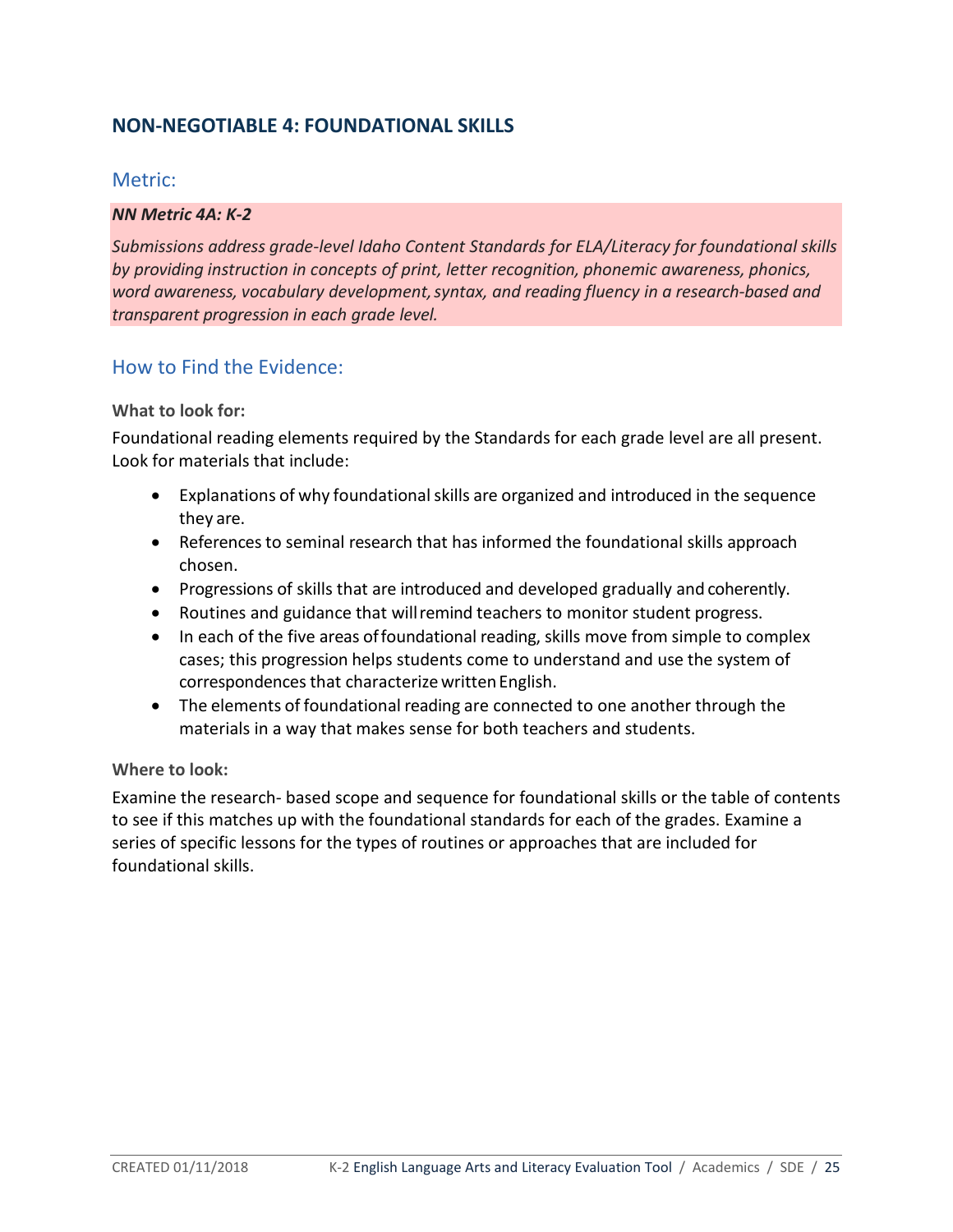*Non-Negotiable 4A* Foundational Skills

# Rating:



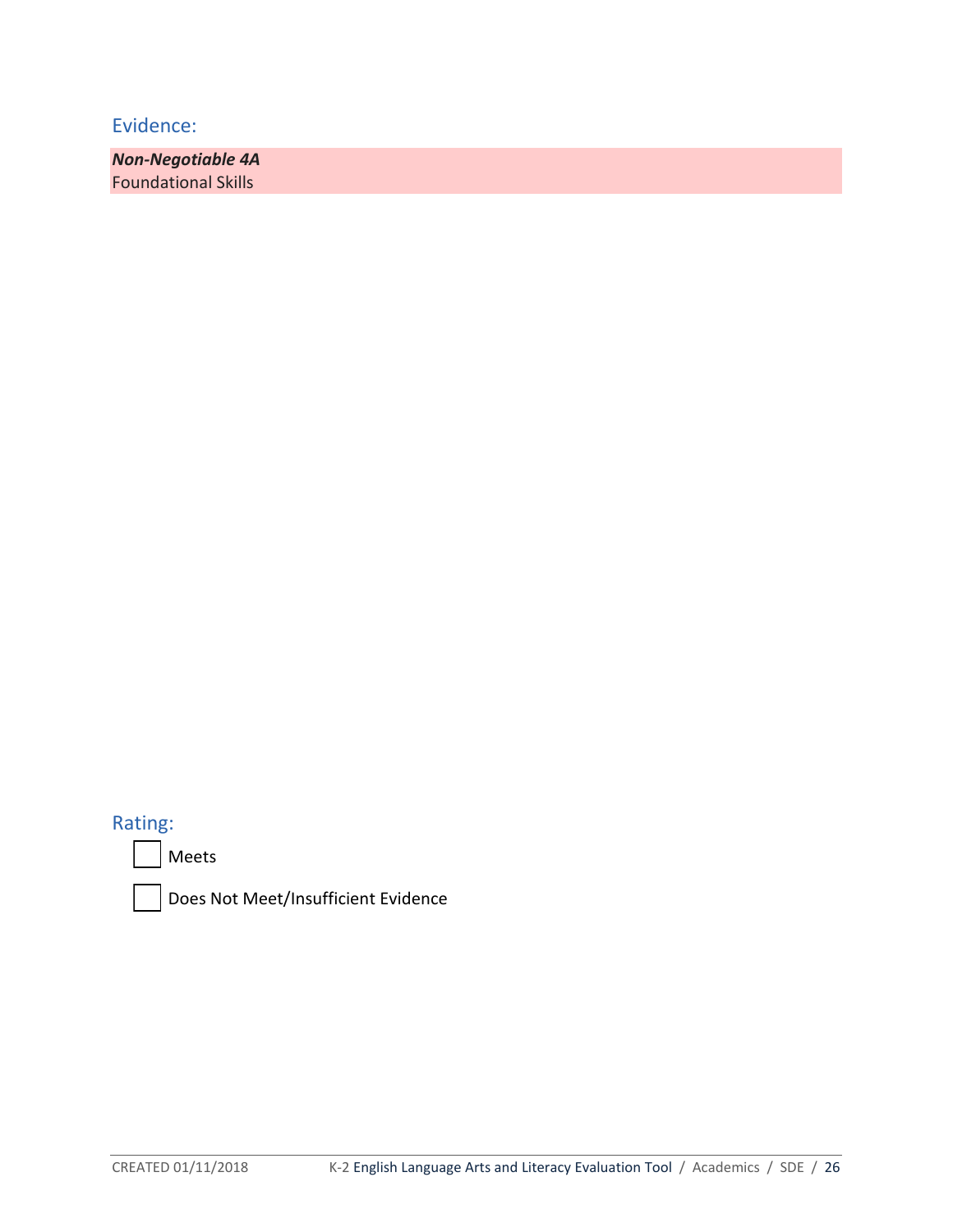## Metric:

### *NN Metric 4B: K-2*

*Submissions include a variety of student reading material and activities that allowsfor systematic, regular, and frequent practice of all foundationalskills.*

# How to Find the Evidence:

**What to look for:**

Sequential, cumulative instruction and practice opportunities for the full range of foundational skills that allow for flexibility in meeting the needs of a wide range of students. Materials incorporate:

- High-quality activities for those students who are able to reach mastery of the foundational skills with less practice.
- High-quality activities for students who require multiple practice opportunities.
- Resources for both supported and independent practice of foundational skills.

### **Where to look:**

Conduct a full reading of several lessons and the associated materials and task sets.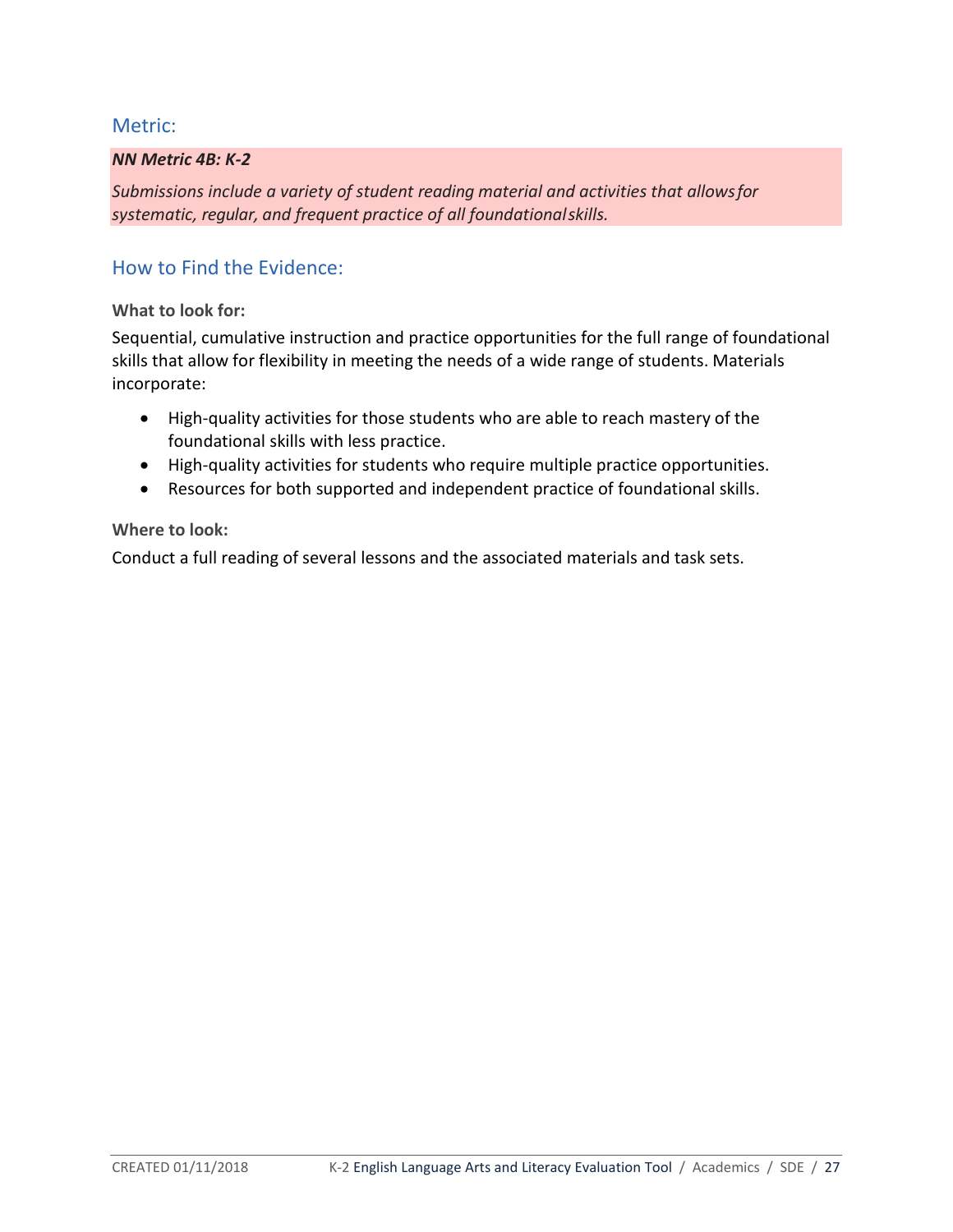*Non-Negotiable 4B*  Foundational Skills

Rating:

Meets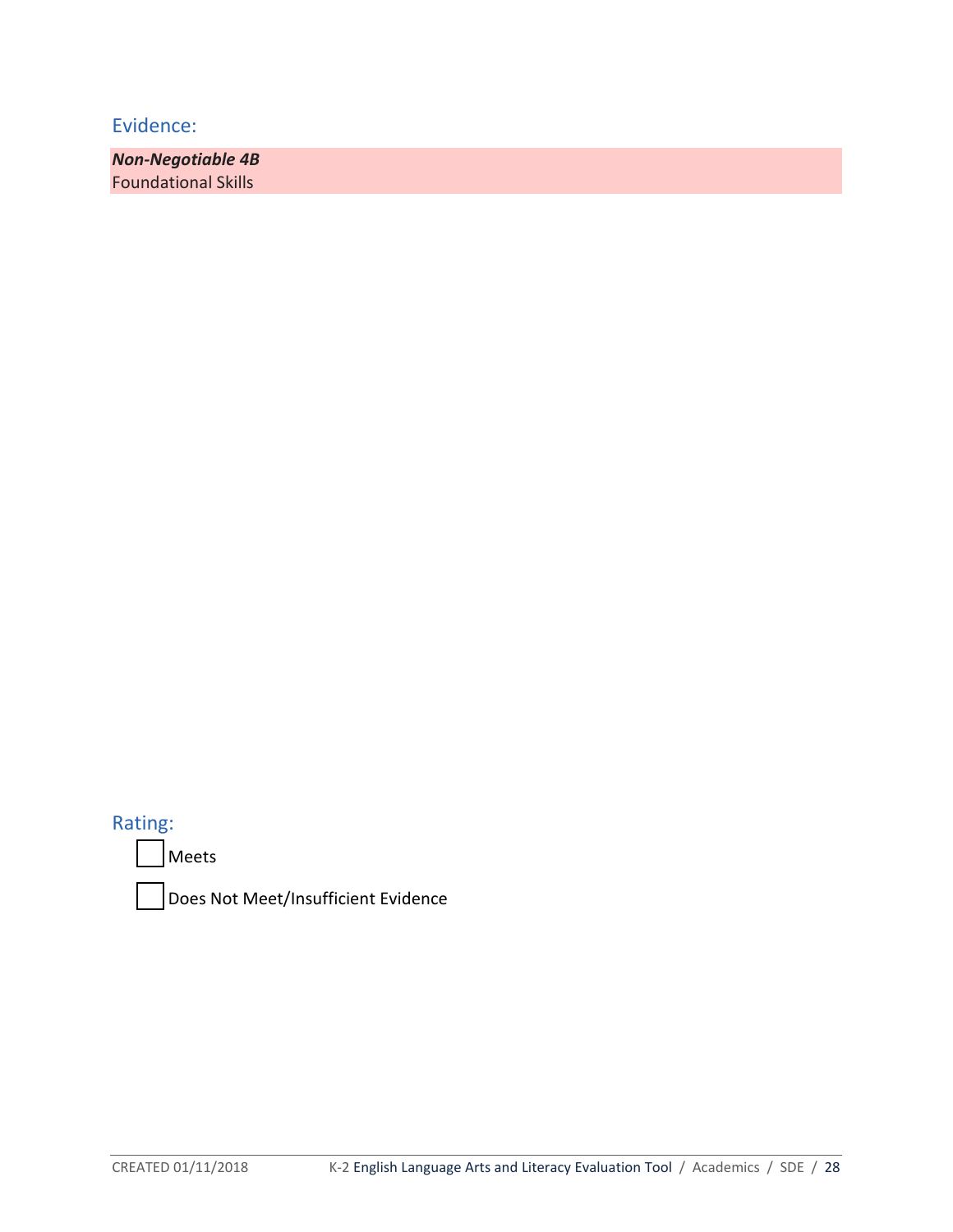## Metric:

#### *NN Metric 4C: K-2*

*Submissions provide clear, well-structured diagnostic assessment protocols and materialsfor all foundationalskillsto guide instruction and remediation.*

## How to Find the Evidence:

**What to look for:**

Materials that include clear systematic and regular diagnostic assessment materials and protocols.

- Regular diagnostic assessment interval expectations are clear and supported with materials.
- Materials include guidance for instruction and remediation based on regular (at least weekly) diagnostic assessment.
- Explicit, clear, and ongoing instruction to teachers on how to diagnose and remediate student skill attainment.

**Where to look:** 

Examine the Foundational Skills scope and sequence and any ancillary assessments materials.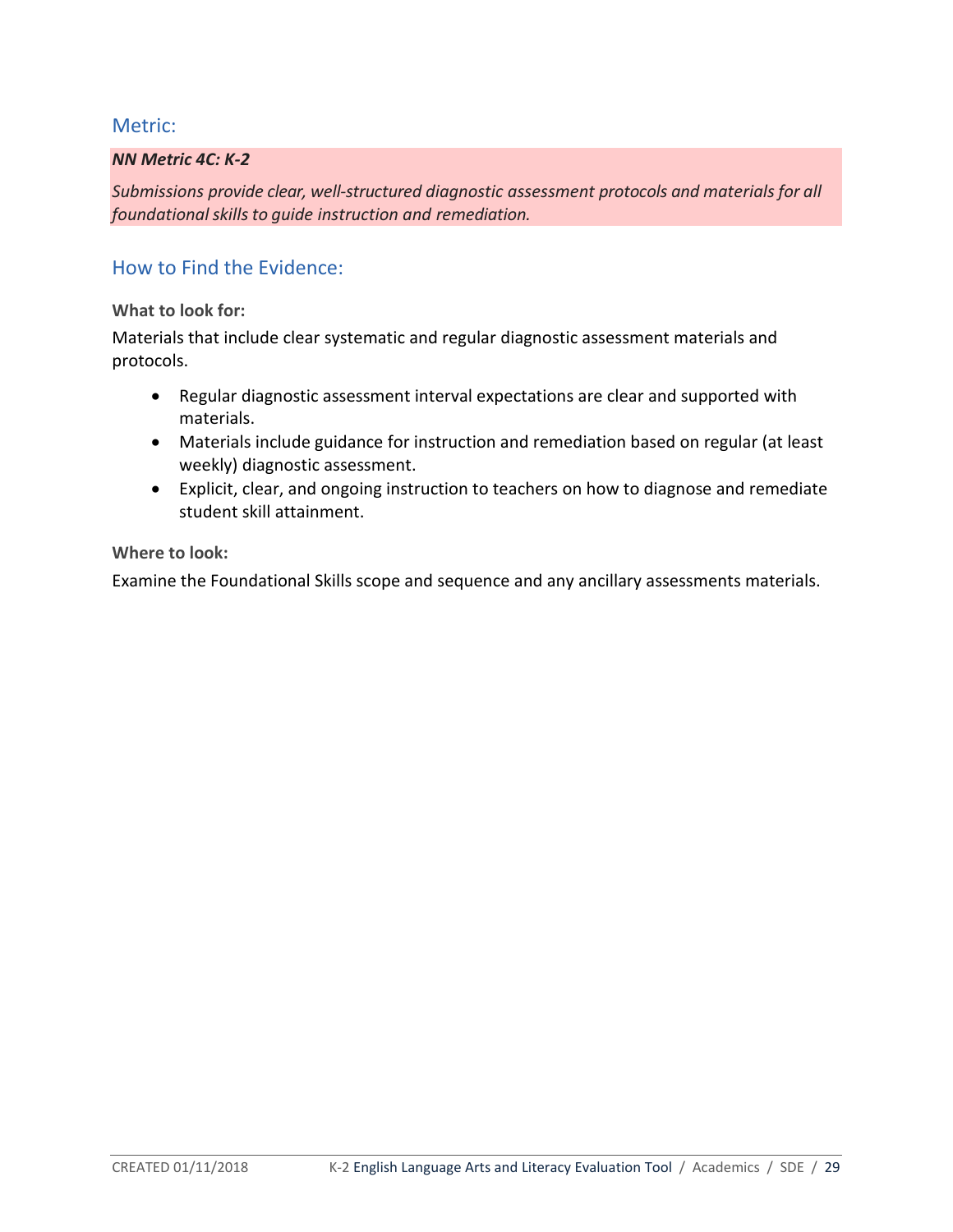*Non-Negotiable 4C*  Foundational Skills

Rating:



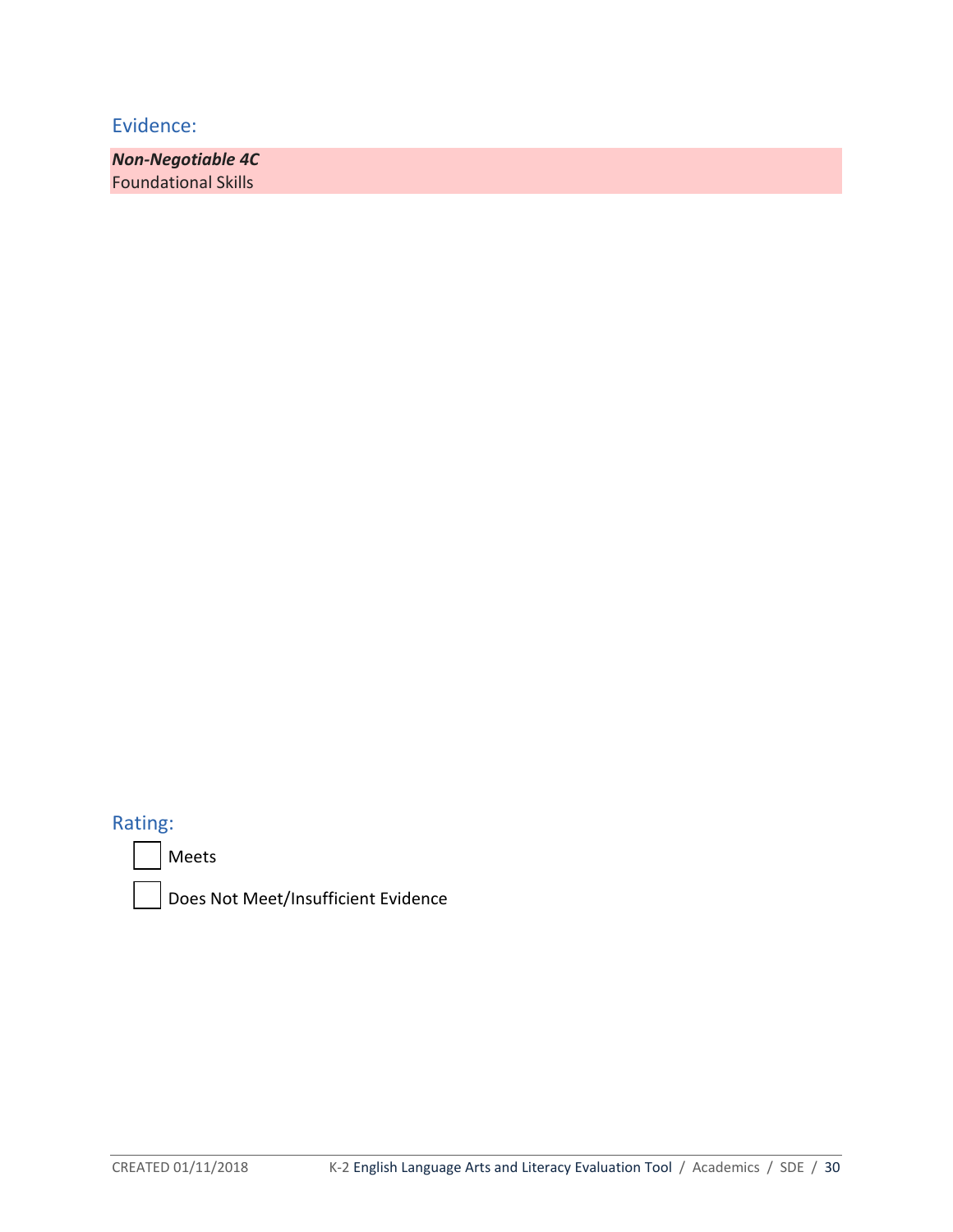## Metric:

### *NN Metric 4D: K-2*

*Materials guide students to read with purpose and understanding and to make frequent connections between acquisition of foundational skills and making meaning from reading.*

# How to Find the Evidence:

### **What to look for:**

When reading for foundational skill practice, making meaning from reading is expected and prompted by the materials. Sequential, cumulative instruction and practice opportunities for the full range of foundational skills allow for flexibility in meeting the needs of a wide range of students. Look for materials that include:

- High-quality activities (both in and out of context) for students who require multiple practice opportunities, as well as those who reach mastery of the foundational skills with less practice.
- Routines and guidance that willremind teachers to monitor student progress.
- Sufficient practice to achieve fluency for all, that is, a variety of fluency-building techniques supported by research that involve the student in monitoringprogress toward a specific fluency goal.
- Foundational skill practice wheremaking meaning from reading is expected.
- Limited introductions to selections (i.e., pre-reading activities are at a minimum) so the central ideas of a text are notsimply given to students, or alternatively, students' attention is drawn away from the text.

## **Where to look:**

Read instructions, notes to students and prefatory material from throughout the submission to evaluate how well thisis done. Examine a series of specific lessons for the types of routines or approaches that are included for foundational skills.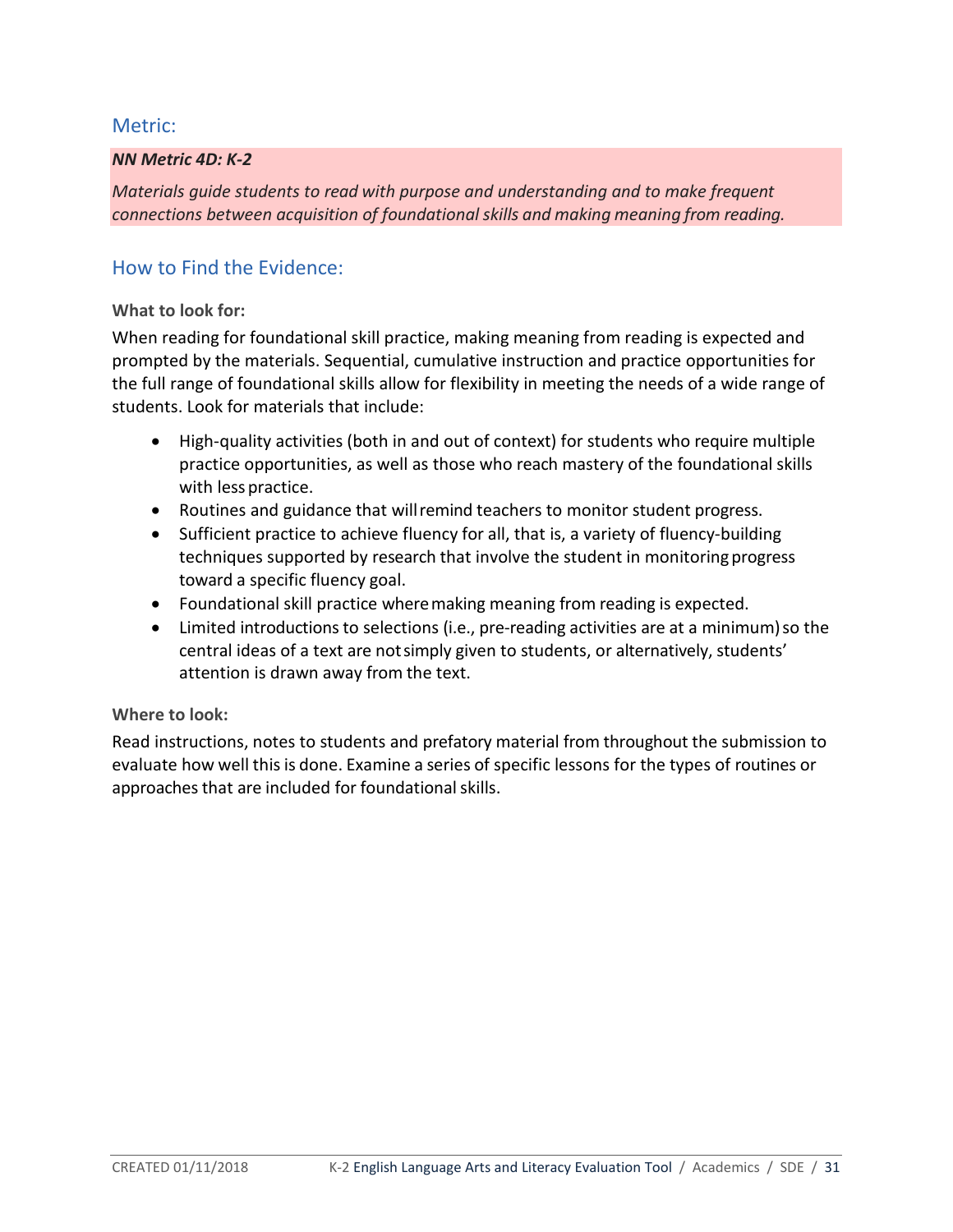*Non-Negotiable 4D* Foundational Skills

# Rating:



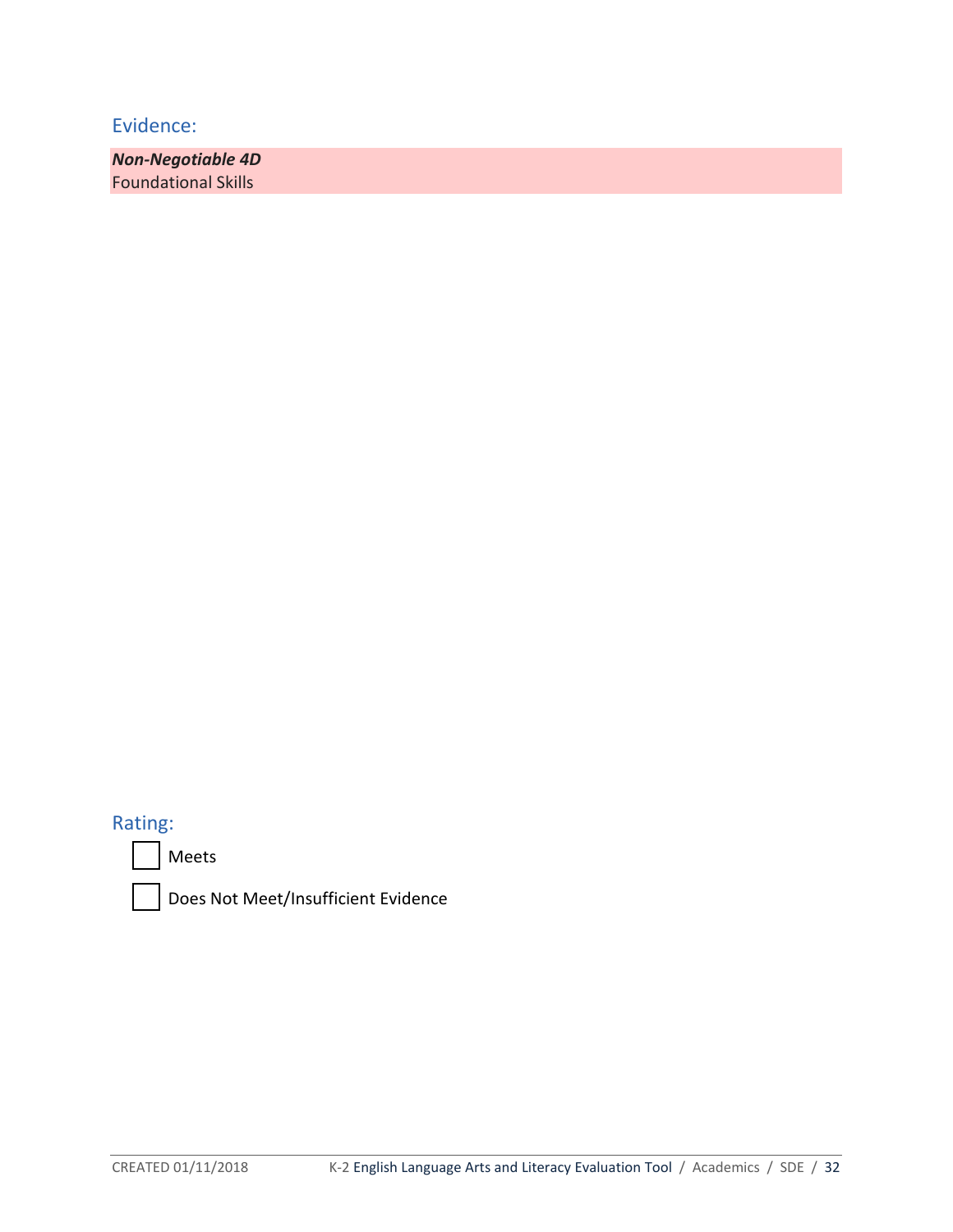## Metric:

#### *NN Metric 4E: K-2*

*Materials provide opportunities for students to engage in a range and volume of reading to achieve reading fluency of grade-level text as required by the Foundational Skills Standards.*

# How to Find the Evidence:

#### **What to look for:**

Instructional opportunities that are frequently built into the materials for students to practice their developing reading skills with grade-appropriate texts.

- Regular opportunities to read and reread are built into lessons and materials.
- Prompts to use decoding strategies and context to make meaning and correct as necessary are evident in instructions and routines.

#### **Where to look:**

Conduct a full reading of several lessons and the associated fluency practice tasks.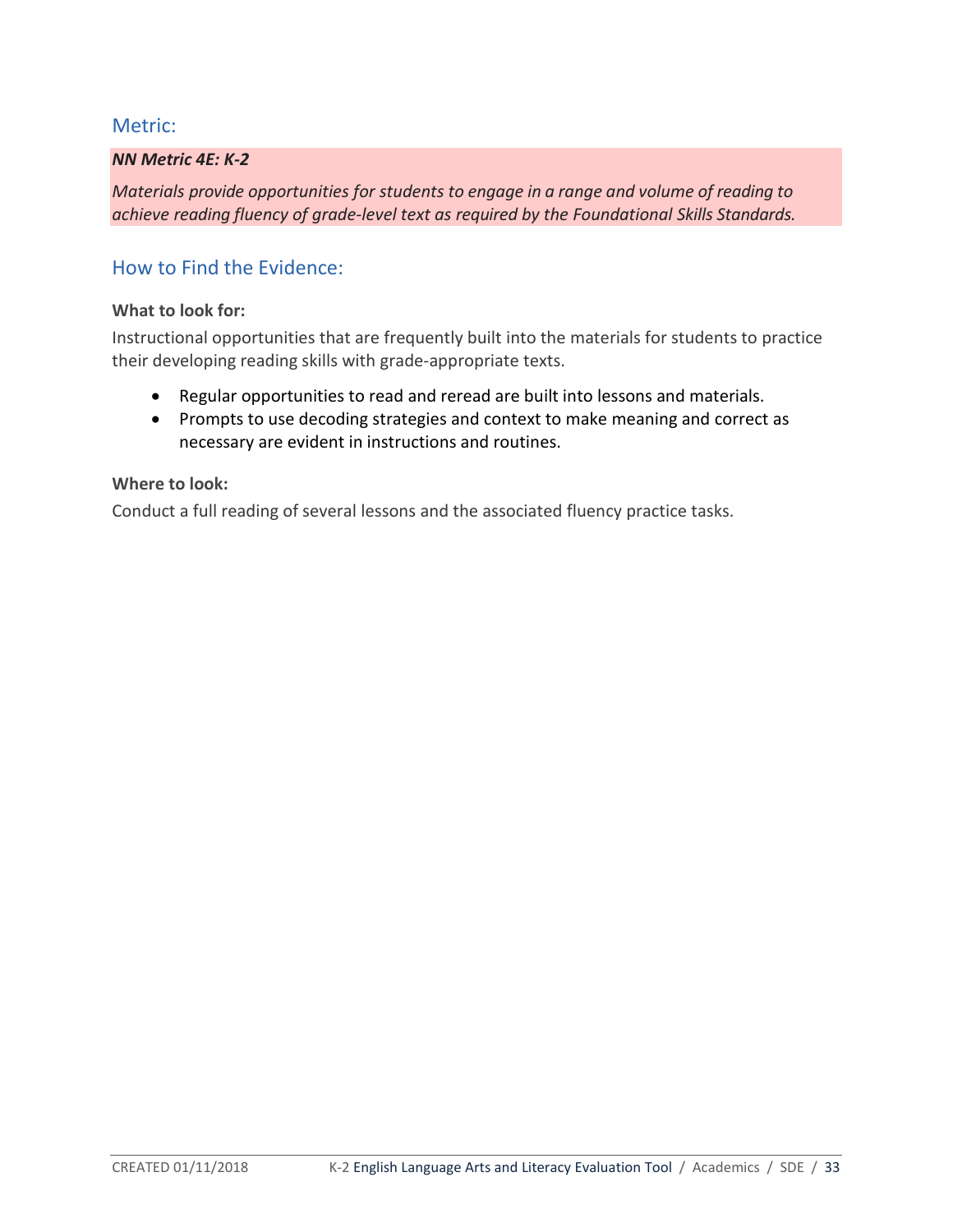*Non-Negotiable 4E* Foundational Skills

# Rating:



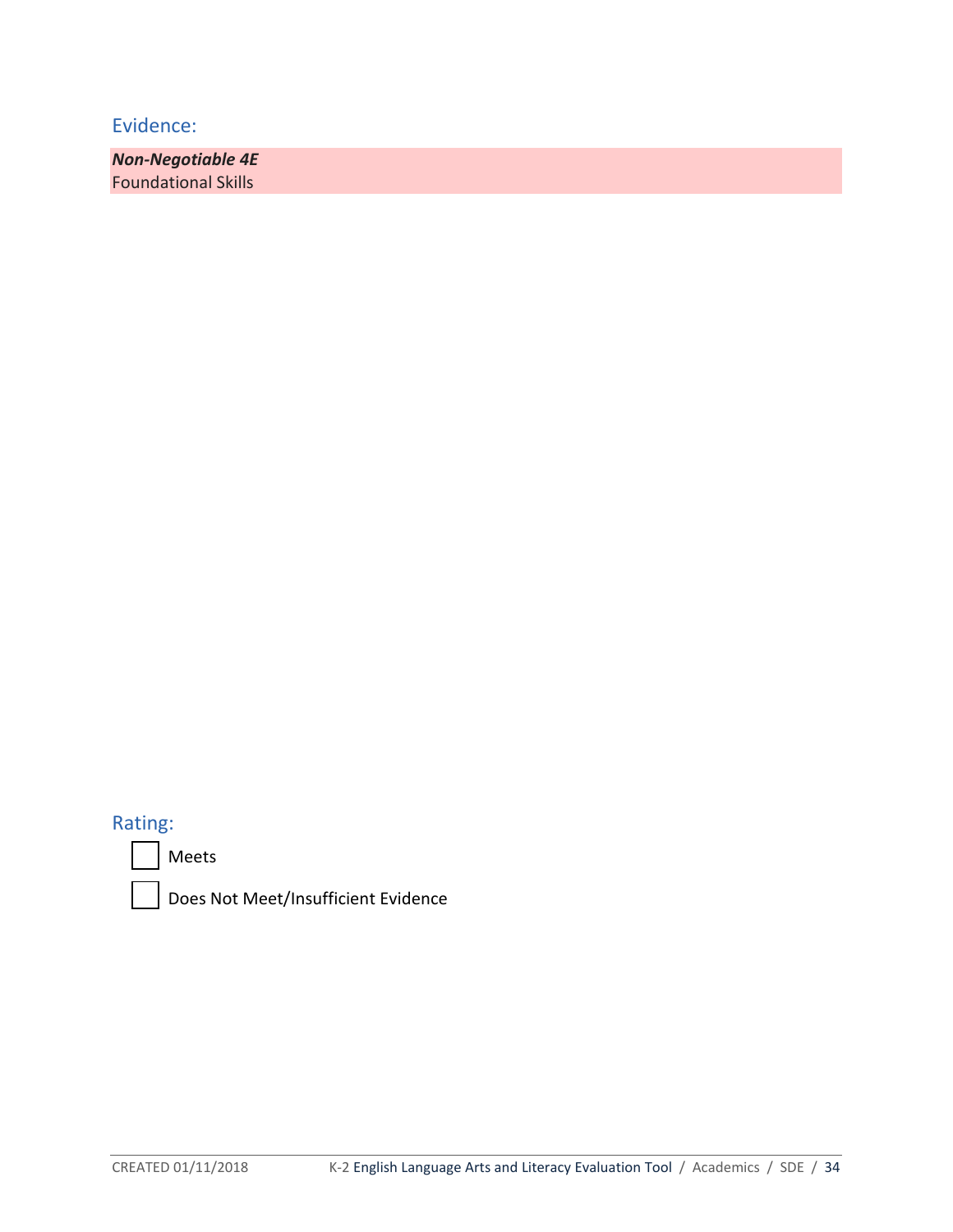## **NON-NEGOTIABLE 4: FOUNDATIONAL SKILLS**

*Non-Negotiable 4: Materials develop foundational reading skills systematically, using researchbased and transparent methods. This means materials provide explicit and systematic instruction and diagnostic support in: concepts of print, letter recognition, phonemic awareness, phonics, word awareness and vocabulary development, syntax, and fluency.*

## Rating for Non-Negotiable 4:

If both metrics were rated as Meets, then rate Non-Negotiable 4 as Meets. If one or more metrics were rated as Does Not Meet, then rate Non-Negotiable 4 as Does Not Meet. Check the final rating.

Then, briefly describe the strengths and weaknesses of these materials in light of this Criterion.

| c | τın |  |
|---|-----|--|
|   |     |  |

**Does Not Meet/Insufficient Evidence**

Strengths/Weaknesses:

*\* If you have completed all the Non-Negotiables and Alignment Criteria 1-3, skip to Alignment Criterion 4 on Page 62.* 

*Before moving on, record the final Meets or Does Not Meet rating in the Evaluation Summary on Page 74.*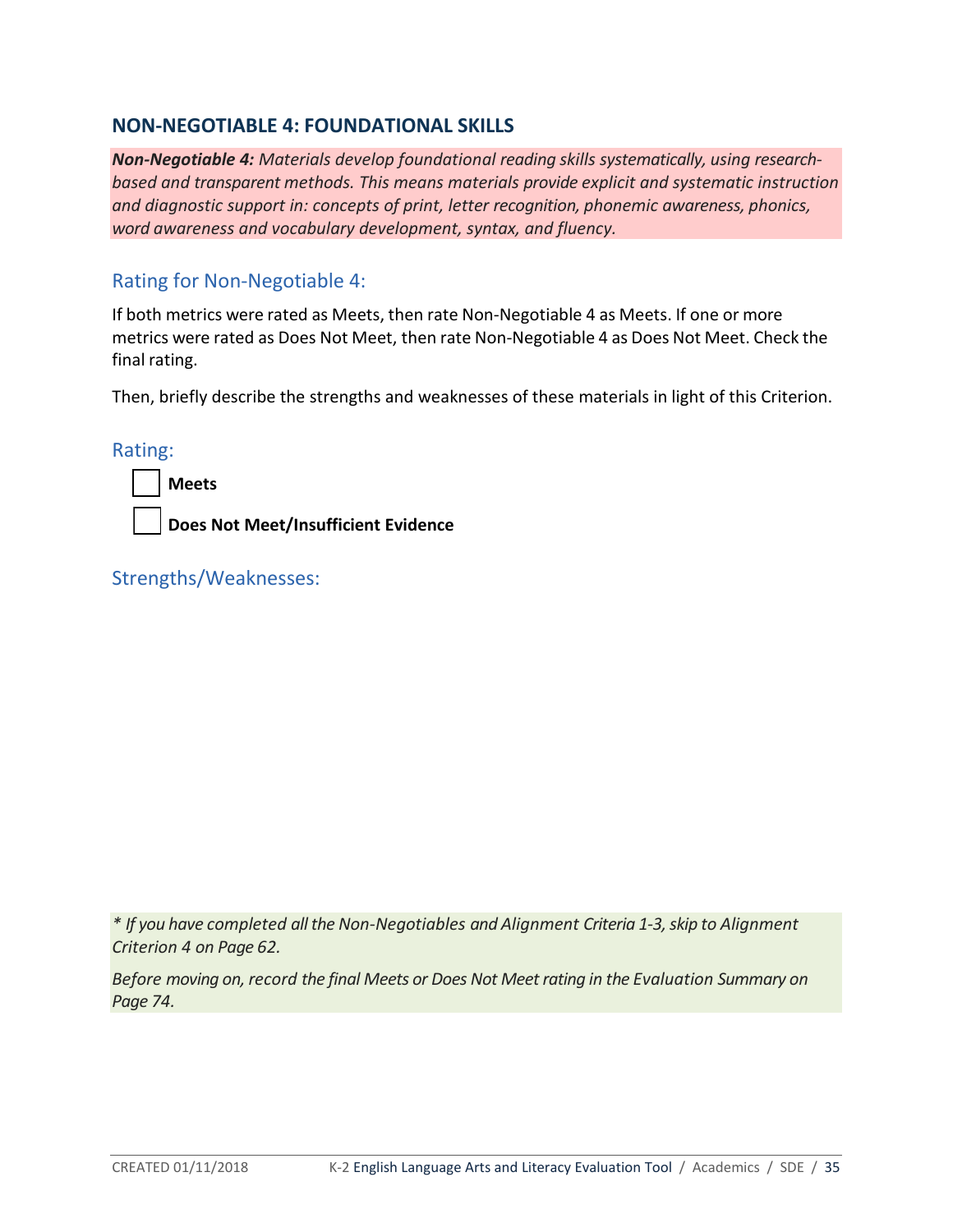# **DIRECTIONS FOR ALIGNMENT CRITERION 1: RANGE AND QUALITY OF TEXTS**

*Alignment Criterion 1: Materialsreflect the distribution of texttypes and genresrequired by the Standards and are at the right text complexity for grade level, student, and task.* 

## Materials to Assemble:

- Teacher's edition and student materials
- Appropriate grade-level [Standards-English Language Arts/Literacy and Handwriting](http://www.sde.idaho.gov/academic/shared/ela-literacy/booklets/ELA-Literacy-Standards.pdf)

## Metrics to Review:

- **AC Metric 1A**: In grades K-5, materialsinclude a balance of texts and instructional time of 50% literature and 50% informational text.
- **AC Metric 1B**: A large majority of texts included in the instructional materials reflect the text characteristics andgenres that are specifically required by the Standards at each grade level.

## Rating this Criterion:

- 1. Rate how well the submission meets each of the criteria below. Ratings are Meets(2 points), Partially Meets(1 point), or Does Not Meet (0points).
- 2. Provide specific examples of evidence in support of therating, including pointing out specific gaps in thematerials.
- 3. When the section is finished, add up the rating and enter it at the bottom of the section. A rating of 3 out of 4 points means that the materials have met this Alignment Criterion.
- 4. Lastly, record the rating Meets, Does Not Meet, or Not Applicable for thissection in the Evaluation Summary on page 74 before proceeding to Alignment Criterion 2. The more points the materials receive on the Alignment Criteria, the better they are aligned.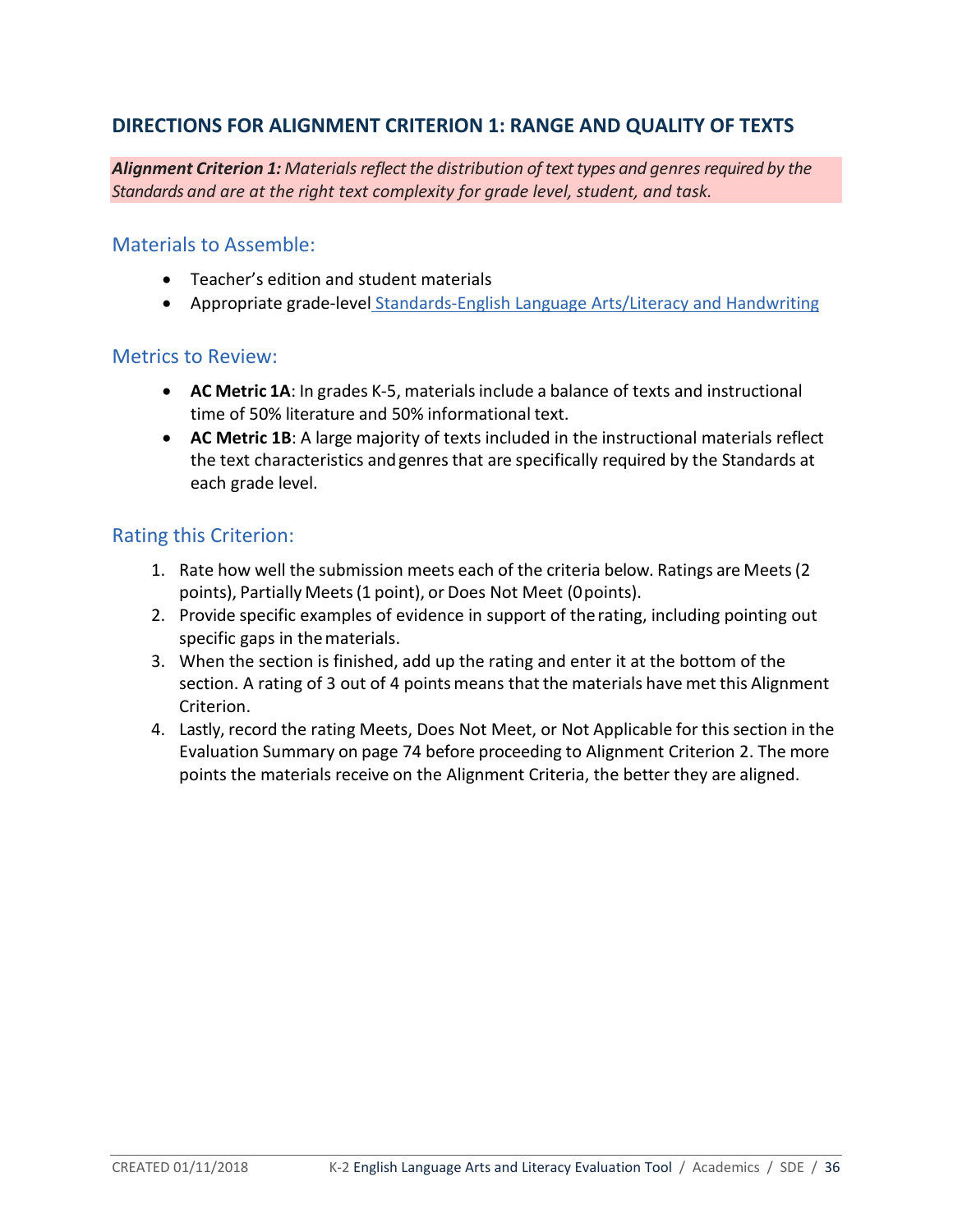# **ALIGNMENT CRITERION 1: RANGE AND QUALITY OF TEXTS**

### Metric:

### *AC Metric 1A: K-2*

*In* grades *K-5*, materials include a balance of texts and instructional time of 50% literature and *50% informational text.*

## How to Find the Evidence:

**What to look for:** 

List of all the selections selected for submission by genre as defined by the Standards:

• Calculate the percentage of literary vs. informational selections listed in the table of contents. (Then, calculate the balance of instructional time spent on literature vs. instructional time spent on informational selections within each unit over each year. For example, if one genre of texts include long selections and the other very short selections, the balance won't be right.)

**Where to look:**

Review table of contents for the list of included selections or review a list of selections within the units' scope and sequences.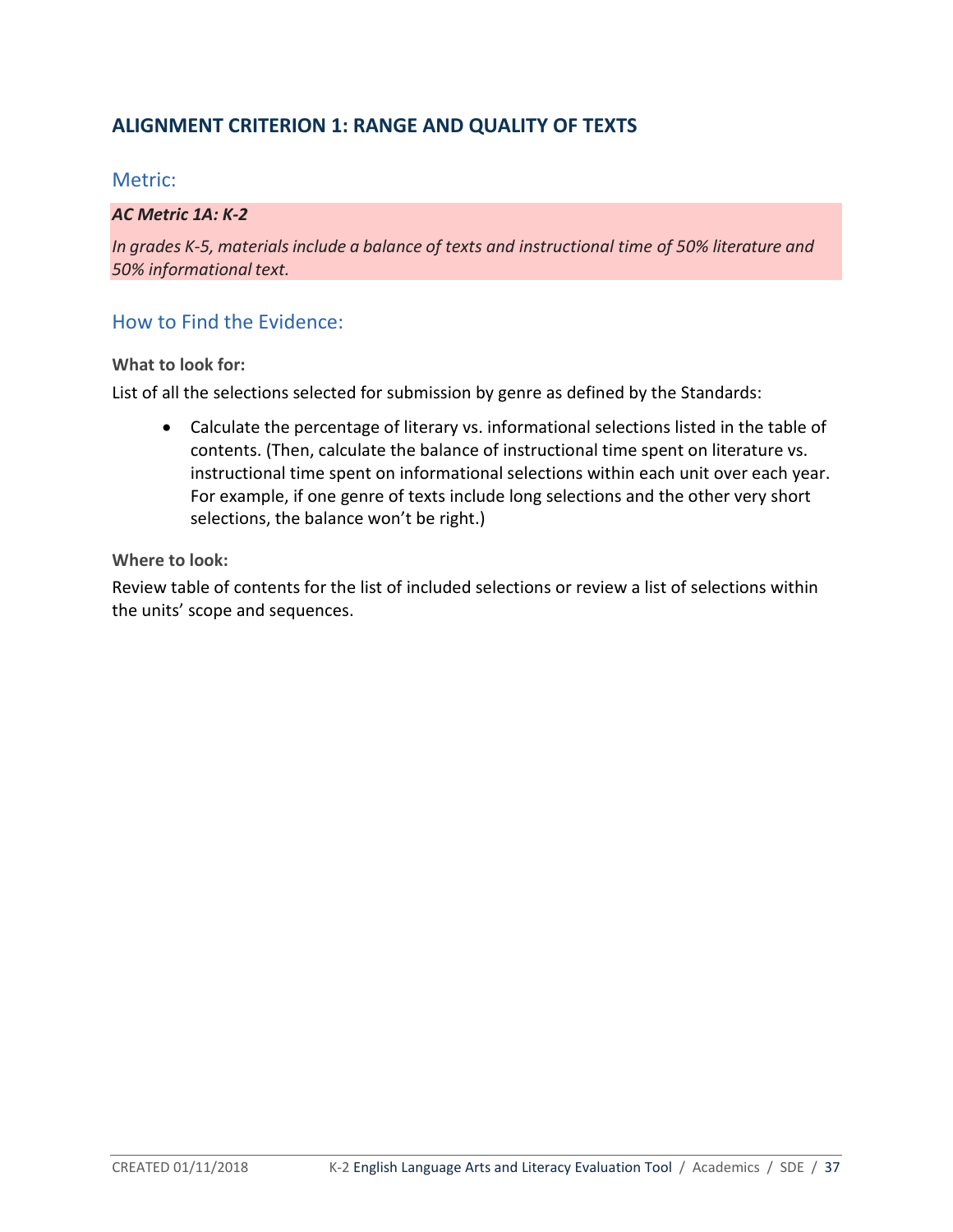*Alignment Criterion 1A* Range and Quality of Texts

Rating:

Meets (2)

Partially Meets (1)

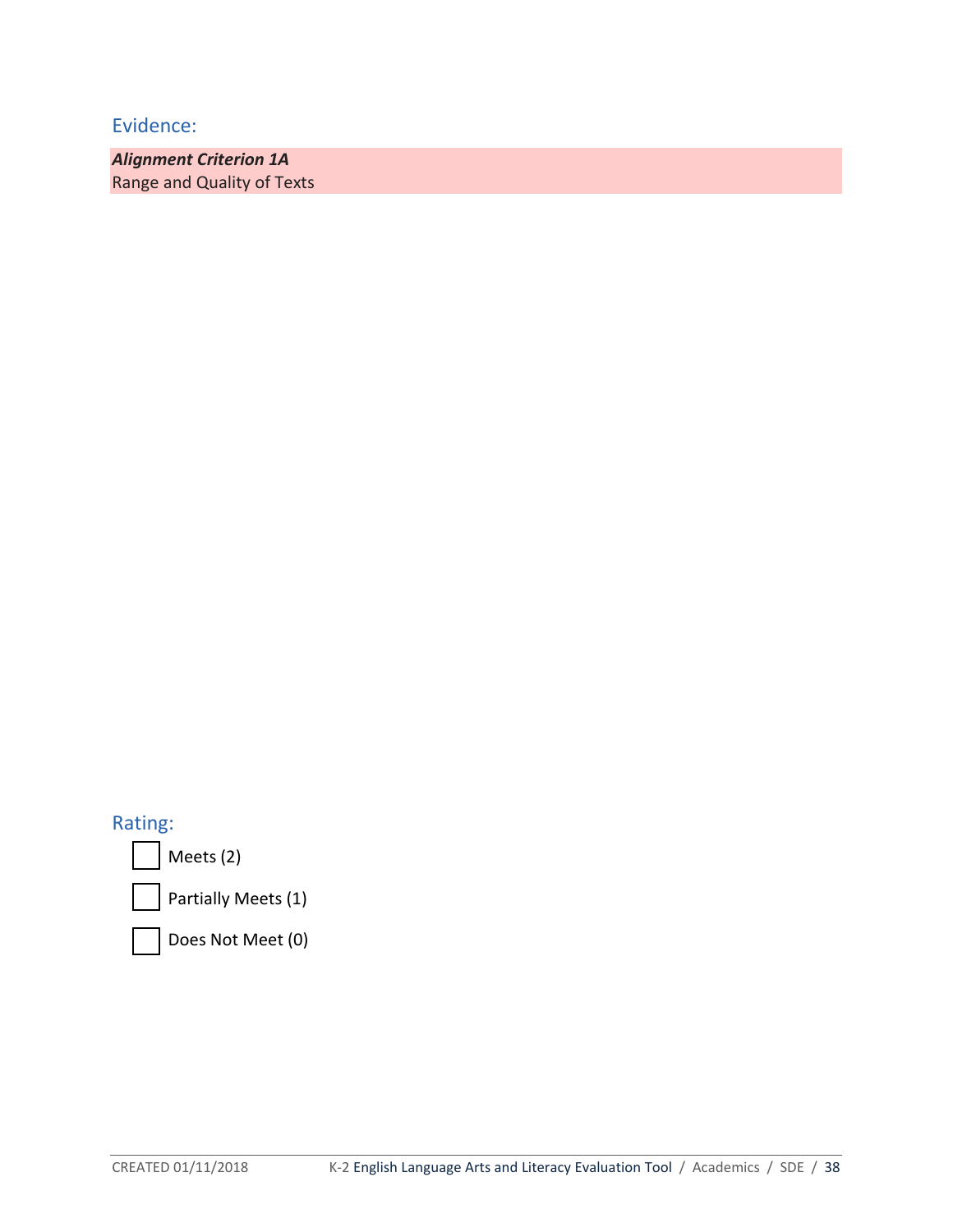### *AC Metric 1B: K-2*

*A large majority of texts included in the instructional materials reflect the text characteristics and genres that are specifically required by the Standards at each grade level.*

## How to Find the Evidence:

### **What to look for:**

Specific selections or text types that match the demands of the Standards in each grade level. Look for materials that include:

- Specific grade-level text characteristics, including but not limited to stories written by the same author, selections with visual or quantitative elements, texts on the same topic, selections with similar characters, selections providing conflicting information, selections with first and second-hand accounts, selections from outside the US, early American literature, etc.
- Specific genres called for in the Standards: poetry, drama, prose, folktales, myths, and traditional literature.

### **Where to look:**

Check to see if the publisher submitted a list of selections/genre types required specifically by the grade-level standards. Otherwise, scan the table of contents or curriculum maps.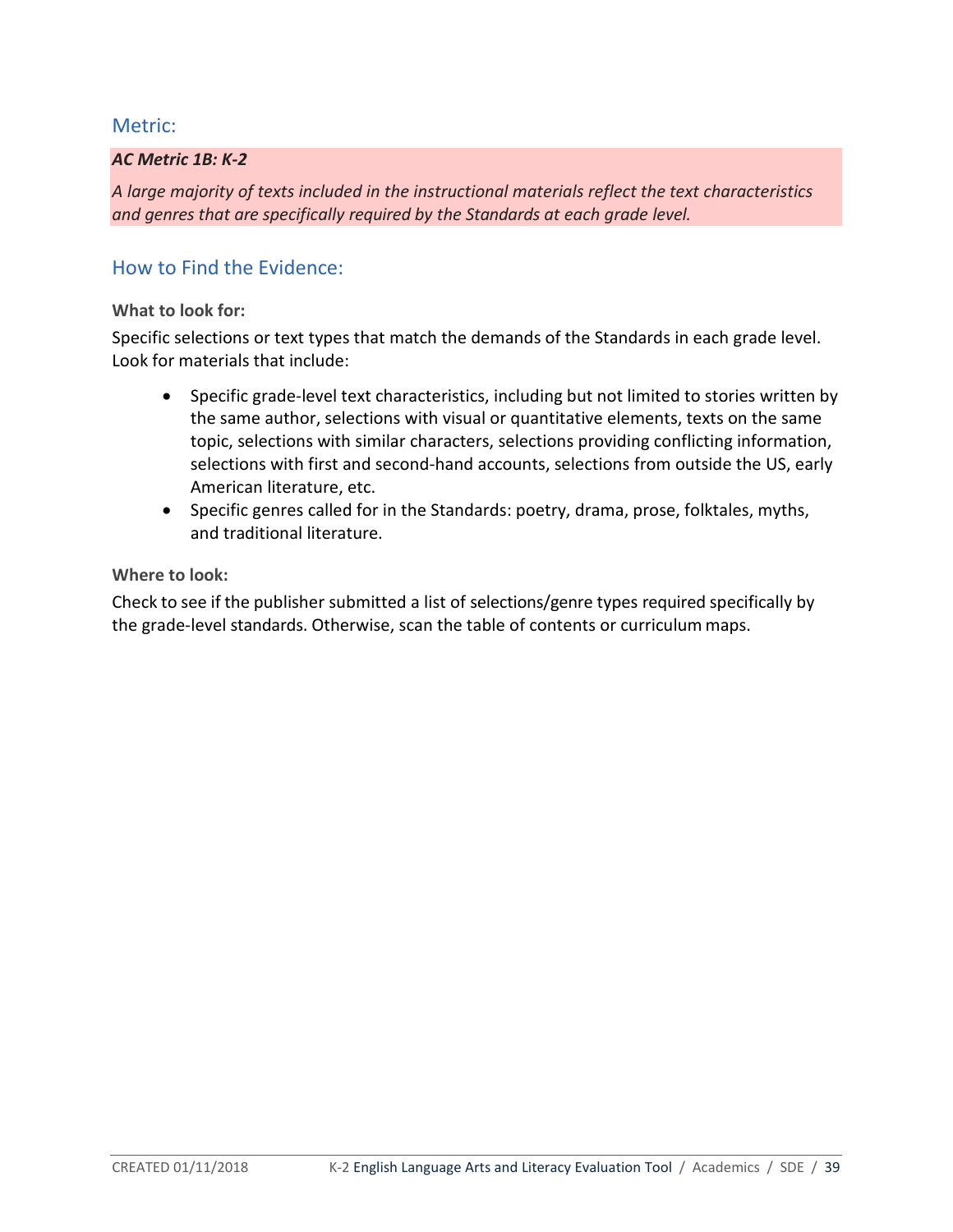*Alignment Criterion 1B* Range and Quality of Texts

Rating:

Meets (2)

Partially Meets (1)

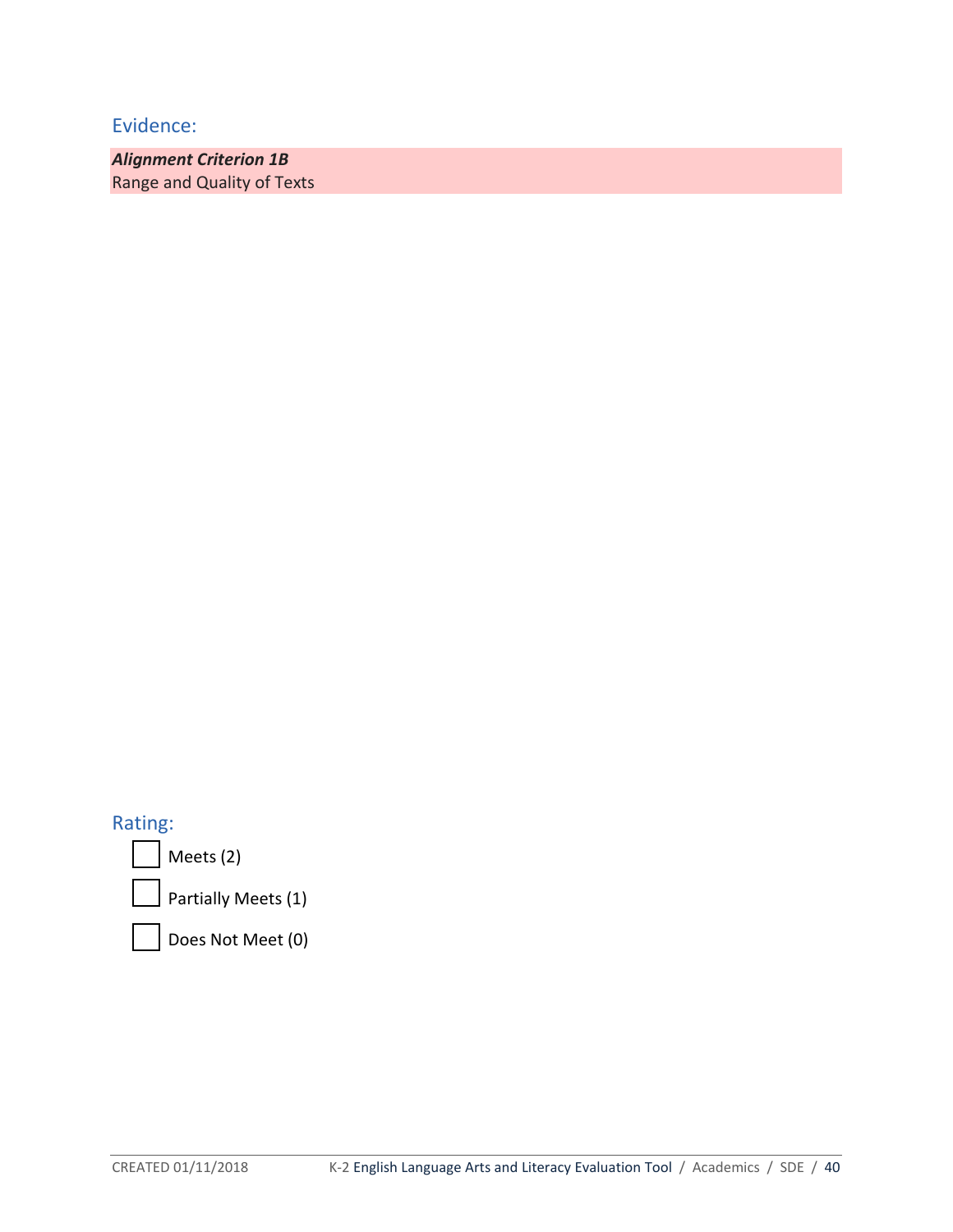## **ALIGNMENT CRITERION 1: RANGE AND QUALITY OF TEXTS**

*Alignment Criterion 1: Materialsreflect the distribution of texttypes and genresrequired by the Standards and are at the right text complexity for grade level, student, and task.*

## Points Assigned for Alignment Criterion 1:

Materials must earn at least 3 out of 4 points to meet Alignment Criterion 1. If materials earn fewer than 3 points, the Criterion has not been met.

### **Total (4 points possible)**

Check the final rating.

Then, briefly describe the strengths and weaknesses of these materials in light of this Criterion.

### Rating:

**Meets**

**Does Not Meet**

Strengths/Weaknesses:

*\* If youskippedaheadtoAlignmentCriterion 1 fromNon-Negotiable 1, go back toNon-Negotiable 2 on Page 12 to beginyourreview of evidence-based discussion andwriting.*

*Before moving on, record the final Meets or Does Not Meet rating in the Evaluation Summary on Page 74.*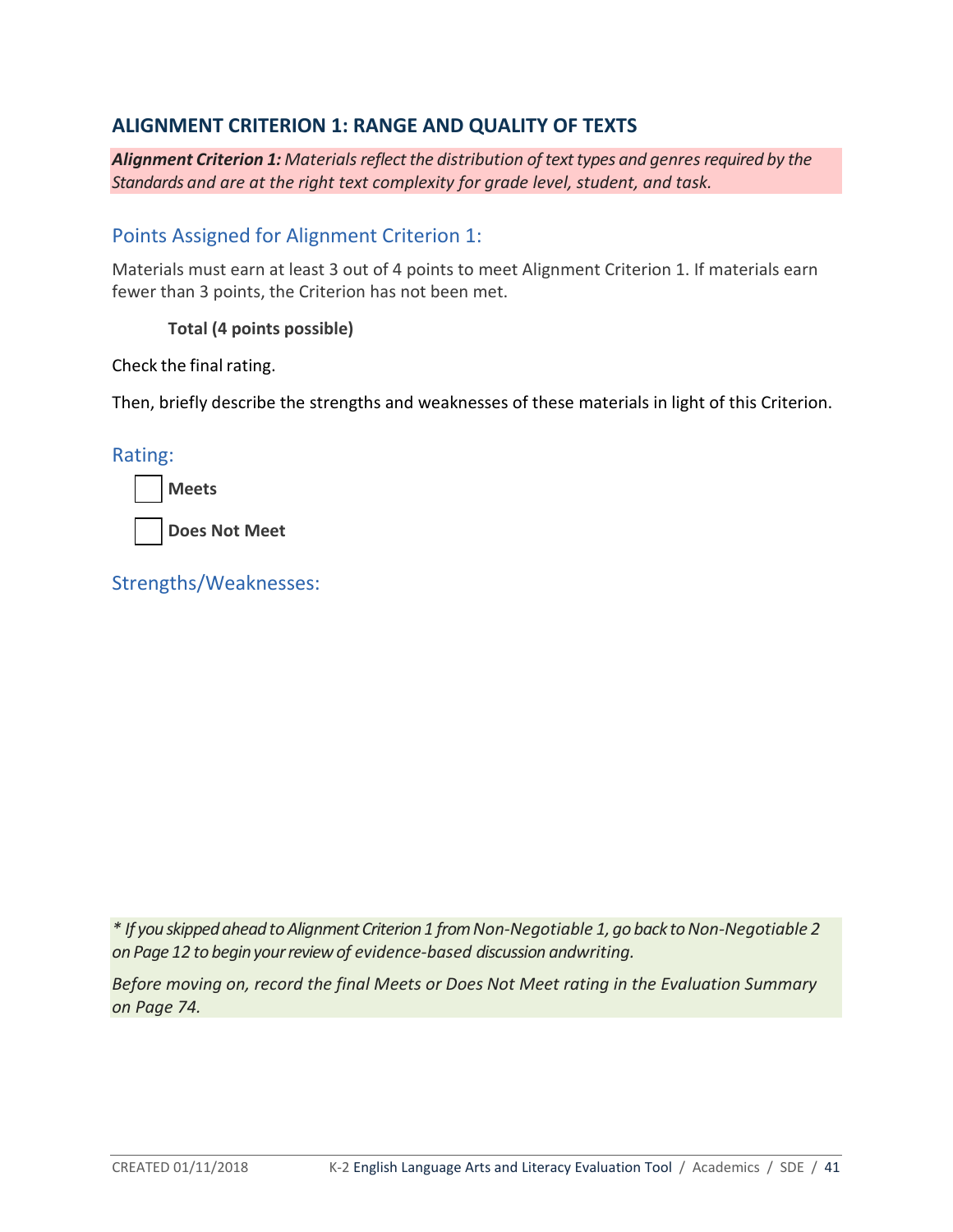# **DIRECTIONS FOR ALIGNMENT CRITERION 2: QUESTIONS, TASKS, AND ASSIGNMENTS**

*Alignment Criterion 2: Materialssupportstudentsin building reading comprehension, in finding and producing the textual evidence to support their responses, and in developing grade-level academic language.* 

### Materials to Assemble:

- Teacher's edition and student materials
- Appropriate grade-level [Standards-English Language Arts/Literacy and Handwriting](http://www.sde.idaho.gov/academic/shared/ela-literacy/booklets/ELA-Literacy-Standards.pdf)
- [Tools for evaluating the quality of text-dependent questions](http://achievethecore.org/page/710/text-dependent-question-resources)
- Language Progressive Skills, by Grade Standards-English Language Arts/Literacy and [Handwriting](http://www.sde.idaho.gov/academic/shared/ela-literacy/booklets/ELA-Literacy-Standards.pdf) pages 31 or 62

### Metrics to Review:

- **AC Metric 2A**: High-quality sequences of text-dependent questions designed for comprehension are prevalent in the materials, whether designed to be read aloud or accessed by students directly, and build to a deep understanding of the knowledge and central ideas of the text (including those selected for reading aloud).
- **AC Metric 2B**: Questions and tasks in the materials designed for comprehension, whether designed to be read aloud or accessed by students directly, support students in understanding the academic language (vocabulary and syntax) prevalent in texts (including those selected for reading aloud).
- **AC Metric 2C**: Materials support students' developing writing skills over the course of the school year. This includes writing opportunities that are prominent and varied and reflect the types and purposes for writing.
- **AC Metric 2D**: Materials integrate speaking and listening into lessons, questions, and tasks and build in frequent opportunities for collaborative discussions.
- **AC Metric 2E**: Materials include explicit instruction of the grammar and conventions standards for grade level as applied in increasingly sophisticated contexts, with opportunities for application both in and out of context.

### Rating this Criterion:

- 1. Rate how well the submission meets each of the Criteria below. Ratings are Meets (2 points), Partially Meets (1 point), or Does Not Meet (0points).
- 2. Provide specific examples of evidence in support of therating, including pointing out specific gaps in thematerials.
- 3. When the section is finished, add up the rating and enter it at the bottom of the section. A rating of 7 out of 10 points means that the materials have met this Alignment Criterion.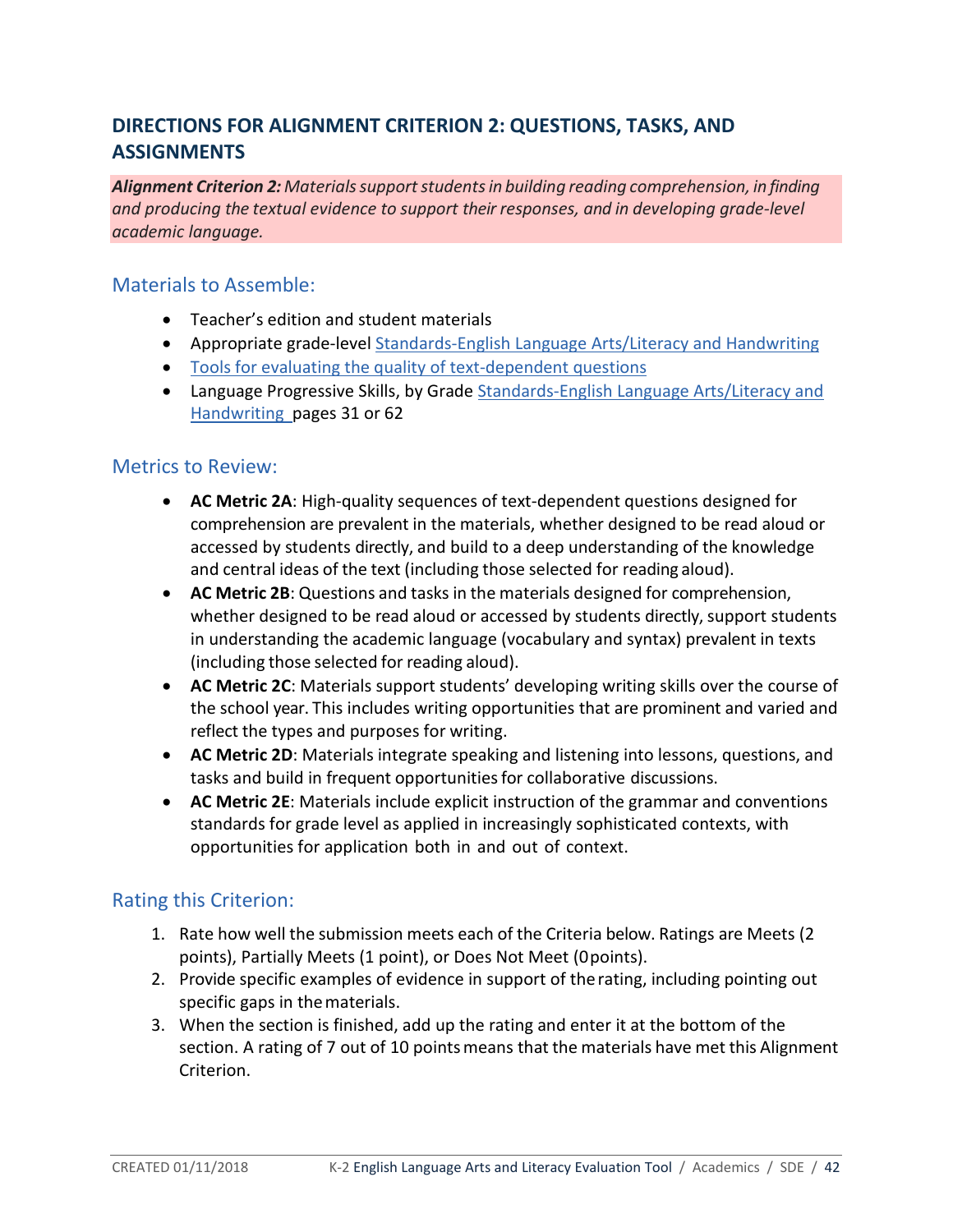4. Lastly, record the rating Meets, Does Not Meet, or Not Applicable for thissection in the Evaluation Summary on page 74 before proceeding to Alignment Criterion 3. The more points the materials receive on the Alignment Criteria, the better they are aligned.

## **ALIGNMENT CRITERION 2: QUESTIONS, TASKS, AND ASSIGNMENTS**

### Metric:

### *AC Metric 2A: K-2*

*High-quality sequences of text-dependent questions designed for comprehension are prevalent in the materials, whether designed to be read aloud or accessed by students directly, and build to a deep understanding of the knowledge and central ideas of the text (including those selected for reading aloud).*

### How to Find the Evidence:

### **What to look for:**

The prevalence of a set of coherent question sequences inmaterials designed for comprehension that direct students to draw evidence from the text, with particular attention to read aloud texts. Look for materials thatinclude:

- Relatively simple questions requiring attention to specific words, details, events, ideas, and arguments and then move on to explore the impact of those specifics on the text as a whole.
- Questions that move beyond what is directly stated to require students to make nontrivial inferences based on evidence in the text.
- Questions that attend to the particular ideas and details that illuminate each text.
- Questions that linger over phrases and sentences key to comprehension.
- Questions that support students' ability to address a culminating task focused on the central idea(s) of the text.
- Questions that focus on significantparts of a text and do not skip over opportunities to deepen understanding (for example, because they don't fit the lesson's identified focus standards).

### **Where to look:**

Conduct a full reading of several lessons and the associated questions and task sets. Analyze one in every four sets of questions and tasks completely to get a valid sample size.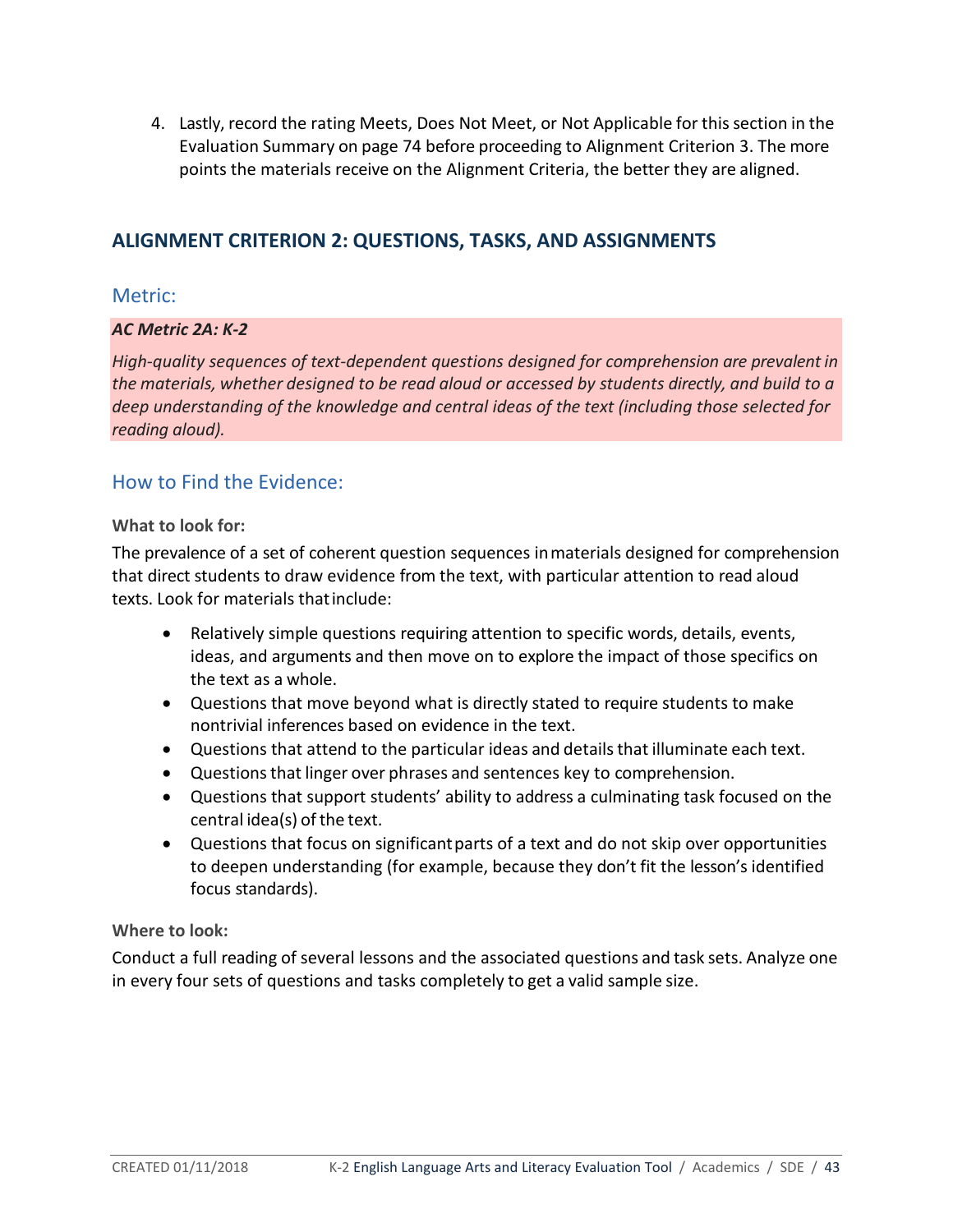*Alignment Criterion 2A*  Questions, Tasks, and Assignments

## Rating:

Meets (2)

Partially Meets (1)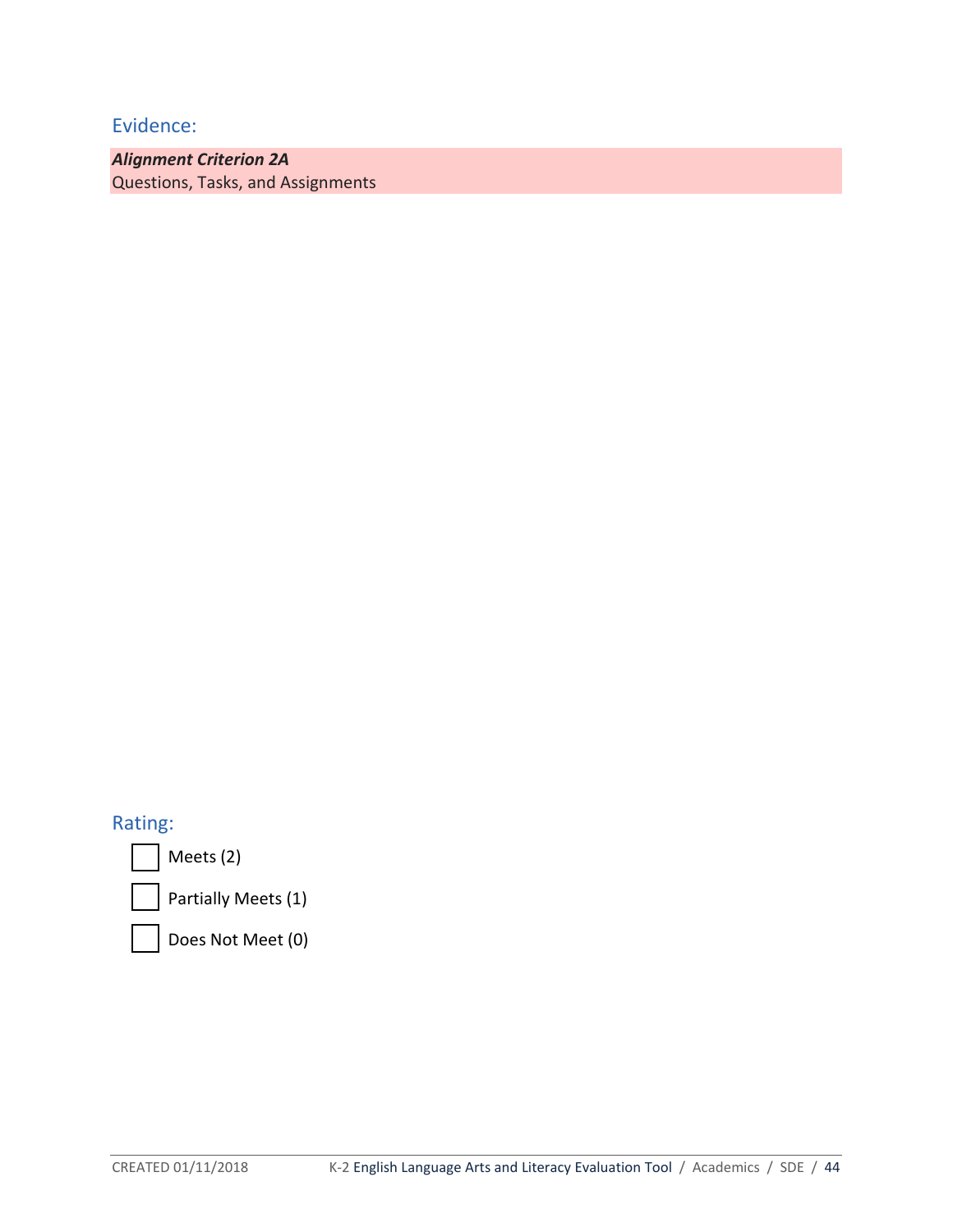### *AC Metric 2B: K-2*

*Questions and tasksin the materialssupport students in understanding the academic language (vocabulary and syntax) prevalent in complex texts.*

## How to Find the Evidence:

### **What to look for:**

Questions and tasks designed for comprehension associated with every passage in the sample ask students to address the meaning of academic vocabulary and to unpack complex sentences. Look for materials that include:

- Questions and tasks that guide students to determine the meaning of these words from the context or how they are being used in the text.
- Questions and tasks that requirestudents to explain the impact of specific word choices on the text with emphasis on those words that are consequential to the meaning of the text.
- Questions and tasks that support students in paying attention to particular sentences, considering how and why they are constructed as they are and figuringout what theymean.

#### **Where to look:**

Conduct a full reading of several lessons and the associated questions and task sets. Analyze one in every four sets of questions and tasks completely to get a valid sample size.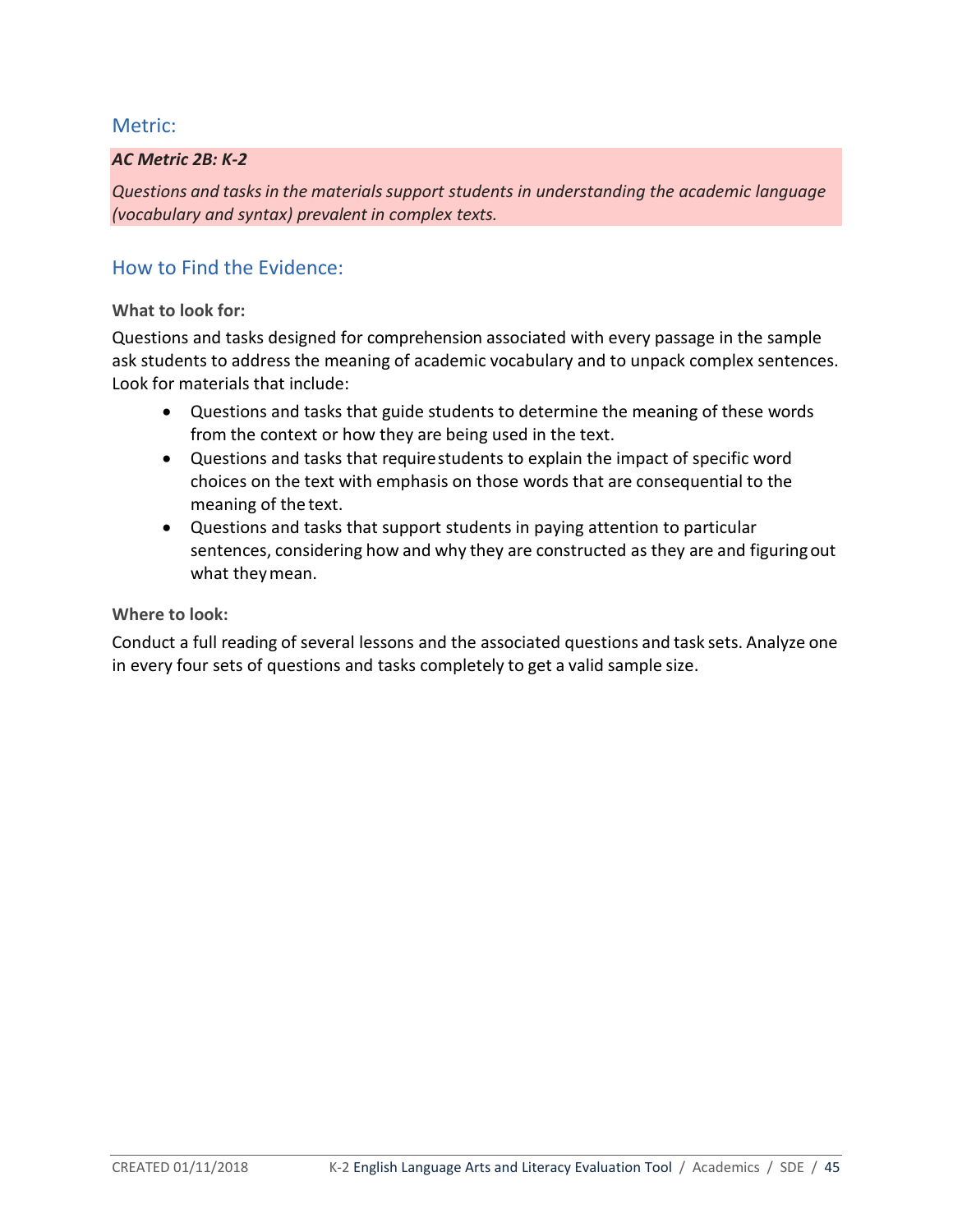*Alignment Criterion 2B*  Questions, Tasks, and Assignments

Rating:

Meets (2)

Partially Meets (1)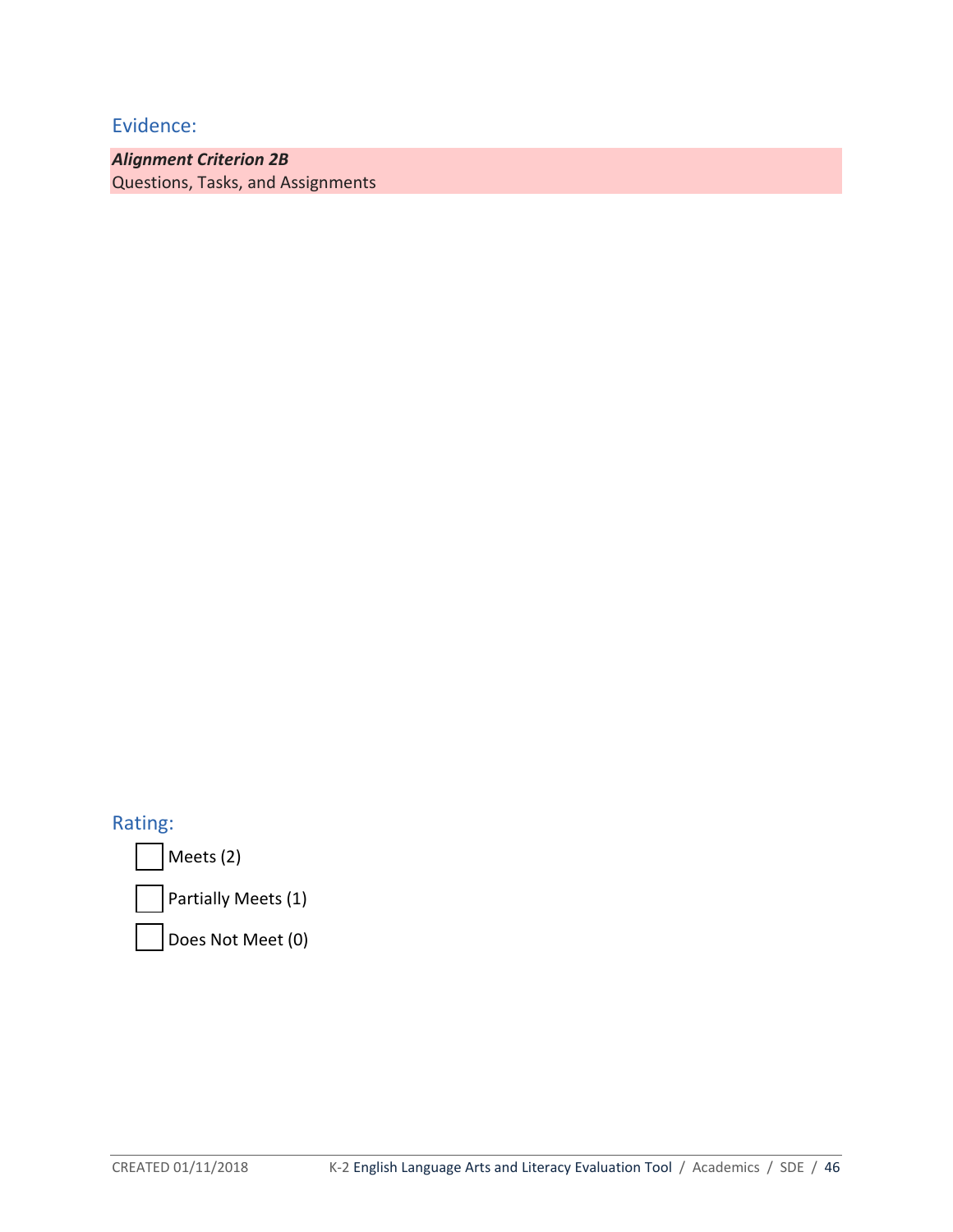### *AC Metric 2C: K-2*

*Materials support students' developing writing skills over the course of the school year. This includes writing opportunities for students that are prominent and varied and reflect the types and purposes for writing.6*

### How to Find the Evidence:

### **What to look for:**

Writing and culminating assignments that match up with the grade band distribution.

- If assignments ask for blended writing (i.e., exposition and argument), give credit for both, and tally how frequently blended writing assignments are assigned.
- Look for materials that provide opportunities for students to address different genres of writing.

#### **Where to look:**

Examine the table of contents. When the title does not clearly indicate the type of writing, look at the assignment itself.

 $\overline{a}$ 

<sup>&</sup>lt;sup>6</sup> For K-1 materials, tasks should offer the chance to document through drawing, or other ways of compiling evidence in a developmentally appropriate way.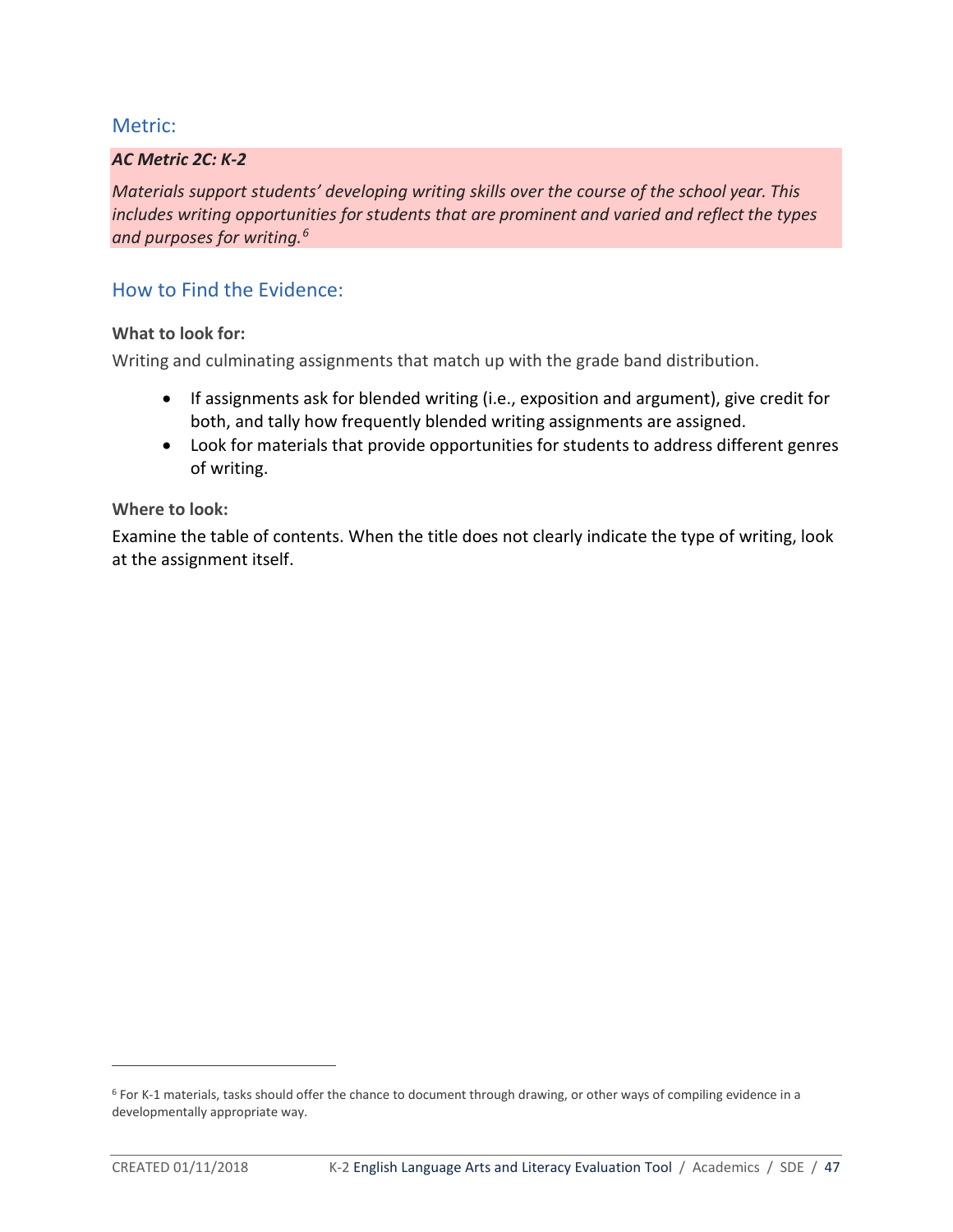*Alignment Criterion 2C* Questions, Tasks, and Assignments

## Rating:

Meets (2)

Partially Meets (1)

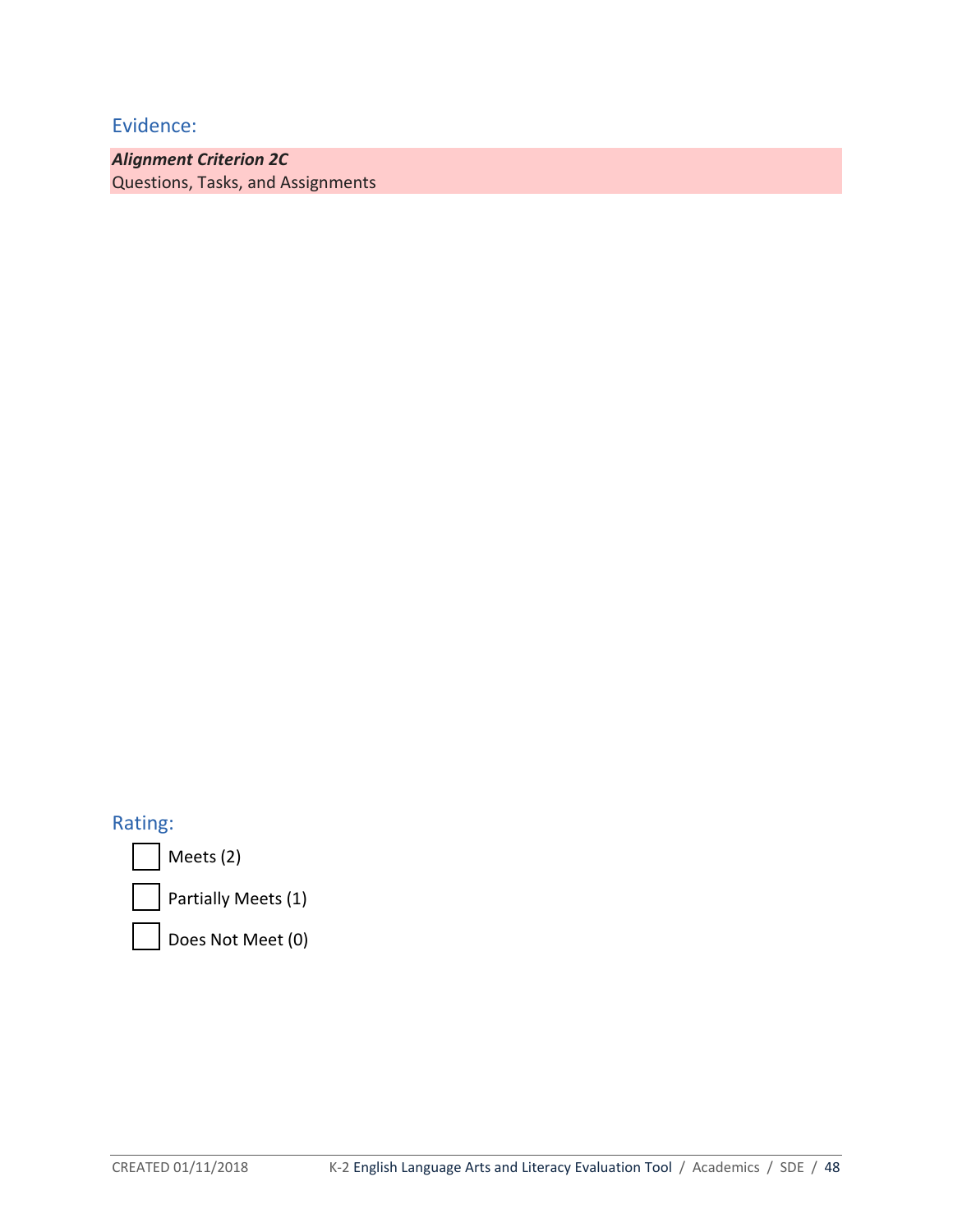### *AC Metric 2D: K-2*

*Materials integrate speaking and listening into lessons, questions, and tasks and build in frequent opportunities for collaborative discussions.*

## How to Find the Evidence:

### **What to look for:**

Materials offer protocols to engage students regularly (even daily) in productive, substantive discussions around grade-level topics and texts. Look for:

- Speaking and listening that is routinely emphasized, supported andintegrated into the lessons examined.
- Materials that center on real, substantive discussions that require students to respond directly to the ideas of their peers.
- Materials that develop active listening skills, such as taking notes, asking relevant questions, and elaborating on remarks of others in a grade-appropriate way.
- Materials that through directions and modeling, encourage students to use academic language in their speech.

### **Where to look:**

Examine the tasks and instructions in the relevant sections. Prefatory materials might also help determine if speaking and listening is emphasized through instruction and use of routines. Use grade level standards materials to make sure the speaking and listening standards match the grade-level being reviewed.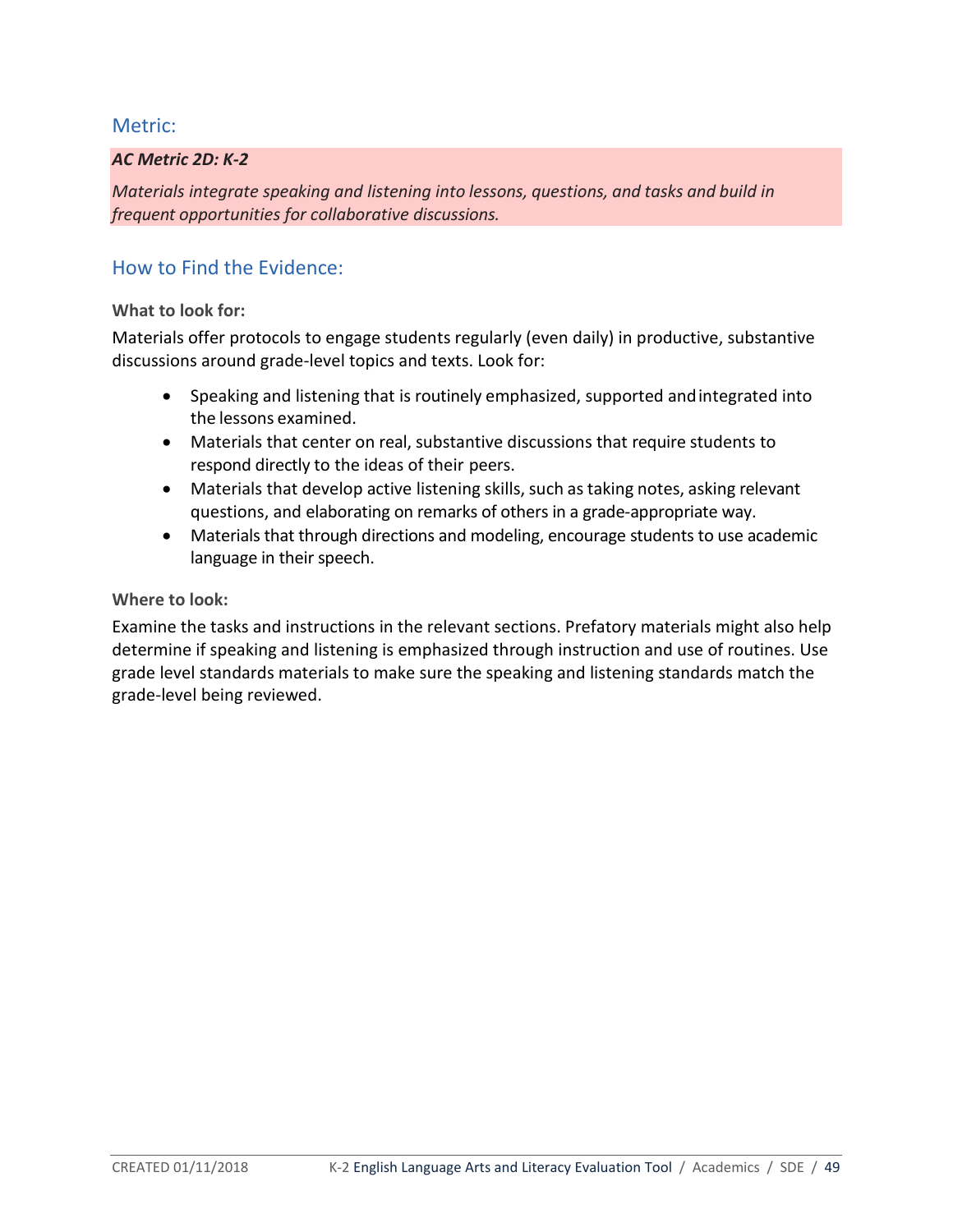*Alignment Criterion 2D* Questions, Tasks, and Assignments

Rating:

Meets (2)

Partially Meets (1)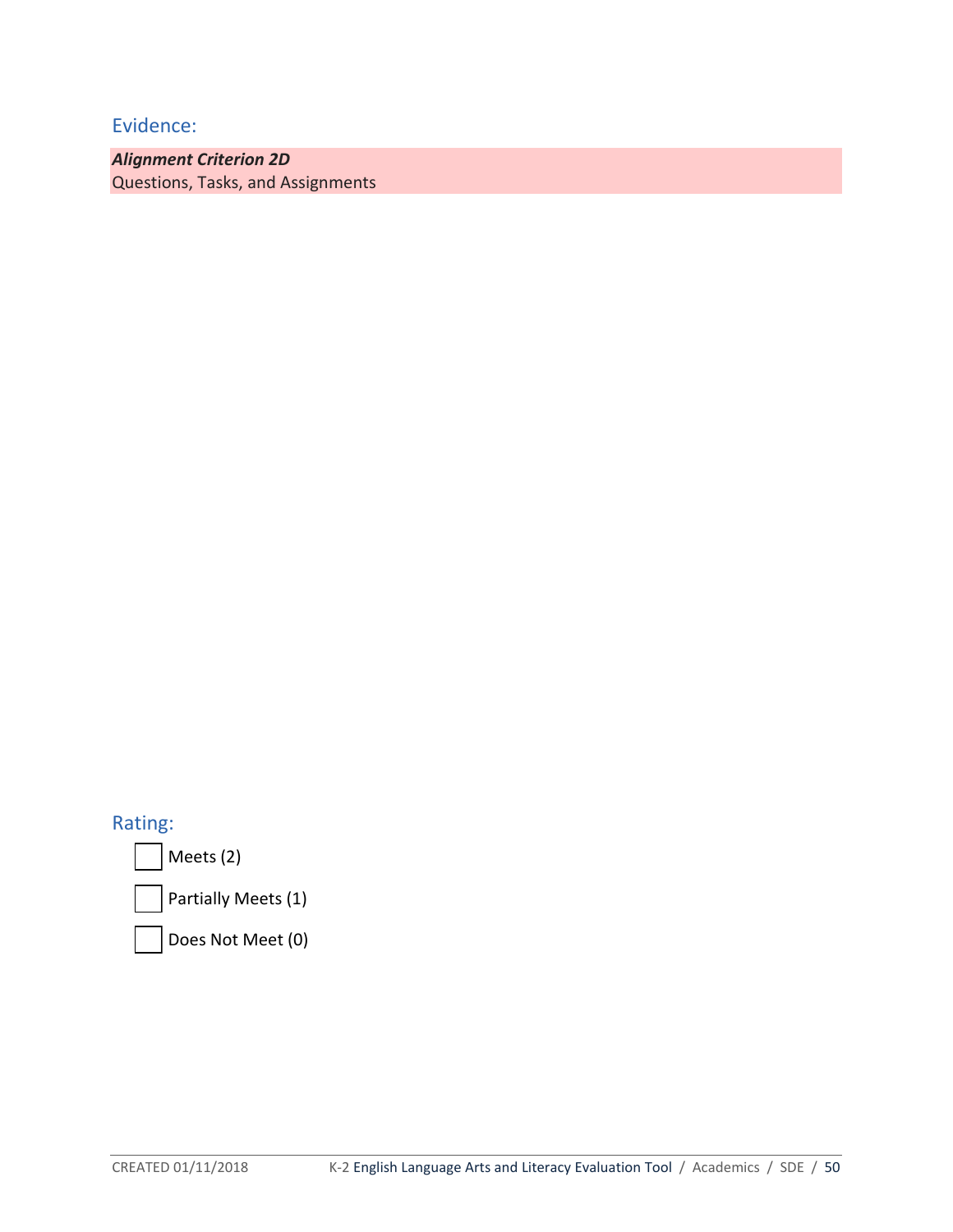### *AC Metric 2E: K-2*

*Materials include explicit instruction of the grammar and conventions standards for grade level as applied in increasingly sophisticated contexts, with opportunities for application both in and out of context*

## How to Find the Evidence:

### **What to look for:**

Grade-specific standard materials that retain and further develop skills and understandings and demonstrate explicit instruction to support student mastery. Look for:

- Materials that include understanding of preceding grade skills.
- Lessons that demonstrate explicit instruction of the full range of grammar and conventions as they are applied in increasingly sophisticated context.
- Texts that include elements so teachers can craft grammar instruction (e.g., to teach about the use of commas and pronouns, texts are provided that demonstrate their use).
- Activities and lessons that teach students the craft of writing so they can communicate clearly and powerfully.
- Materials that provide regular opportunities for students to practice their presentation skills in real-world applications, too.

### **Where to look:**

Look for publisher-produced alignment documentation of the standards addressed by specific lessons. Analyze a sample of lessons and tasks from across the submission to validate the publisher's assignments. Analyze one in every four sets of questions and tasks completely to get a valid sample size. Investigate several (3-4) of the pages where usage and convention are addressed to evaluate whether they demand student self-correction in ways aligned to that grade level's standards.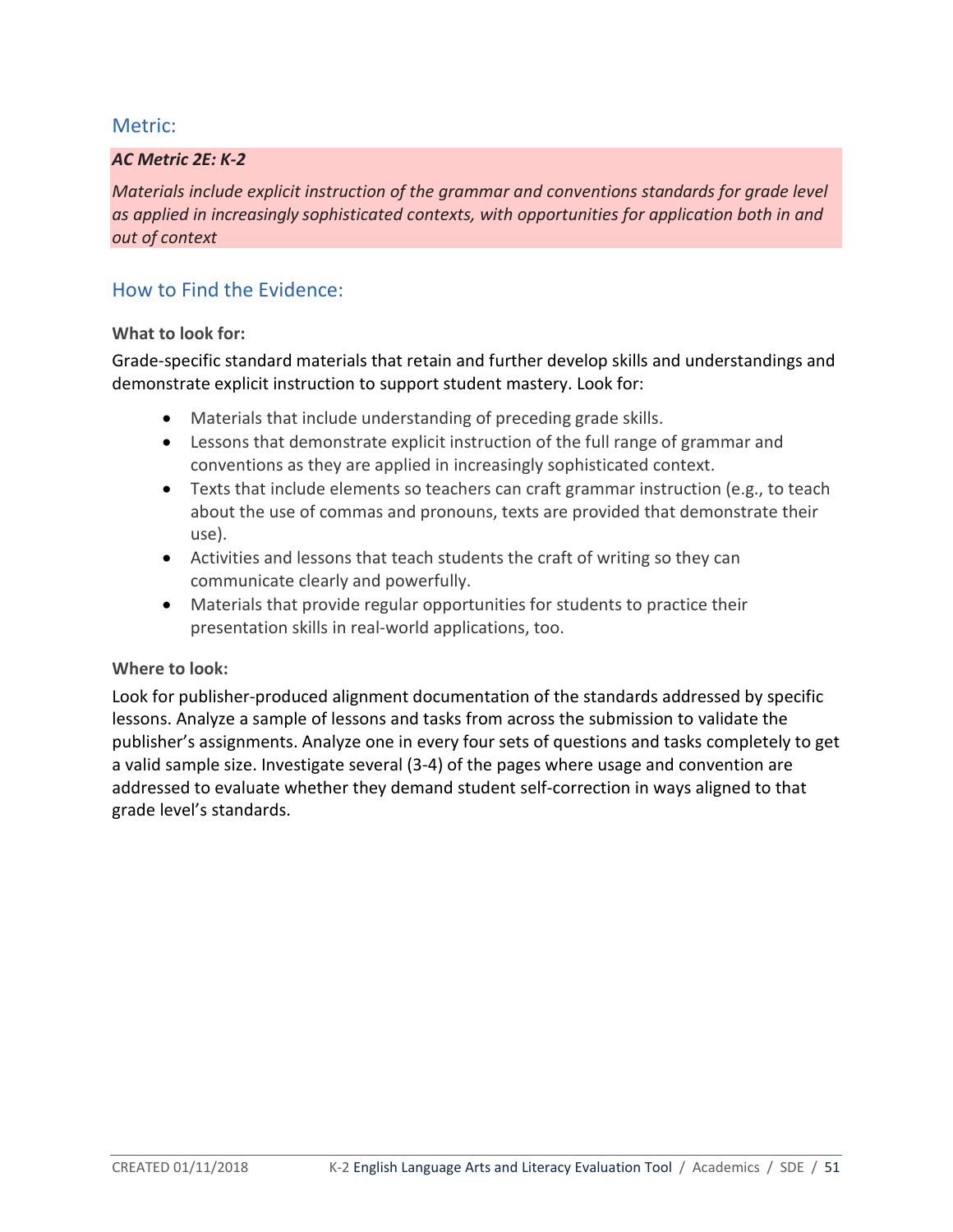*Alignment Criterion 2E* Questions, Tasks, and Assignments

Rating:

Meets (2)

Partially Meets (1)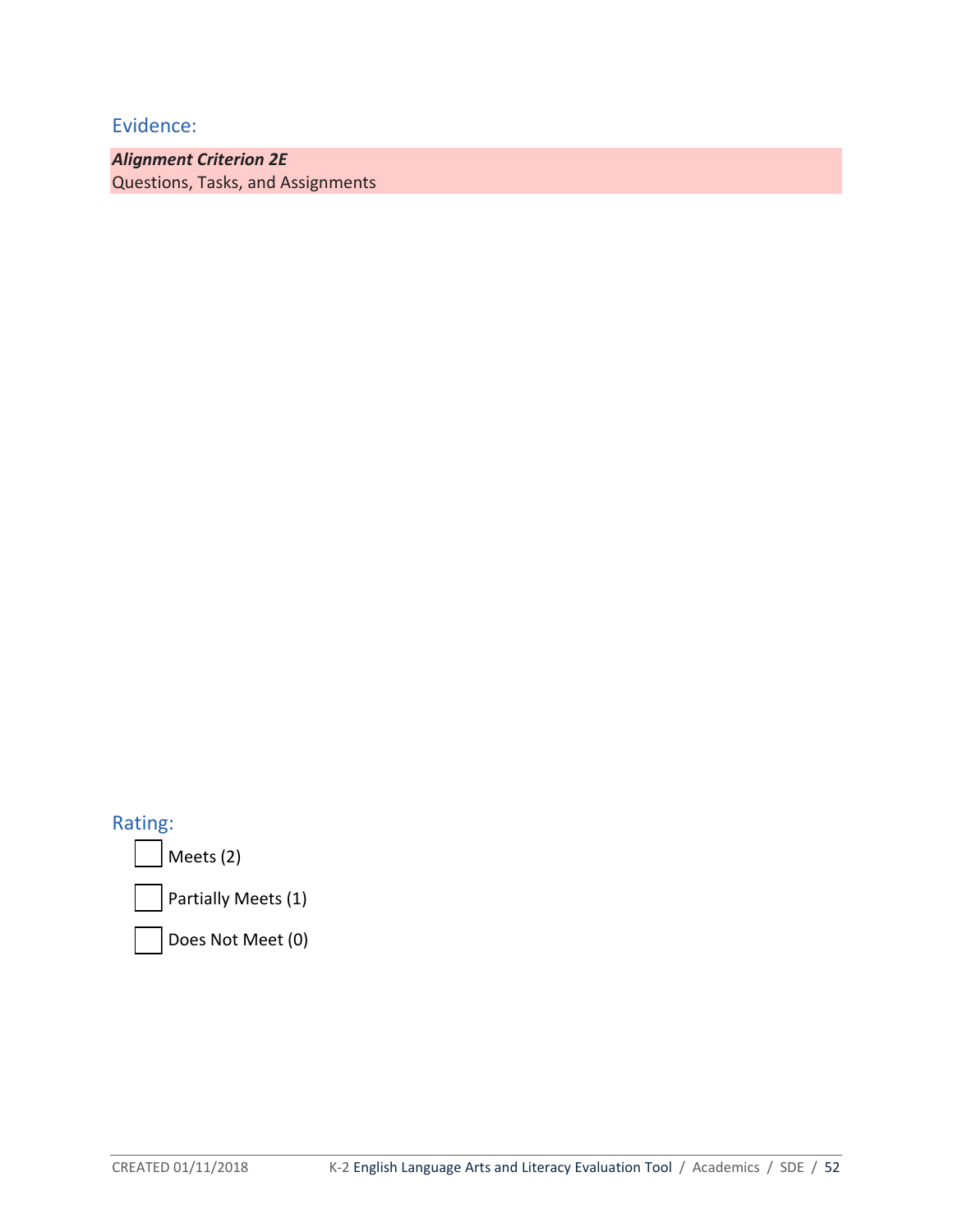## **ALIGNMENT CRITERION 2: QUESTIONS, TASKS, AND ASSIGNMENTS**

*Alignment Criterion 2: Materials support students in building reading comprehension, in finding and producing the textual evidence to support their responses, and in developing grade-level academic language.*

## Points Assigned for Alignment Criterion 2:

Materials must earn at least 7 out of 10 points to meet Alignment Criterion 2. If materials earn fewer than 7 points, the Criterion has not been met.

**Total (10 points possible)**

Check the final rating.

Then, briefly describe the strengths and weaknesses of these materials in light of this Criterion.

Rating:

**Meets**

**Does Not Meet**

Strengths/Weaknesses:

*\* If you skipped ahead to Alignment Criterion 2 from Non-Negotiable 2, go back to Non-Negotiable 3 on Page 18 to begin your review of building knowledge.*

*Before moving on, record the final Meets or Does Not Meet rating in the Evaluation Summary on Page 74.*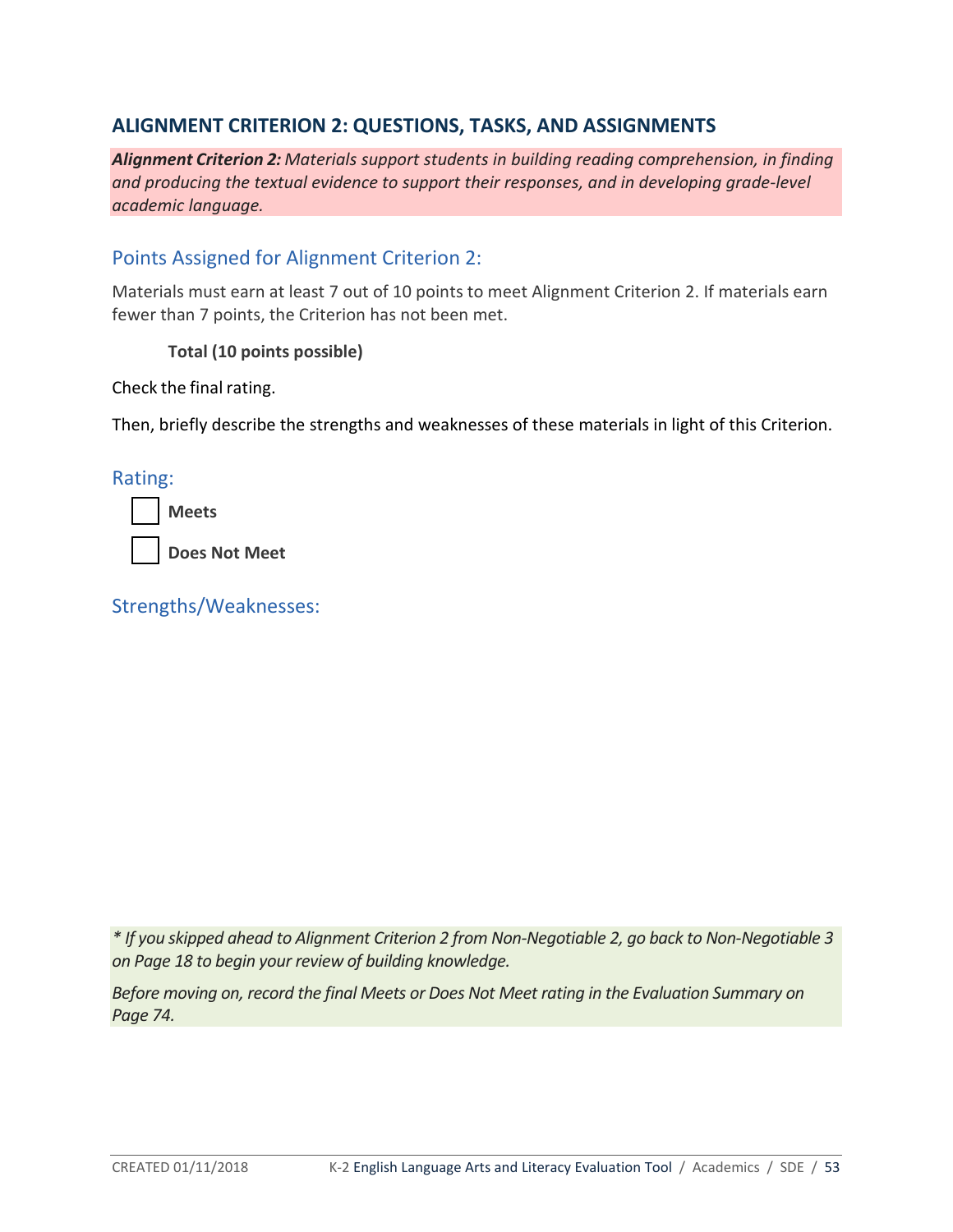# **DIRECTIONS FOR ALIGNMENT CRITERION 3: BUILDING KNOWLEDGE WITH TEXTS, VOCABULARY AND TASKS**

*Alignment Criterion 3: Materials build students' knowledge across topics and content areas.* 

### Materials to Assemble:

- Teacher's edition and student materials
- Appropriate grade-level [Standards-English Language Arts/Literacy and Handwriting](http://www.sde.idaho.gov/academic/shared/ela-literacy/booklets/ELA-Literacy-Standards.pdf)

## Metrics to Review:

- **AC Metric 3A**: Materials regularly ask students to complete culminating tasks in which they demonstrate their knowledge of a topic.
- **AC Metric 3B**: Materials require students to engage in many shared, short, and focused research projects annually to develop students' knowledge in a range of areas and toenable students to develop the expertise needed to conduct research independently.
- **AC Metric 3C**: Materials include a cohesive, year-long plan for students to interact with and build academic vocabulary and increasingly sophisticated syntax.

## Rating this Criterion:

- 1. Rate how well the submission meets each of the Criteria below. Ratings are Meets (2 points), Partially Meets (1 point), or Does Not Meet (0points).
- 2. Provide specific examples of evidence in support of therating, including pointing out specific gaps in thematerials.
- 3. When the section is finished, add up the rating and enter it at the bottom of the section. A rating of 4 out of 6 points means that the materials have met this Alignment Criterion.
- 4. Lastly, record the rating Meets, Does Not Meet, or Not Applicable for thissection in the Evaluation Summary on page 74 before proceeding to Alignment Criterion 4. The more points the materials receive on the Alignment Criteria, the better they are aligned.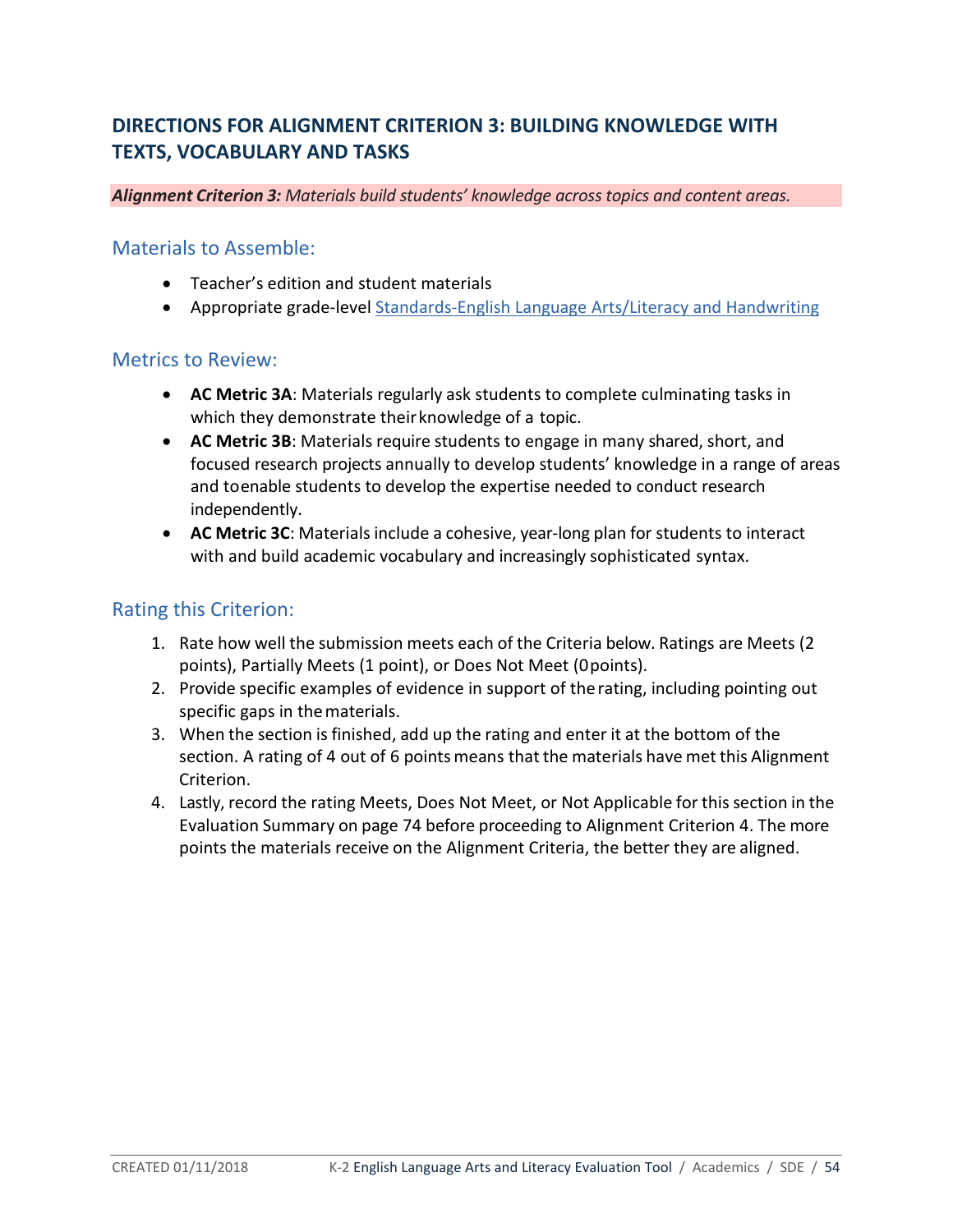# **ALIGNMENT CRITERION 3: BUILDING KNOWLEDGE WITH TEXTS, VOCABULARY, AND TASKS**

### Metric:

### *AC Metric 3A: K-2*

*Materials regularly ask students to complete culminating tasks in which they demonstrate their knowledge of a topic.*

## How to Find the Evidence:

**What to look for:**

The frequency of knowledge-based culminating assignments. Look for:

- At least one culminating task per unit.
- Questions and tasks, including high-quality series of text dependent questions, support students' ability to complete culminating tasks.

**Where to look:**

Examine the table of contents, sample lessons, and/or index.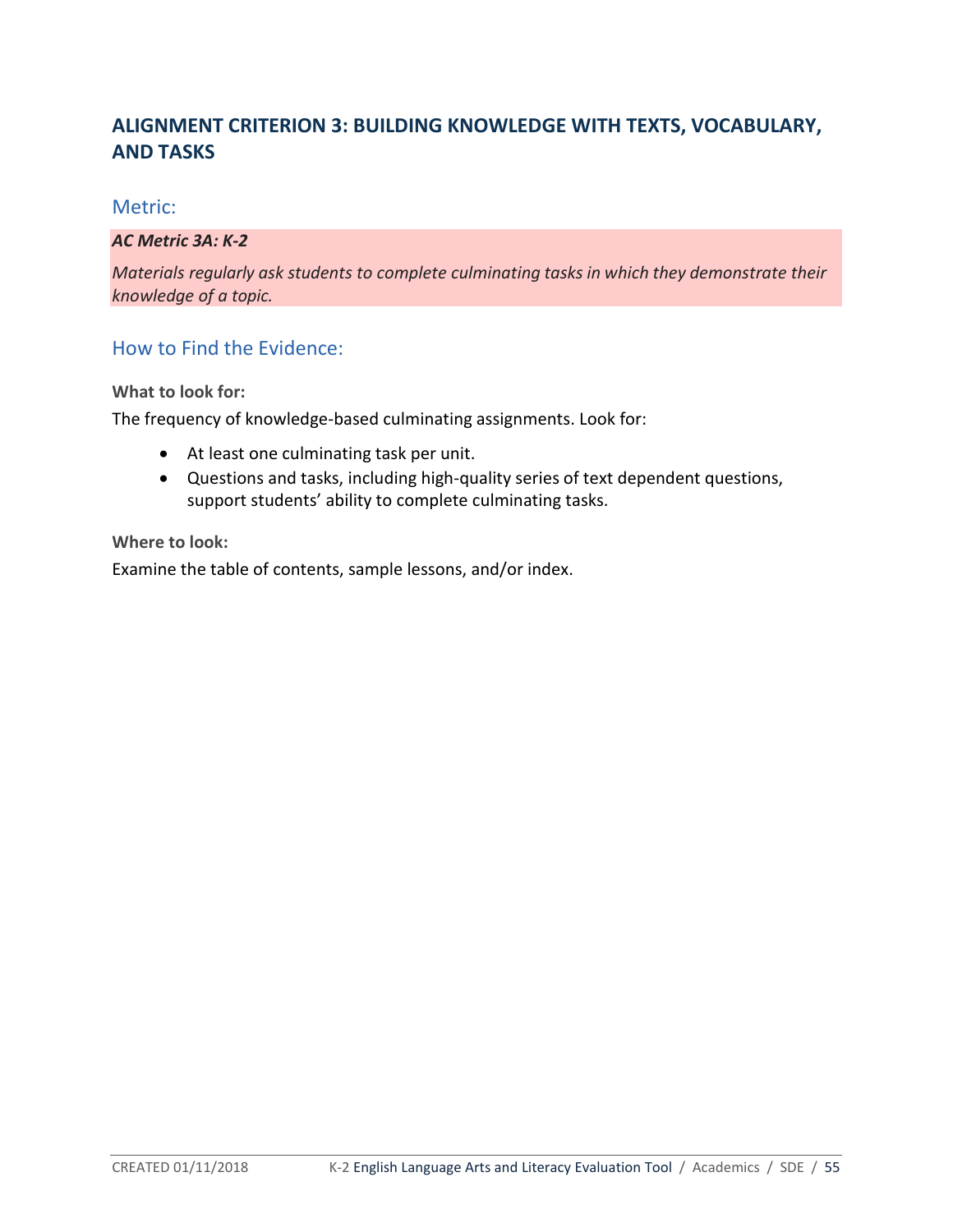*Alignment Criterion 3A* Questions, Tasks, and Assignments

Rating:

Meets (2)

Partially Meets (1)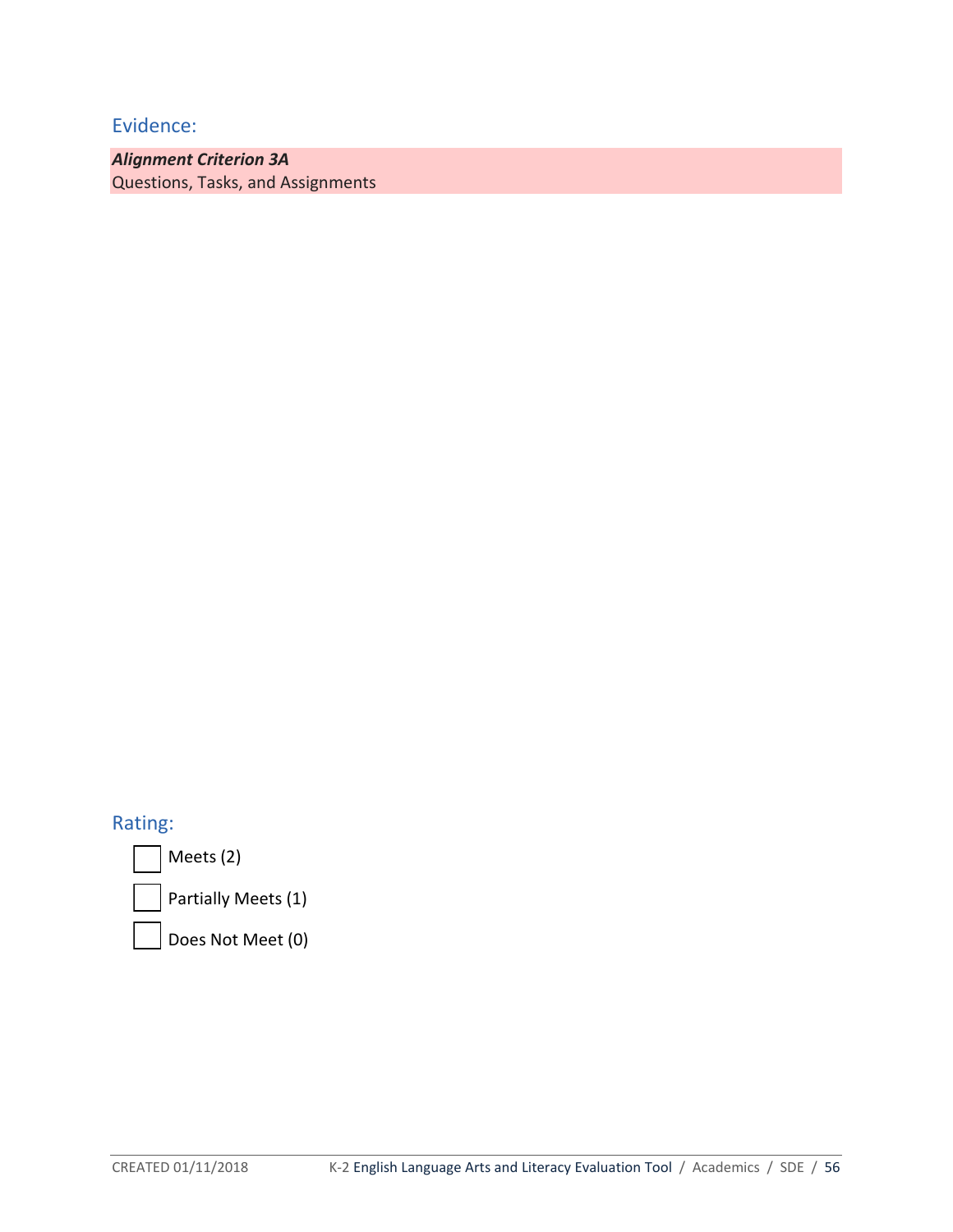### *AC Metric 3B: K-2*

*Materials require students to engage in many shared, short, and focused research projects annually to develop students' knowledge in a range of areas and to enable students to develop the expertise needed to conduct research independently.*

## How to Find the Evidence:

### **What to look for:**

The frequency of research assignments. Look for materials that include:

- At least one shared research project per unit, as called for in the grade-level standards.
- Instructions that are in fact short and focused—most lasting for no more than a week.
- Shared research projects that take from a couple of days to no more than a week to encourage students to develop expertise in a range of topics.

#### **Where to look:**

Examine the table of contents, sample lessons, and/or index. Examine the sections devoted to research to see if students are asked to present their findings. 'Research' as a term should be listed in the Index.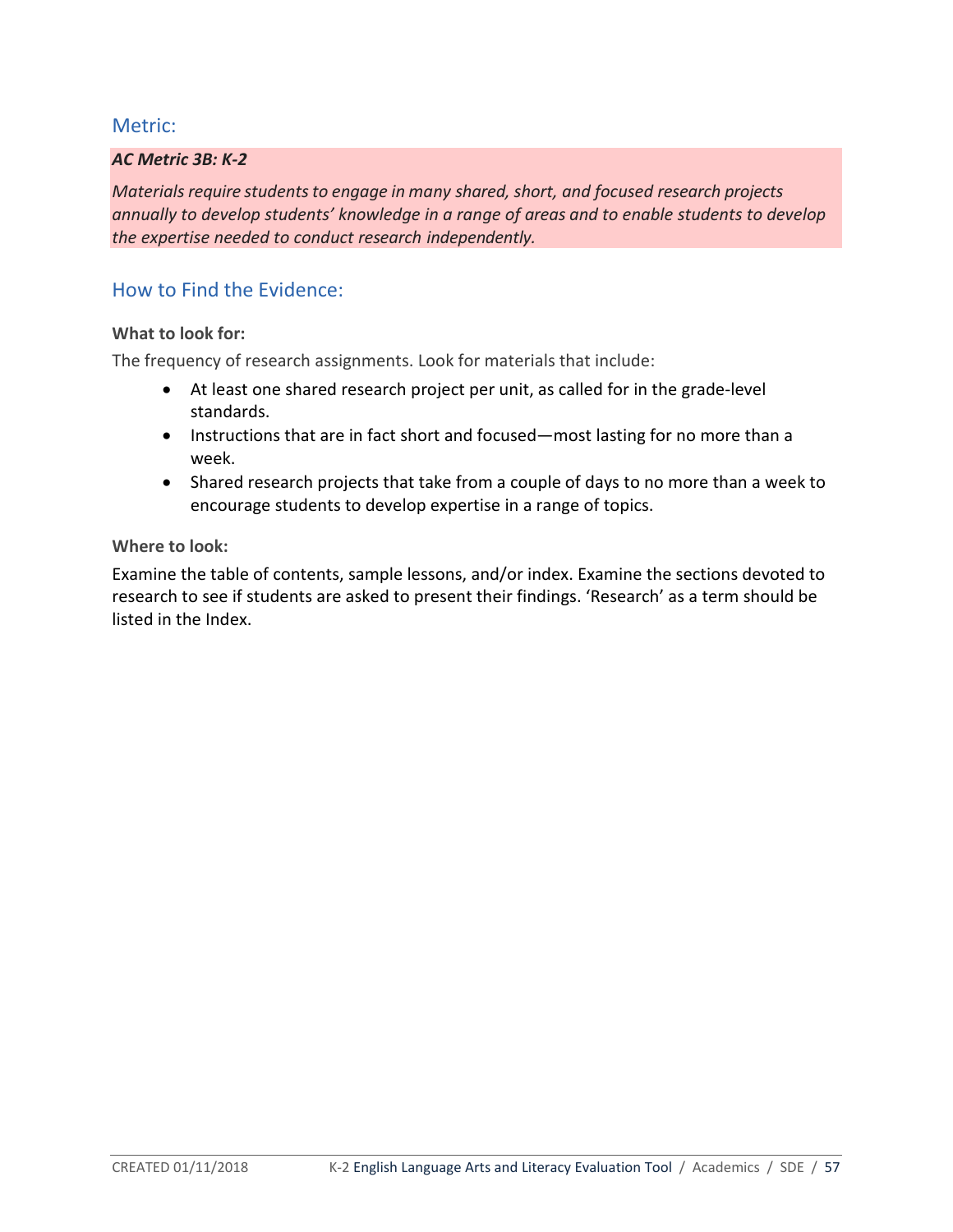*Alignment Criterion 3B* Building Knowledge with Texts, Vocabulary, and Tasks

Rating:

Meets (2)

Partially Meets (1)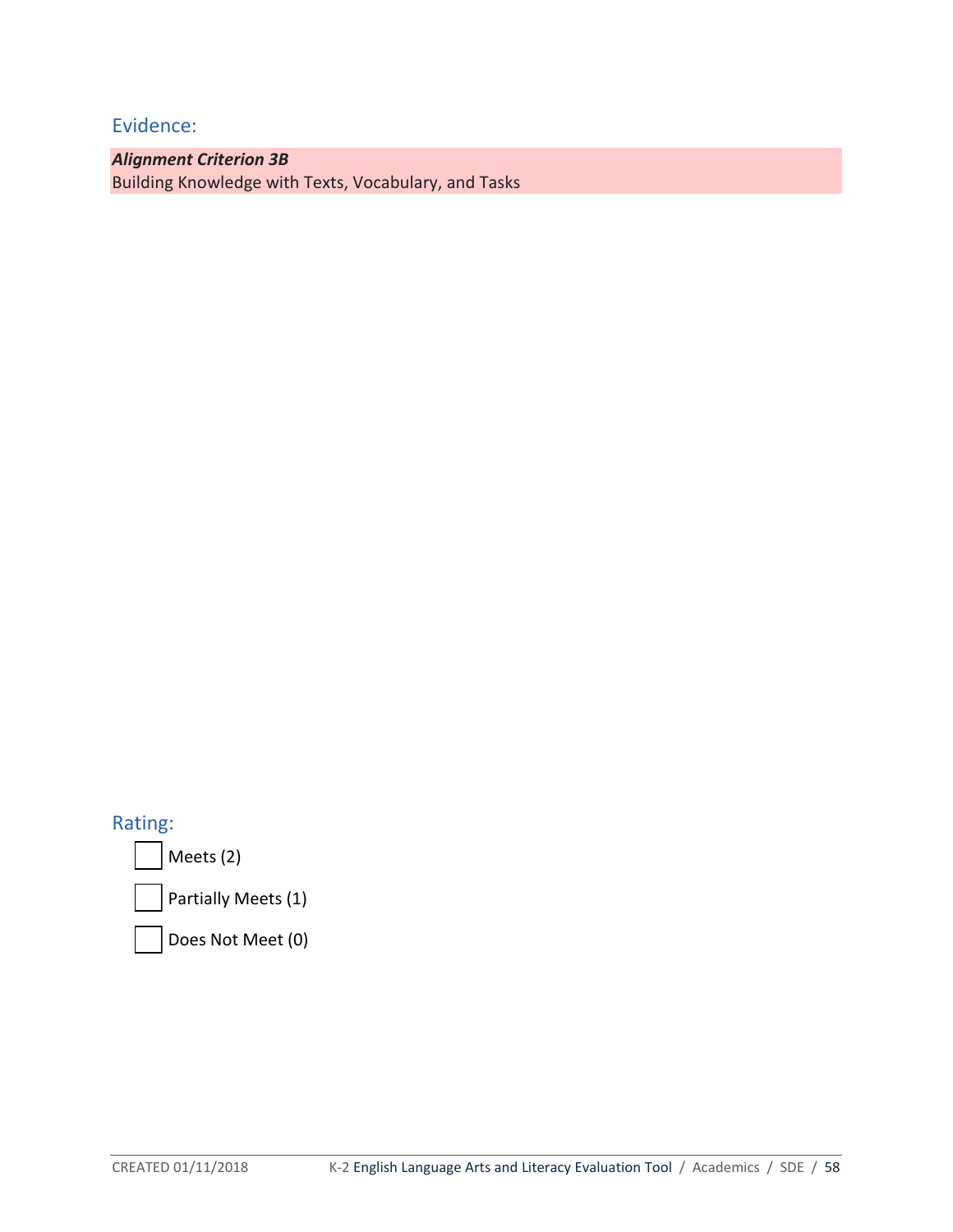### *AC Metric 3C: K-2*

*Materials include a cohesive, year-long plan for students to interact with and build academic vocabulary and increasingly sophisticated syntax.*

### **What to look for:**

Directions for teachers about how to engage in regular and systematic vocabulary and syntax instruction. Look for:

- Ample opportunities for students to practice the use of targeted academic vocabulary in their speaking and writing.
- Ample opportunities for students to notice and practice using grade-appropriate academic language, with particular attention to syntax.
- Materials that hold the students responsible for acquiring vocabulary from what they read (as opposed to only being accountable for words they are directly taught).
- Questions and tasks guide students to use academic vocabulary and increasingly sophisticated syntax in speaking and writing about knowledge gained from texts.
- Materials that explore word relationships and how word and clause choice impact the interpretation of evidence.

### **Where to look:**

Conduct a full reading of several lessons and the associated instructional guidance. Analyze one in every four sets of questions and tasks completely to get a valid sample size.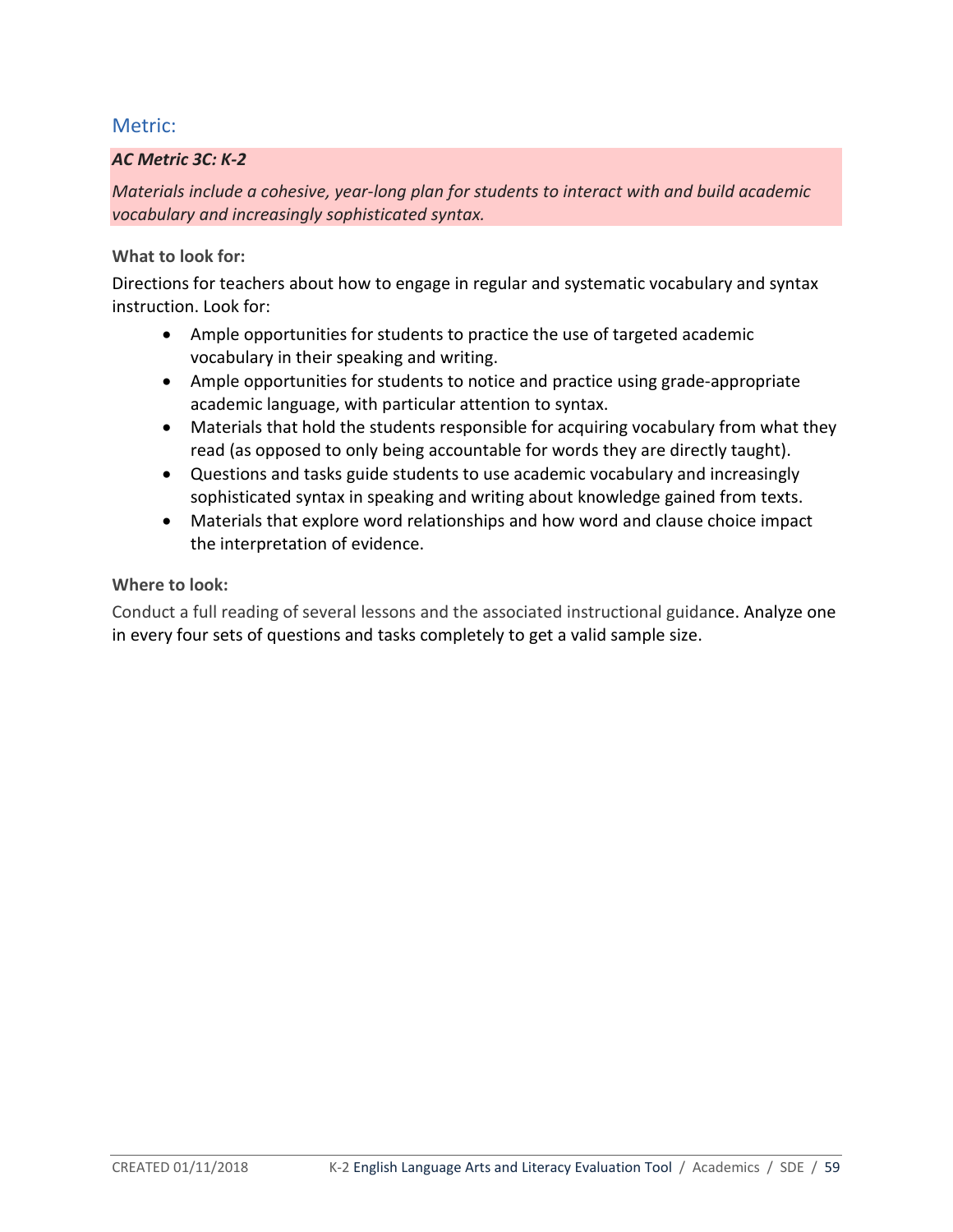*Alignment Criterion 3C*  Building Knowledge with Texts, Vocabulary, and Tasks

Rating:

Meets (2)

Partially Meets (1)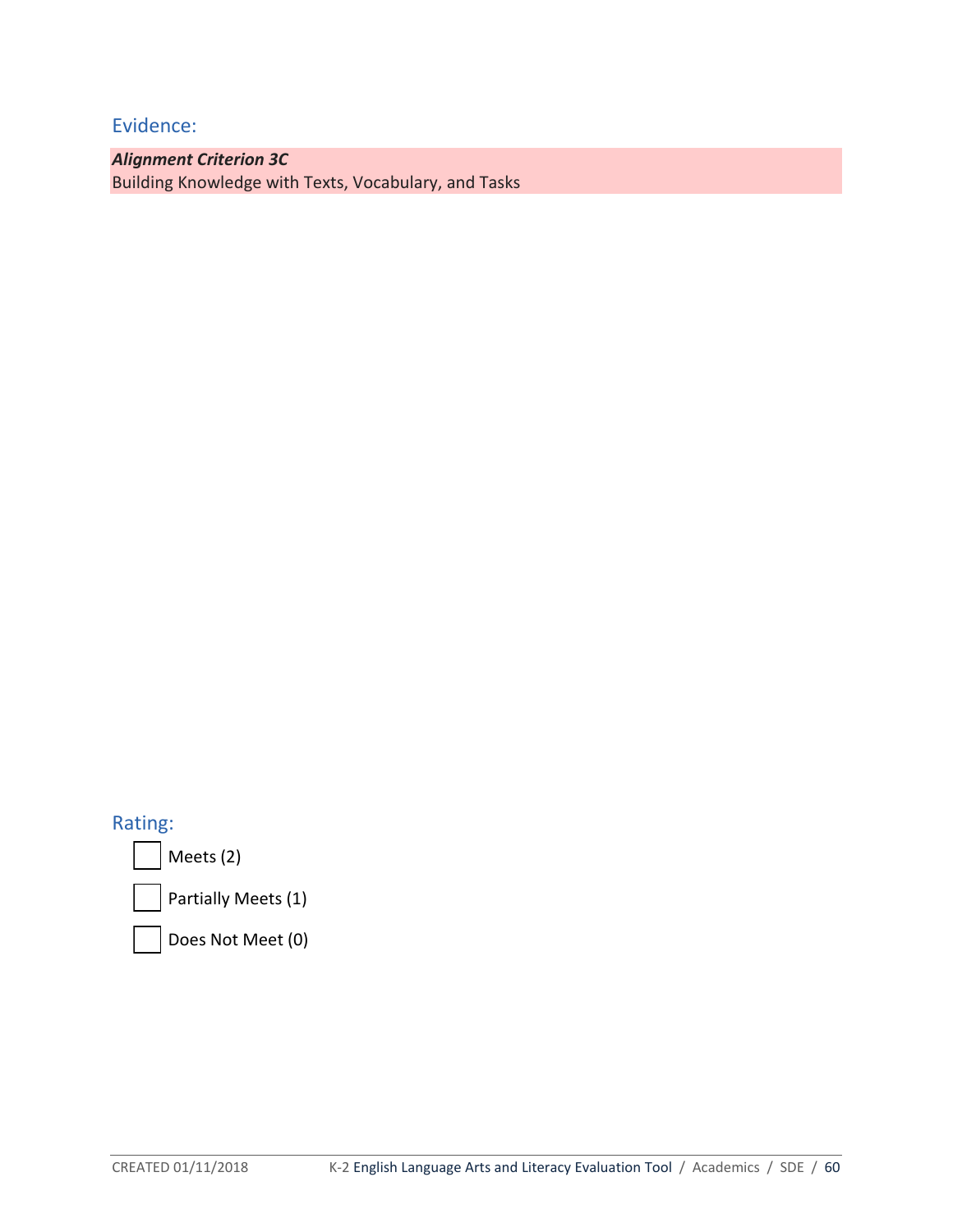# **ALIGNMENT CRITERION 3: BUILDING KNOWLEDGE WITH TEXTS, VOCABULARY, AND TASKS**

*Alignment Criterion 3: Materials build students' knowledge across topics and content areas.* 

## Points Assigned for Alignment Criterion 3:

Materials must earn at least 4 out of 6 points to meet Alignment Criterion 3. If materials earn fewer than 4 points, the Criterion has not been met.

### **Total (6 points possible)**

Check the final rating.

Then, briefly describe the strengths and weaknesses of these materials in light of this Criterion.

Rating:

**Does Not Meet**

Strengths/Weaknesses:

*\* Before moving to Alignment Criterion 4, record the final Meets or Does Not Meet rating in the Evaluation Summary on Page 74.*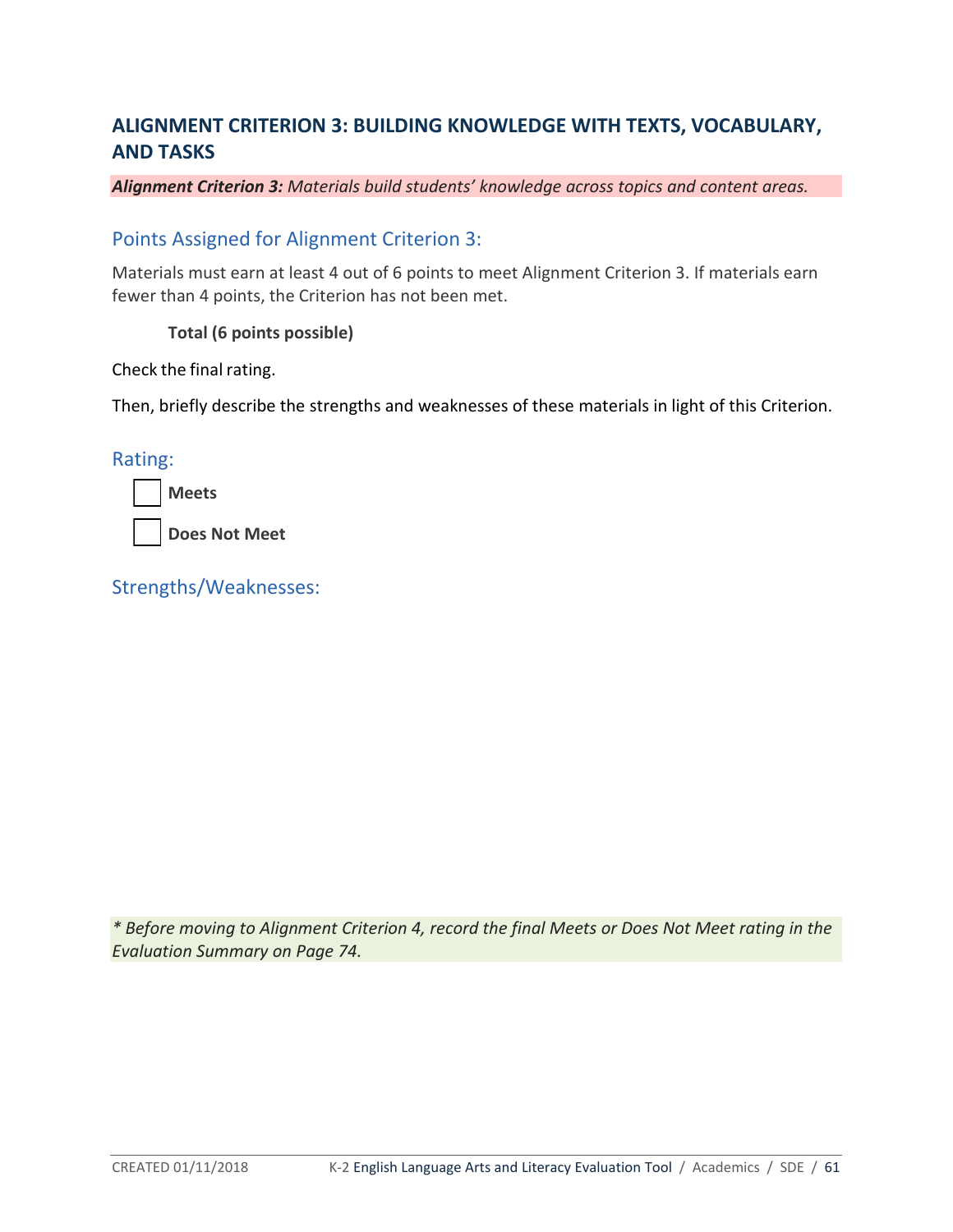# **DIRECTIONS FOR ALIGNMENT CRITERION 4: ACCESS TO THE STANDARDS FOR ALL STUDENTS**

### *Alignment Criterion 4: Materials are designed to provide thoughtful supports/scaffolds to support all students in access the Idaho Content Standards.*

Because the Standards are for all students, evaluation requires that careful attention be paid to ensure that all students, including English Language Learners and those with different learning needs, have access to high-quality, aligned materials. The IMET is designed primarily to help educators determine whether instructional materials are aligned to the Shifts and major features of the Idaho Content Standards for ELA/Literacy. The IMET also allows room for local considerations to ensure that selected materials provide access for the specific set of students who will be using those materials.

## Materials to Assemble:

- Teacher's edition and student materials
- Appropriate grade-level Standards-English Language Arts/Literacy and Handwriting
- If the submission includes formative assessments and supplemental support materials as separate documents, gather them prior to evaluating this critical Alignment Criterion.

## Metrics to Review:

- **AC Metric 4A**: Teachers and students can reasonablycomplete the core content within a regular school year to maximize students' learning.
- AC Metric 4B: Materials regularly provide all students, including those who read, write, speak, or listen below grade-level, or whose first language is other than English, with extensive opportunities to work with and meet grade level standards.
- **AC Metric 4C**: Materials regularly include extensions and/ormore advanced opportunities for students who read, write, speak, or listen above gradelevel.
- **AC Metric 4D**: Materials regularly and systematically build in the time, resources, and suggestions required for adapting instruction to allow teachers to guide all students to meet grade-level standards (e.g., alternative teachingapproaches, pacing, instructional delivery options, suggestions for addressing common student difficulties, remediation strategies).
- **AC Metric 4E**: Materials regularly and systematically offer assessment opportunities that genuinely measure progress on reading comprehension and writing proficiency as well as on mastery of grade-level standards. This progress includesgradual release of supporting scaffolds for students to measure their independent abilities.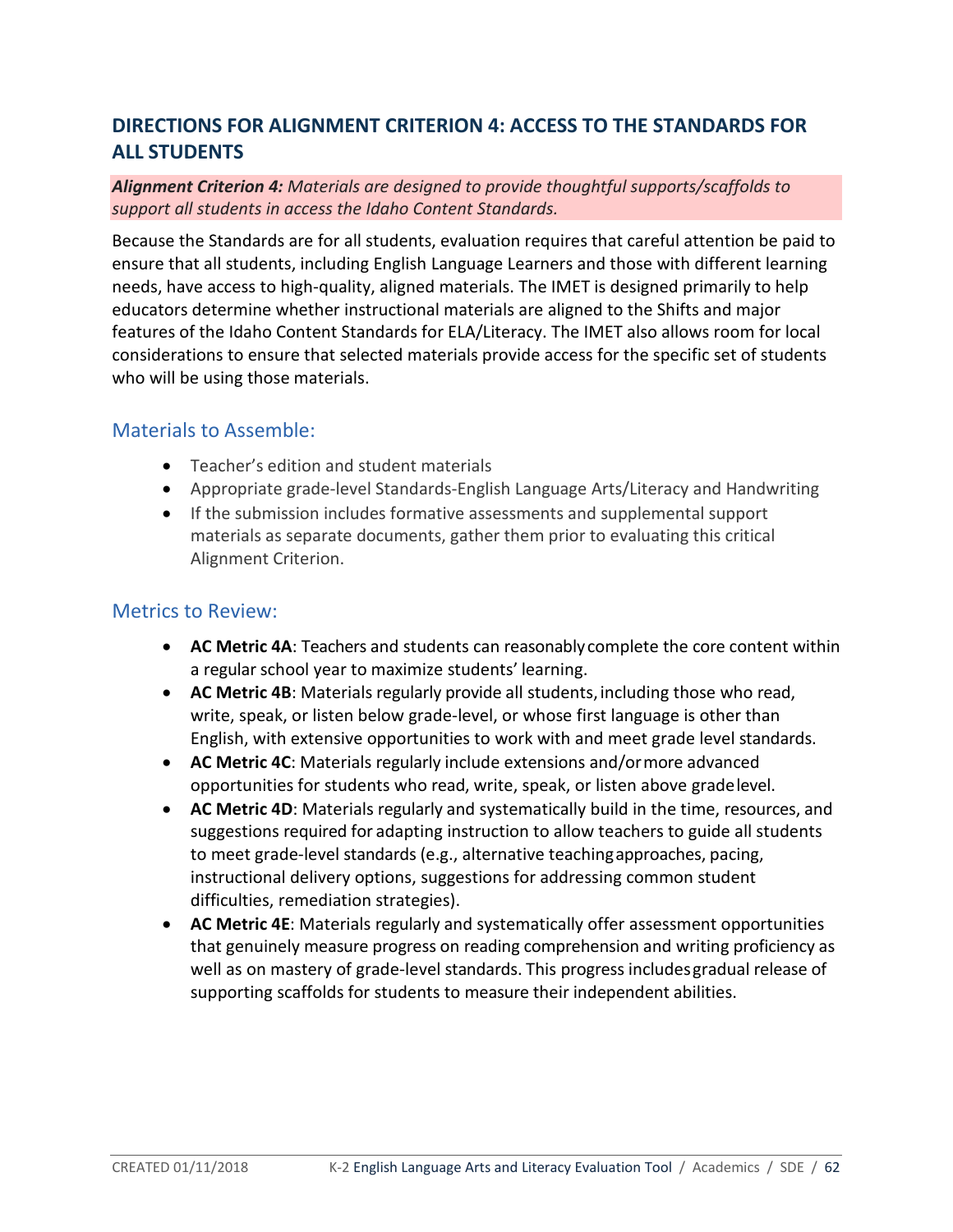## Rating this Criterion:

- 1. Rate how well the submission meets each of the Criteria below. Ratings are Meets (2 points), Partially Meets (1 point), or Does Not Meet (0 points).
- 2. Provide specific examples of evidence in support of the rating, including pointing out specific gaps in the materials.
- 3. When the section is finished, add up the rating and enter it at the bottom of the section. A rating of 7 out of 10 points means that the materials have met this Alignment Criterion.
- 4. Lastly, record the rating Meets, Does Not Meet, or Not Applicable for this section in the Evaluation Summary on page 74 before going on. The more points the materials receive on the Alignment Criteria, the better they are aligned.

# **ALIGNMENT CRITERION 4: ACCESS TO THE STANDARDS FOR ALL STUDENTS**

## Metric:

### *AC Metric 4A: K-2*

*Teachers and students can reasonably complete the core content within a regular school year to maximize students' learning.*

## How to Find the Evidence:

### **What to look for:**

Materials that are streamlined and allow teachers and students to carefully read and thoughtfully respond to grade-level complex texts. Look for:

- Sample multiple lessons across the year and in different grades to evaluate whether they can reasonably be completed in the recommended time.
- Specific recommendations for how much time to allot for student discussion and tasks or in responding to questions. Is a range of time provided such that most students could accomplish what is being asked within that time?
- Recommended pacing charts, weeks at a glance or 'how to use this…' documents that offer a clear picture of how the materials are paced and how thoroughly rich texts are studied.

### **Where to look:**

Examine the tasks and instructions in the selection chapters from throughout and across grades.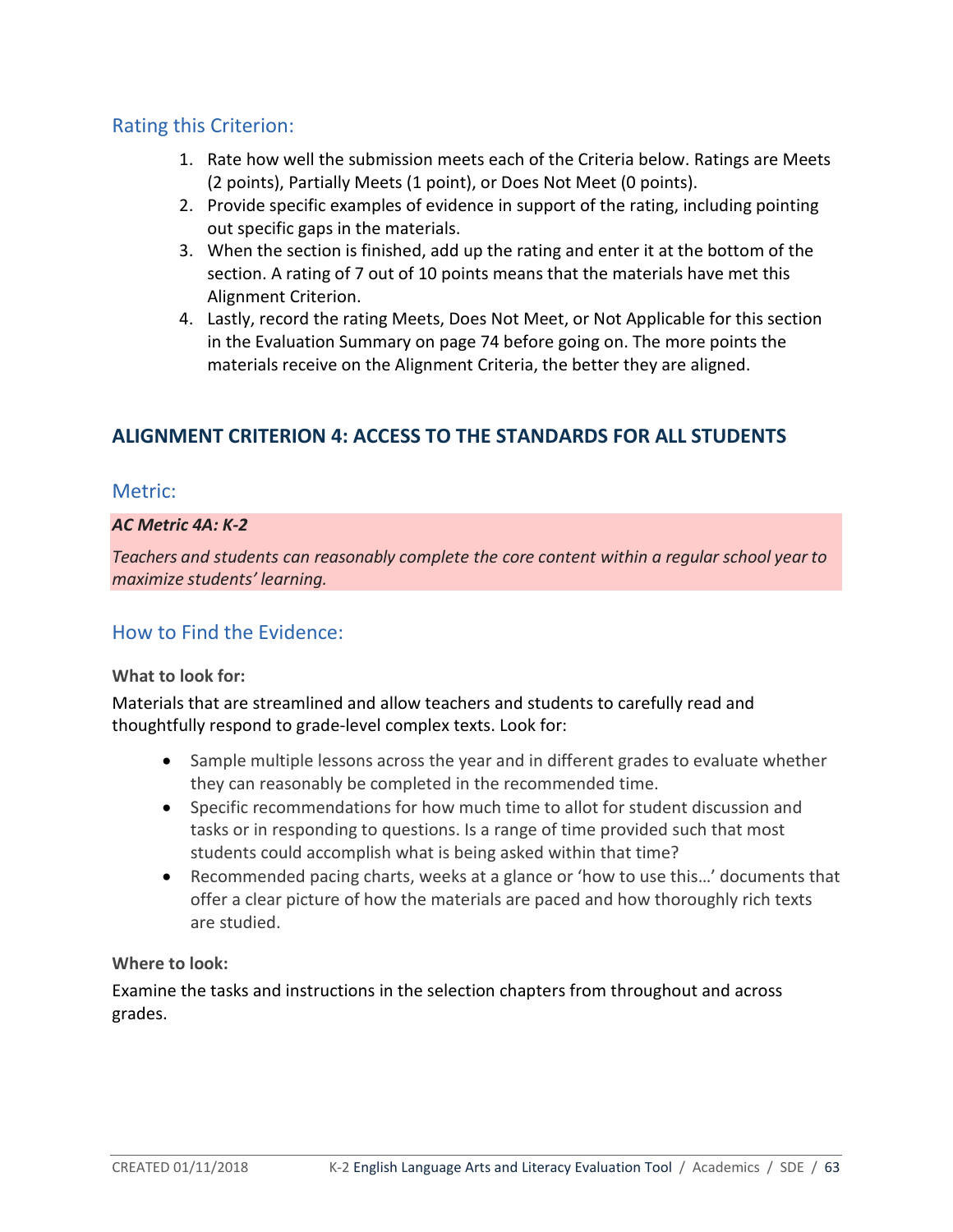*Alignment Criterion 4A* Access to the Standards for All Students

Rating:

Meets (2)

Partially Meets (1)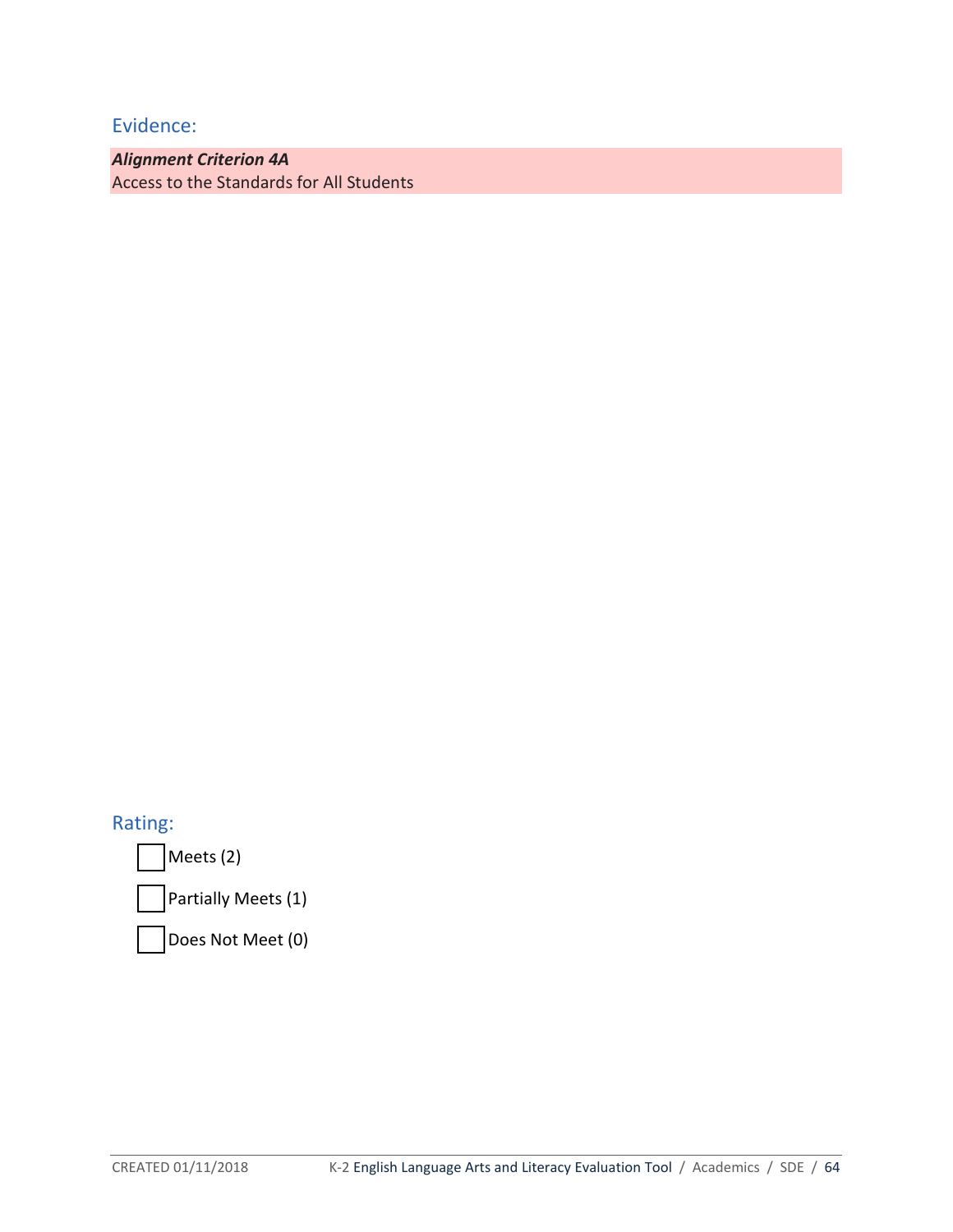### *AC Metric 4B: K-2*

*Materials regularly provide all students, including those who read, write, speak, or listen below grade level, or whose first language is other than English, with extensive opportunities to work with and meet grade-level standards.*

## How to Find the Evidence:

### **What to look for:**

Materials that support the varying needs of all students. Look for:

- Foundational reading sections that have frequent (weekly) pauses for diagnostic assessment and clear guidance/adequate materials for students who have not yet mastered a given phonic pattern or any aspect of foundational skills required by the Standards at that grade level.
- Extended practice opportunities that are available for students who need more time and repeated exposures in order to attain that particular skill.
- Extended practice materials that are easy to access and in a mix that allows students to work independently as well as with support.

**Where to look:**

Examine the tasks and instructions in the selection chapters from throughout and across grades.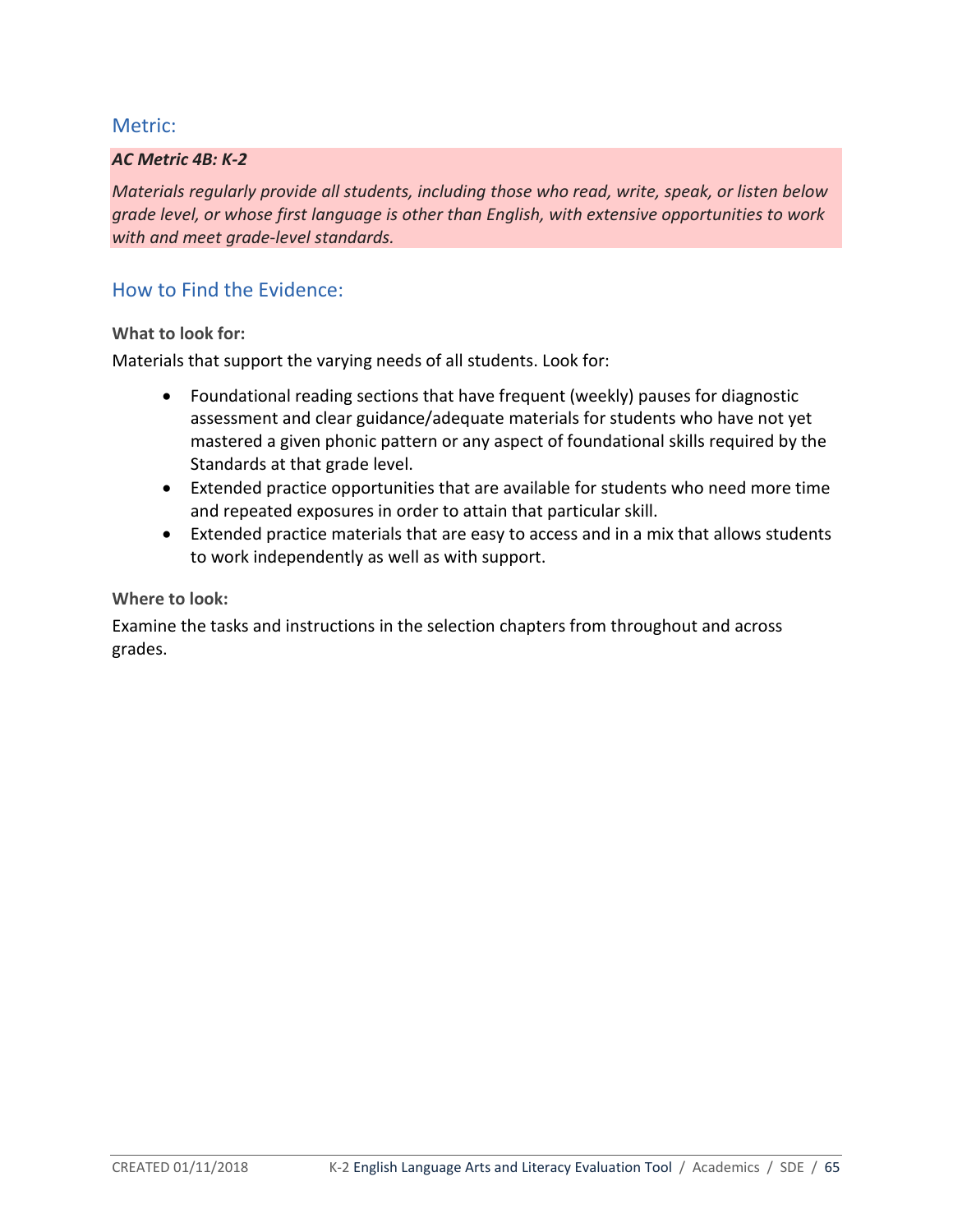*Alignment Criterion 4B* Access to the Standards for All Students

Rating:

Meets (2)

Partially Meets (1)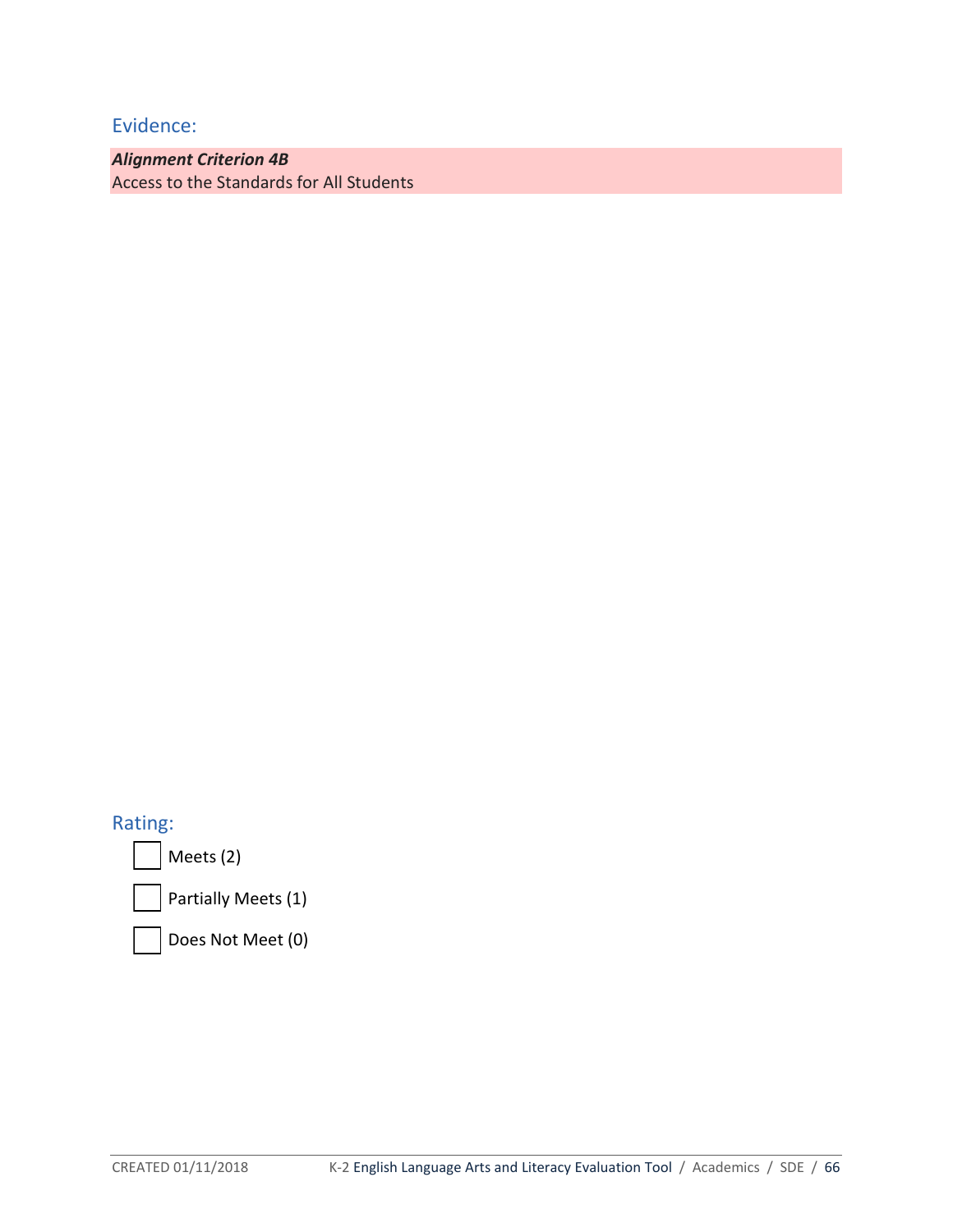### *AC Metric 4C: K-2*

*Materials regularly include extensions and/ or more advanced opportunities for students who read, write, speak, or listen above grade level.*

## How to Find the Evidence:

**What to look for:** 

Materials that support the varying needs of all students. Look for:

• Extension opportunities are available for students who have attained a given skill.

**Where to look:**

Examine the tasks and instructions in the selection of chapters from throughout and across grades. Prefatory materials might also help determine publisher attention to providing extension activities and study.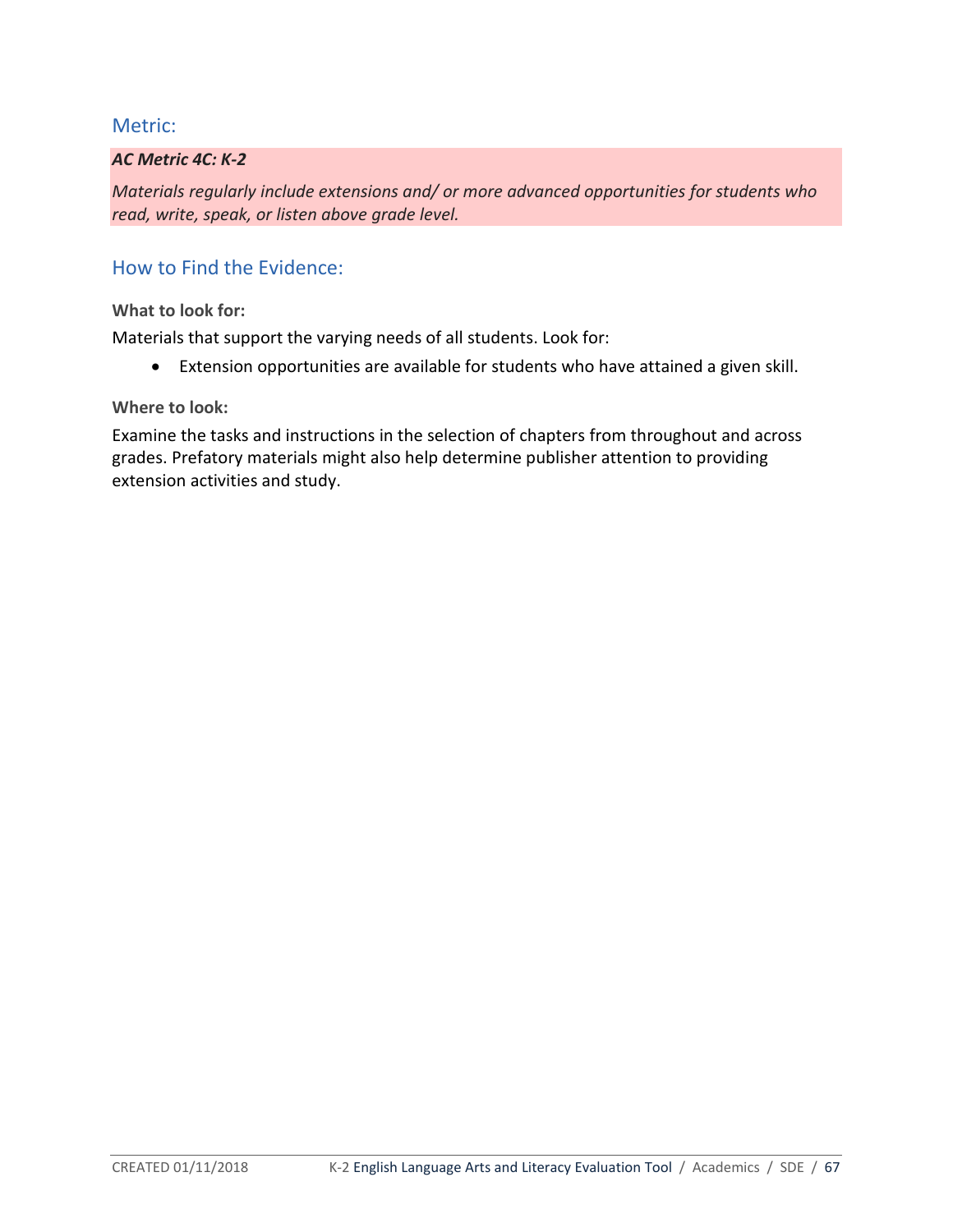*Alignment Criterion 4C*  Access to the Standards for All Students

## Rating:

Meets (2)



Partially Meets (1)

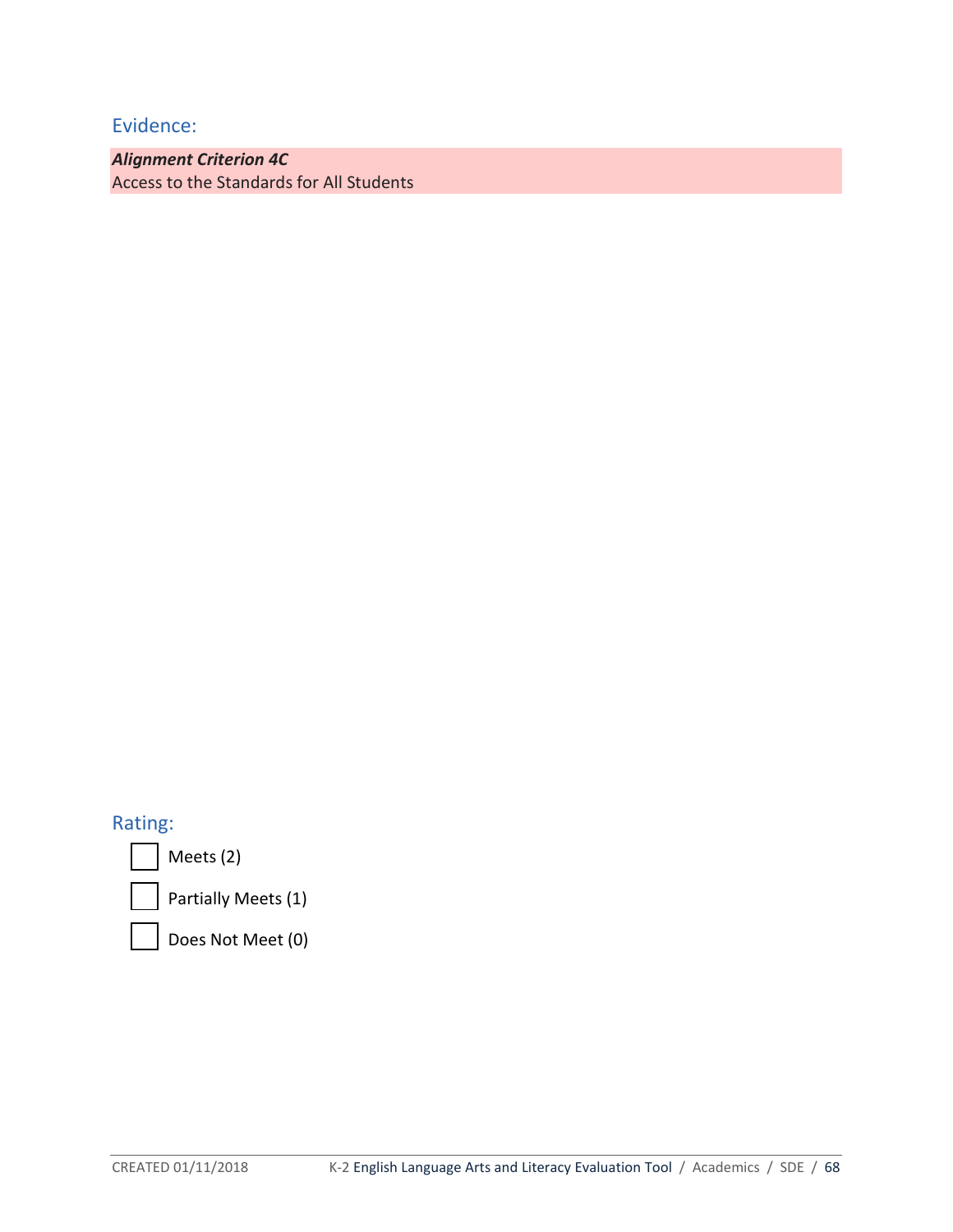### *AC Metric 4D: K-2*

*Materials regularly and systematically build in the time, resources, and suggestions required for adapting instruction to allow teachers to guide all students to meet grade-level standards (e.g., alternative teaching approaches, pacing, instructional delivery options, suggestions for addressing common student difficulties, remediation strategies).*

### How to Find the Evidence:

**What to look for:** 

Materials that support teachers to plan and present differentiating instructions.

• Extension opportunities are available for students who have attained a given skill.

### **Where to look:**

Evaluate teacher instructions in sample lessons to determine how systematically the materials provide these opportunities and guidance.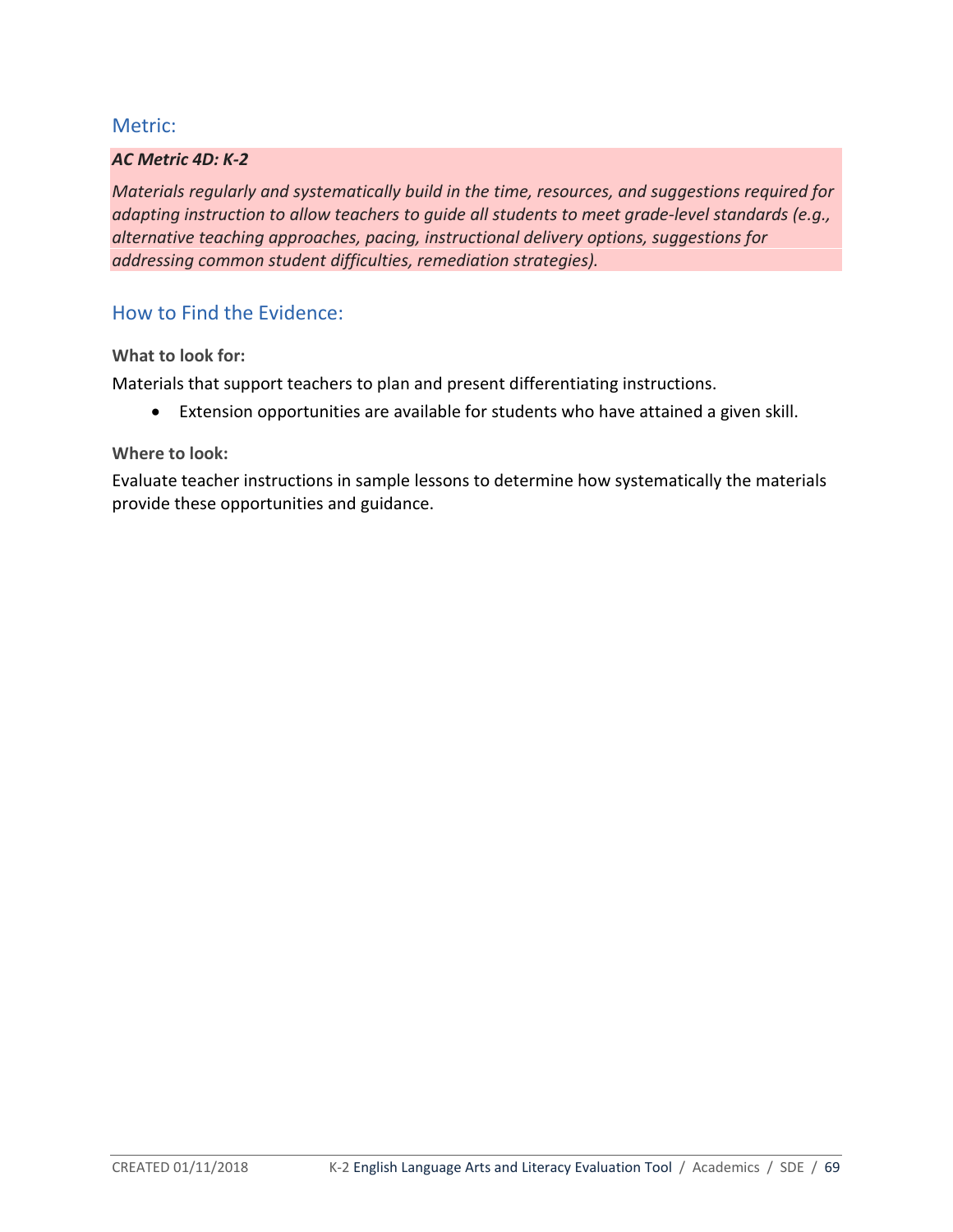*Alignment Criterion 4D* Access to the Standards for All Students

Rating:

Meets (2)

Partially Meets (1)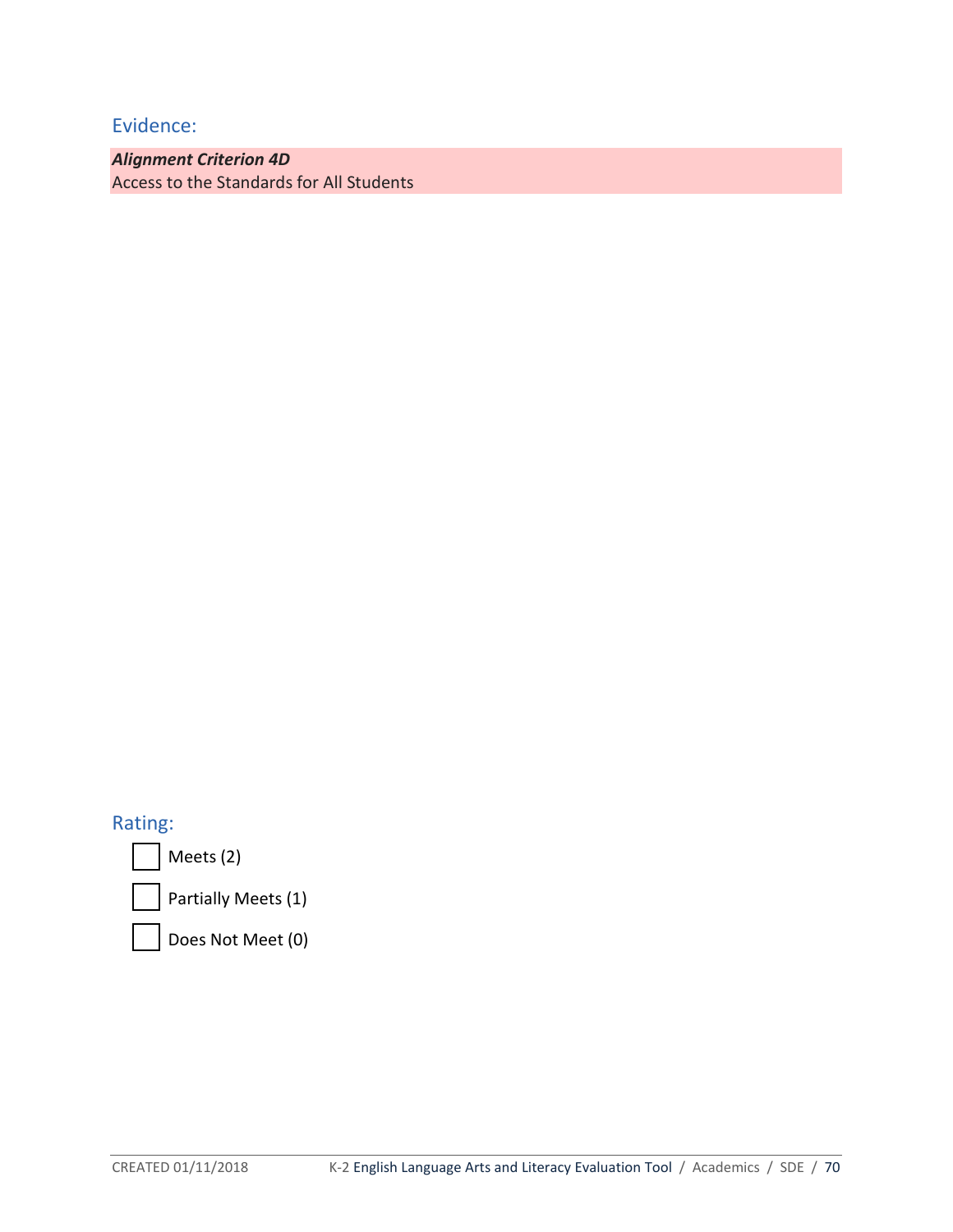### *AC Metric 4E: K-2*

*Materials regularly and systematically offer assessment opportunities that genuinely measure progress on reading comprehension and writing proficiency as well as on mastery of grade-level standards. This progress includes gradual release of supporting scaffolds for students to measure their independent abilities.*

How to Find the Evidence:

**What to look for:** Formative and interim assessments.

**Where to look:**

Examine the table of contents to see how assessment of student progress is handled. If there are supplemental materials that provide assessments, evaluate how closely linked they are to lessons and instruction in at least 5 samplings from across the year.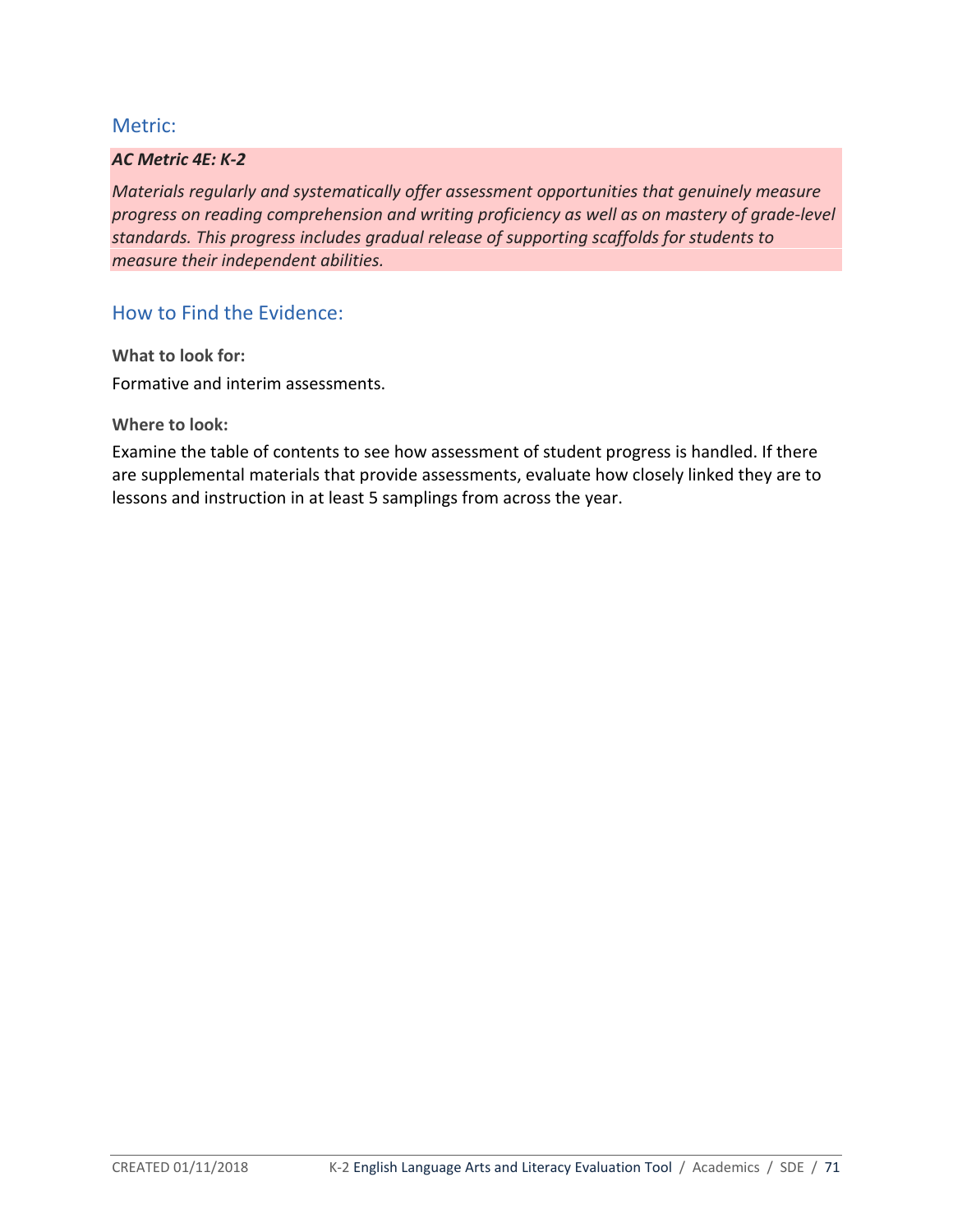*Alignment Criterion 4E* Access to the Standards for All Students

Rating:

Meets (2)

Partially Meets (1)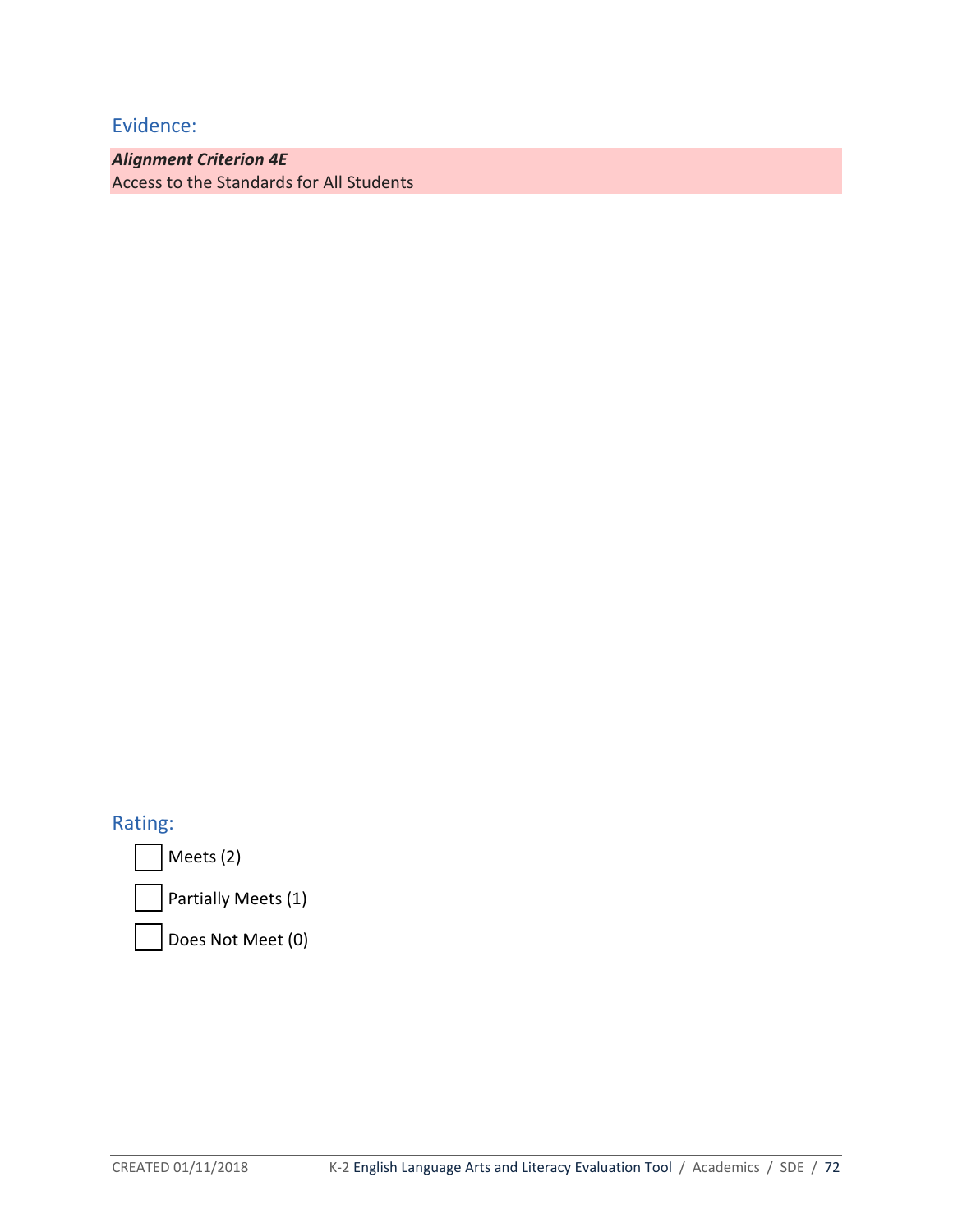## **ALIGNMENT CRITERION 4: ACCESS TO THE STANDARDS FOR ALL STUDENTS**

*Alignment Criterion 4: Materials are designed to provide thoughtful supports/scaffolds to support all students in access the Idaho Content Standards.*

#### Points Assigned for Alignment Criterion 4:

Materials must earn at least 7 out of 10 points to meet Alignment Criterion 4. If materials earn fewer than 7 points, the Criterion has not been met.

#### **Total (10 points possible)**

Check the final rating.

Then, briefly describe the strengths and weaknesses of these materials in light of this Criterion.

Rating:

| <b>IMeets</b> |  |
|---------------|--|
|               |  |

**Does Not Meet**

Strengths/Weaknesses:

*\* Move to the Evaluation Summary on the following page to record the final Meets or Does Not Meet rating.*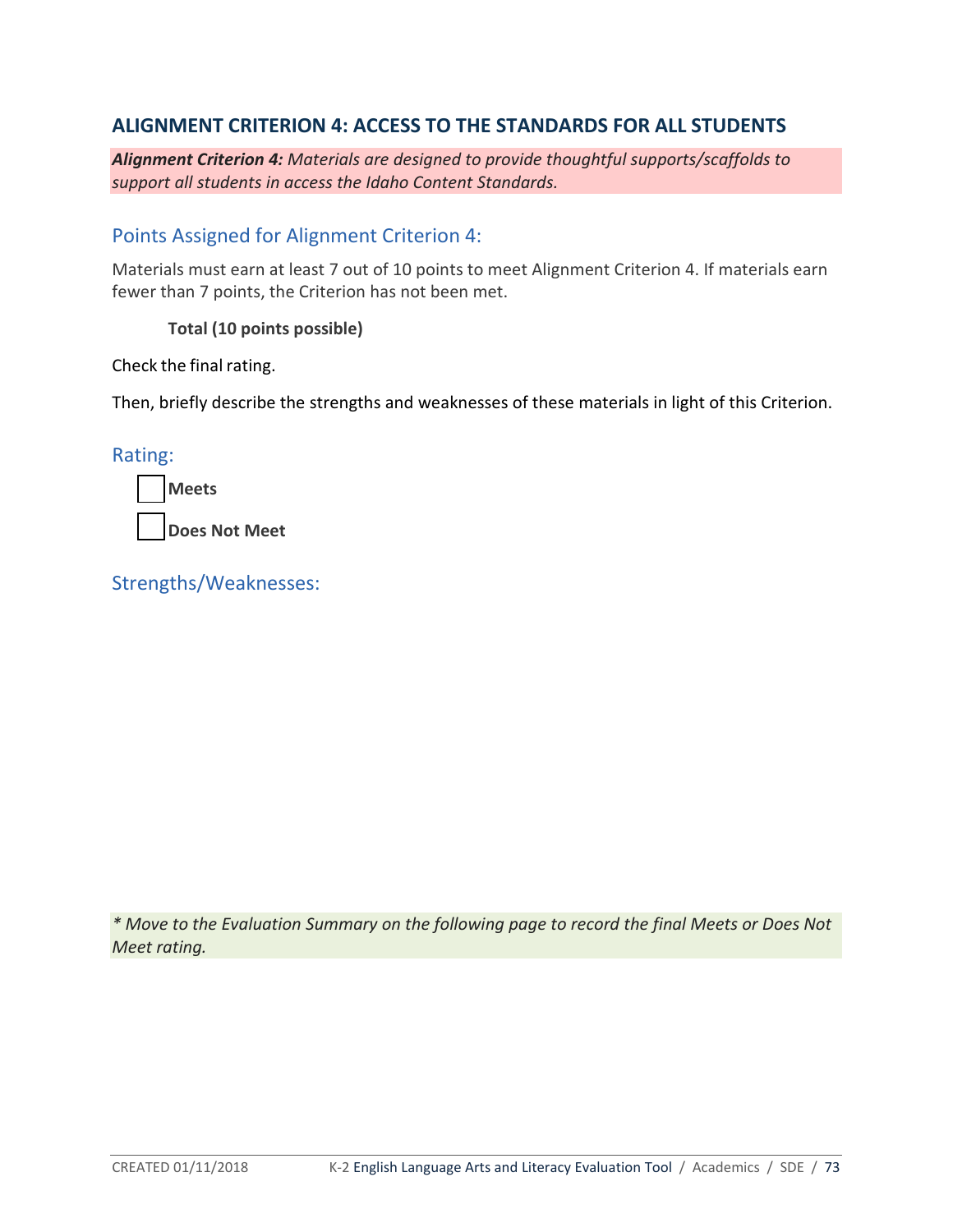### **IMET EVALUATION SUMMARY 1 OF 2**

Title of Submission:

Publisher:

Date of Publication:

Initials of Evaluator(s):

Date of Evaluation:

#### Non-Negotiable Criteria:

Each Non-Negotiable must be met in order for the Non-Negotiable Alignment Criteria to meet overall.

**Non-Negotiable 1: High-quality Text**

| Meets |
|-------|
|       |

**Does Not Meet** 

**Non-Negotiable 2: Evidence-based Discussion and Writing**



Meets



**Non-Negotiable 3: Building Knowledge**



Does Not Meet

**Non-Negotiable 4: Foundational Skills**

Meets

Does Not Meet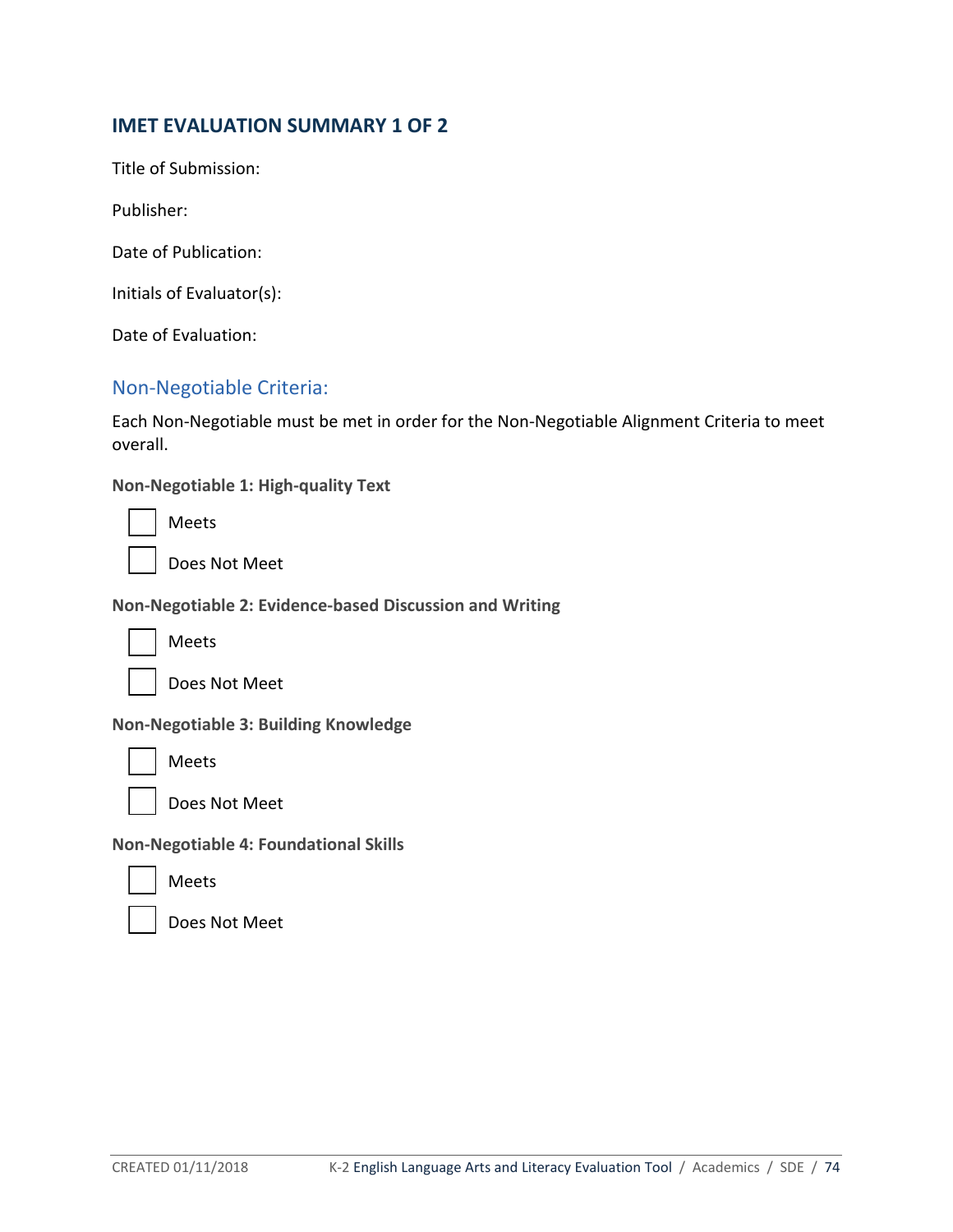# Alignment Criteria:

Each Alignment Criterion must be met with a sufficient number of points in order Alignment Criteria to be labeled as "Meets" overall. The more points the materials receive on the Alignment Criteria, the better they are aligned.

**Alignment Criterion 1: Range of Quality of Texts**

Points: of 4 possible (Materials must receive at least 3 of 4 points to align.)

| Meets         |
|---------------|
| Does Not Meet |
| N/A           |

**Alignment Criterion 2: Questions, Tasks, and Assignments** 

Points: \_\_\_\_\_\_\_ of 10 possible (Materials must receive at least 7 of 10 points to align.)

Meets



**Alignment Criterion 3: Building Knowledge with Texts, Vocabulary, and Tasks**

Points: of 6 possible (Materials must receive at least 4 of 6 points to align.)



N/A

**Alignment Criterion 4: Access to the Standards for All Students**

Points: \_\_\_\_\_\_\_ of 10 possible (Materials must receive at least 7 of 10 points to align.)

Meets

Does Not Meet

N/A